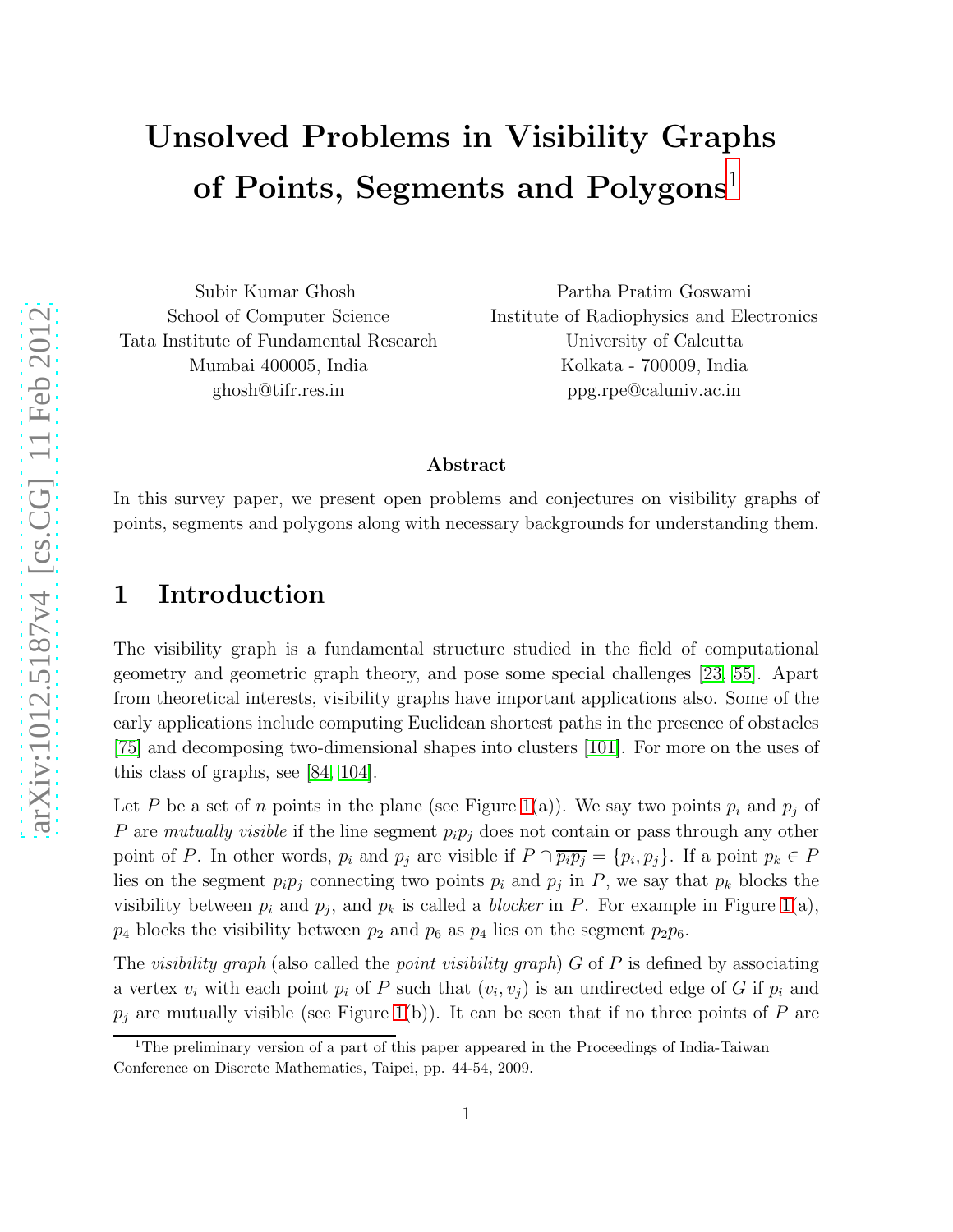

<span id="page-1-0"></span>Figure 1: (a) A given set of points. (b) The visibility graph of the point set. (c) The visibility graph drawn on the point set.

collinear, i.e., there is no blocker in  $P$ , then  $G$  is a complete graph as each pair of points in  $P$  is visible. Sometimes the visibility graph is drawn directly on the point set, as shown in Figure [1\(](#page-1-0)c).

Consider the problem of computing the visibility graph  $G$  of a point set  $P$ . For each point  $p_i$  of P, sort the points of P in angular order around  $p_i$ . If two points  $p_j$  and  $p_k$ are adjacent in the sorted order, check whether  $p_i$ ,  $p_j$  and  $p_k$  are collinear points. By traversing the sorted order, all points of  $P$ , that are not visible from  $p_i$ , can be located in  $O(n \log n)$  time. Hence, G can be computed from P in  $O(n^2 \log n)$  time. Using the result of Chazelle et al. [\[17\]](#page-30-1) or Edelsbrunner et al. [\[34\]](#page-31-0), the running time of the algorithm can be improved to  $O(n^2)$  by computing sorted angular orders for all points together in  $O(n^2)$ time.

Let S be a set of n disjoint line segments (see Figure [2\(](#page-2-0)a)). The endpoints of segments  $s_1, s_2, \ldots, s_n$  in S are marked as  $p_1, p_2, \ldots, p_{2n}$ , where  $p_{2i-1}$  and  $p_{2i}$  are endpoints of  $s_i$ . Let P be the set of these endpoints  $p_1, p_2, \ldots, p_{2n}$ . We say two points  $p_i$  and  $p_j$  of P are mutually visible if the line segment  $p_i p_j$  does not intersect any segment  $s_i$  in S. This definition does not allow the segment  $p_i p_j$  to pass through another endpoint  $p_k$  or graze along a segment in S. The *visibility graph* (also called the *segment visibility graph* or segment endpoint visibility graph) G of S is defined by associating a vertex  $v_i$  with each point  $p_i$  of P such that  $(v_i, v_j)$  is an undirected edge of G if  $p_i$  and  $p_j$  are mutually visible (see Figure [1\(](#page-1-0)b)). In addition, the corresponding vertices of two endpoints of every segment in  $S$  is also connected by an edge in  $G$ . Sometimes the visibility graph is drawn directly on the segments, as shown in Figure [2\(](#page-2-0)c).

Let P be a simple polygon with or without holes in the plane (see Figure [3\(](#page-2-1)a)). We say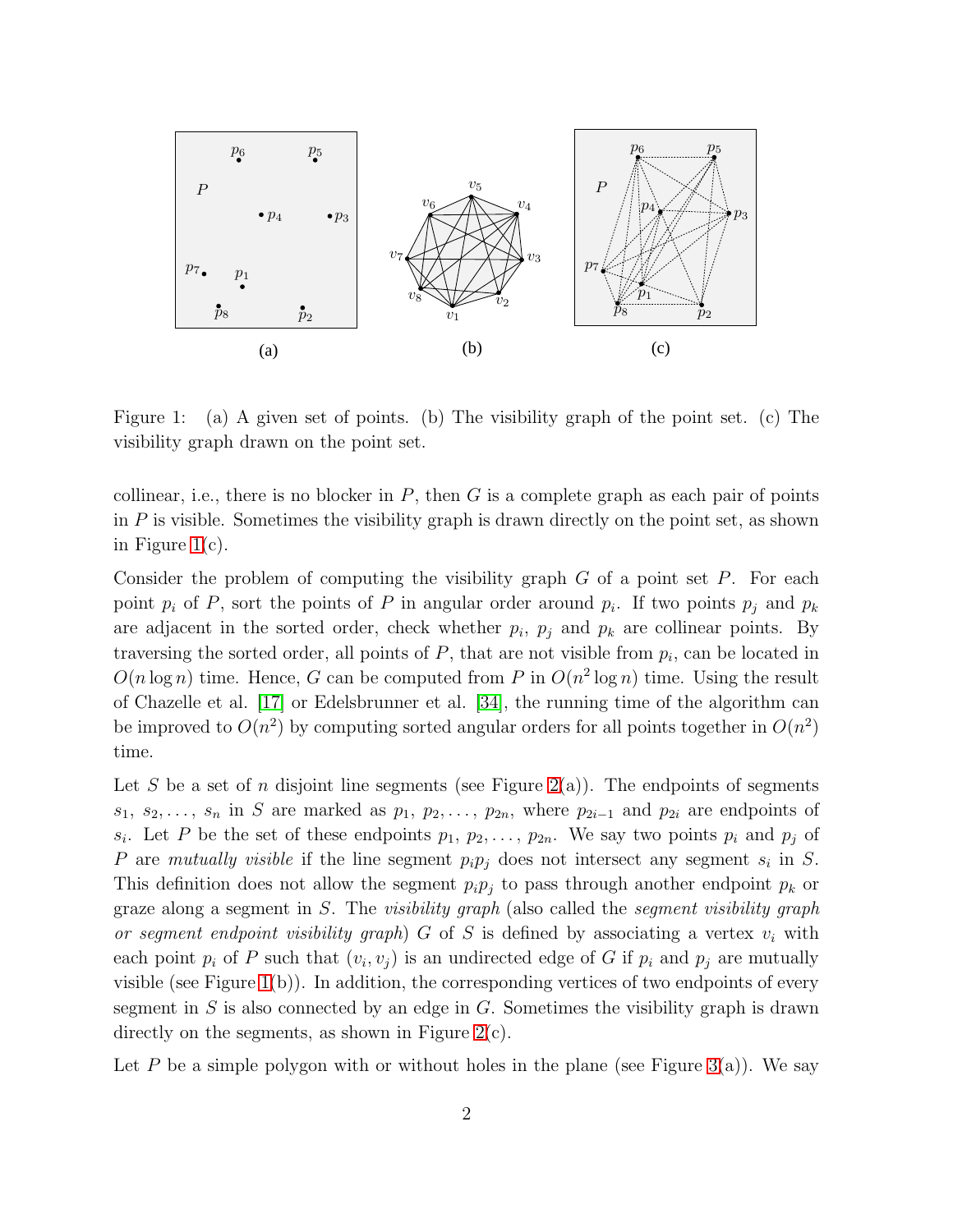

Figure 2: (a) A given set of segments. (b) The visibility graph of the set of segments. (c) The visibility graph drawn on the set of segments.

<span id="page-2-0"></span>

<span id="page-2-1"></span>Figure 3: (a) A polygon. (b) The visibility graph of the polygon. (c) The visibility graph drawn on the polygon.

two points  $a$  and  $b$  in  $P$  are mutually visible if the line segment  $ab$  lies entirely within P. This definition allows the segment ab to pass through a reflex vertex or graze along a polygonal edge. The *visibility graph* (also called the *vertex visibility graph*)  $G$  of  $P$  is defined by associating a node with each vertex of P such that  $(v_i, v_j)$  is an undirected edge of G if polygonal vertices  $v_i$  and  $v_j$  are mutually visible. Figure [3\(](#page-2-1)b) shows the visibility graph of the polygon in Figure  $3(a)$ . Sometimes the visibility graph is drawn directly on the polygon, as shown in Figure [3\(](#page-2-1)c). It can be seen that every triangulation of P corresponds to a subgraph of the visibility graph of P.

The problem of computing the visibility graph of a polygon  $P$  (with or without holes) or a set of disjoint segments  $S$  is well studied in computational geometry [\[55,](#page-32-0) [71,](#page-34-1) [75,](#page-34-0) [102\]](#page-36-2).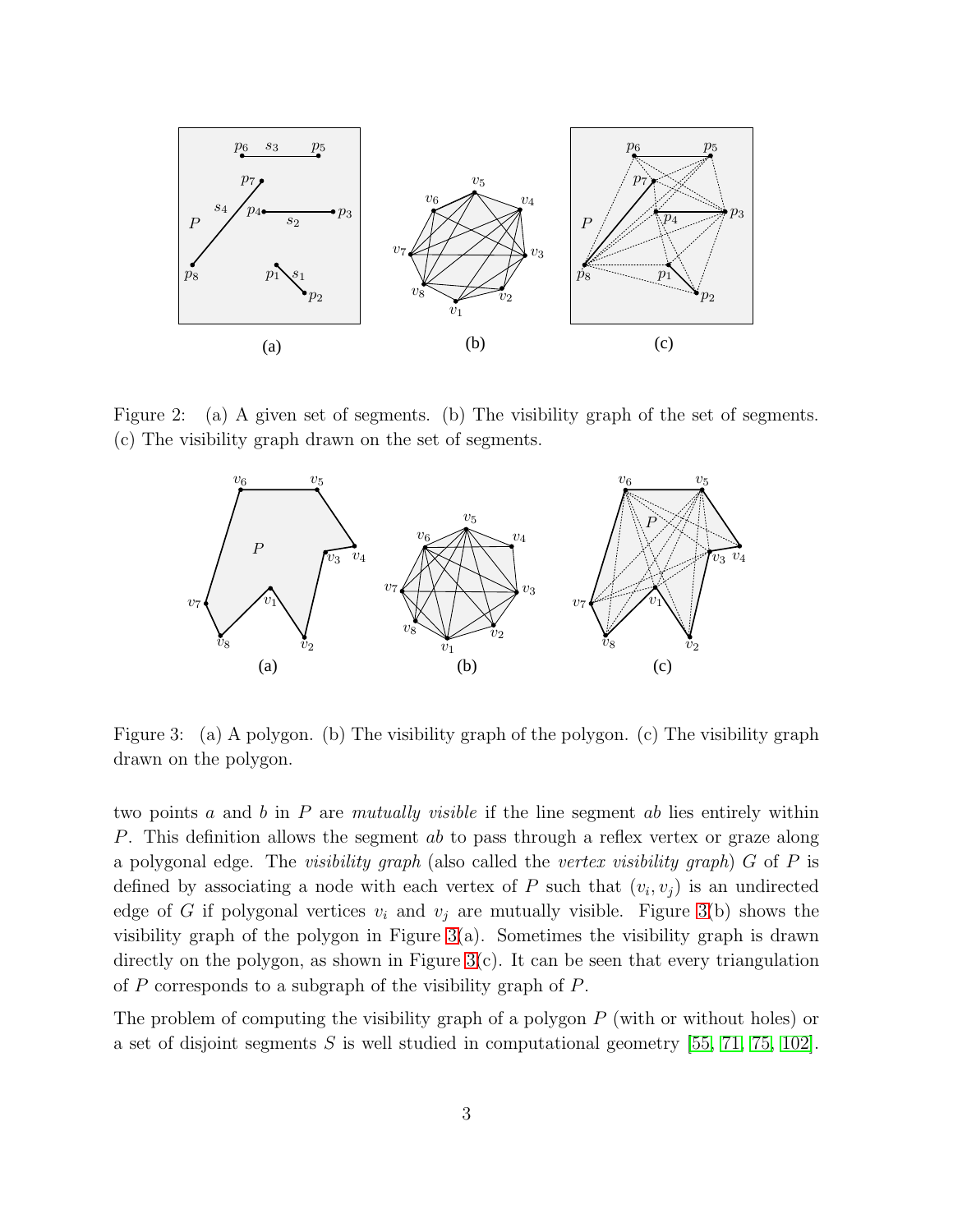Asano et al. [\[10\]](#page-29-0) and Welzl [\[117\]](#page-37-0) proposed  $O(n^2)$  time algorithms for this problem. Since, at its largest, a visibility graph can be of size  $O(n^2)$ , algorithms of Asano et al. and Welzl are worst-case optimal. The visibility graph may be much smaller than its worst-case size of  $O(n^2)$  (in particular, it can have  $O(n)$  edges) and therefore, it is not necessary to spend  $O(n^2)$  time to compute it. Hershberger [\[63\]](#page-33-0) developed an  $O(E)$  time output sensitive algorithm for computing the visibility graph of a simple polygon. Ghosh and Mount [\[58\]](#page-33-1) presented  $O(n \log n + E)$  time,  $O(E + n)$  space algorithm for computing visibility graph of polygon with holes. Keeping the same time complexity, Pocchiola and Vegter [\[93\]](#page-35-1) improved the space complexity to  $O(n)$ .

## 2 Visibility graph theory: Points

## 2.1 Visibility Graphs: Recognition, Characterization, and Reconstruction

We have stated earlier how to compute the visibility graph G from a given set of points P. Consider the opposite problem of determining if there is a set of points P whose visibility graph is the given graph  $G$ . This problem is called the visibility graph *recognition* problem. Identifying the set of properties satisfied by all visibility graphs is called the visibility graph characterization problem. The problem of actually drawing one such set of points P whose visibility graph is the given graph  $G$ , is called the visibility graph *reconstruction* problem.

Open Problem 1 Given a graph G in adjacency matrix form, determine whether G is the visibility graph of a set of points  $P$  in the plane.

Open Problem 2 Characterize visibility graphs of point sets.

**Open Problem 3** Given the visibility graph  $G$  of a set of points, draw the points in the plane whose visibility graph is G.

#### 2.2 Colouring Visibility Graphs

Consider the problem of colouring the visibility graph  $G = (V, E)$  of a point set P. A kcolouring of G is a function  $f: V \to C$  for some set C of k colours such that  $f(v) \neq f(w)$ for every edge  $(v_i, v_j) \in E$ . If G can be coloured by k colours, G is called k-colourable.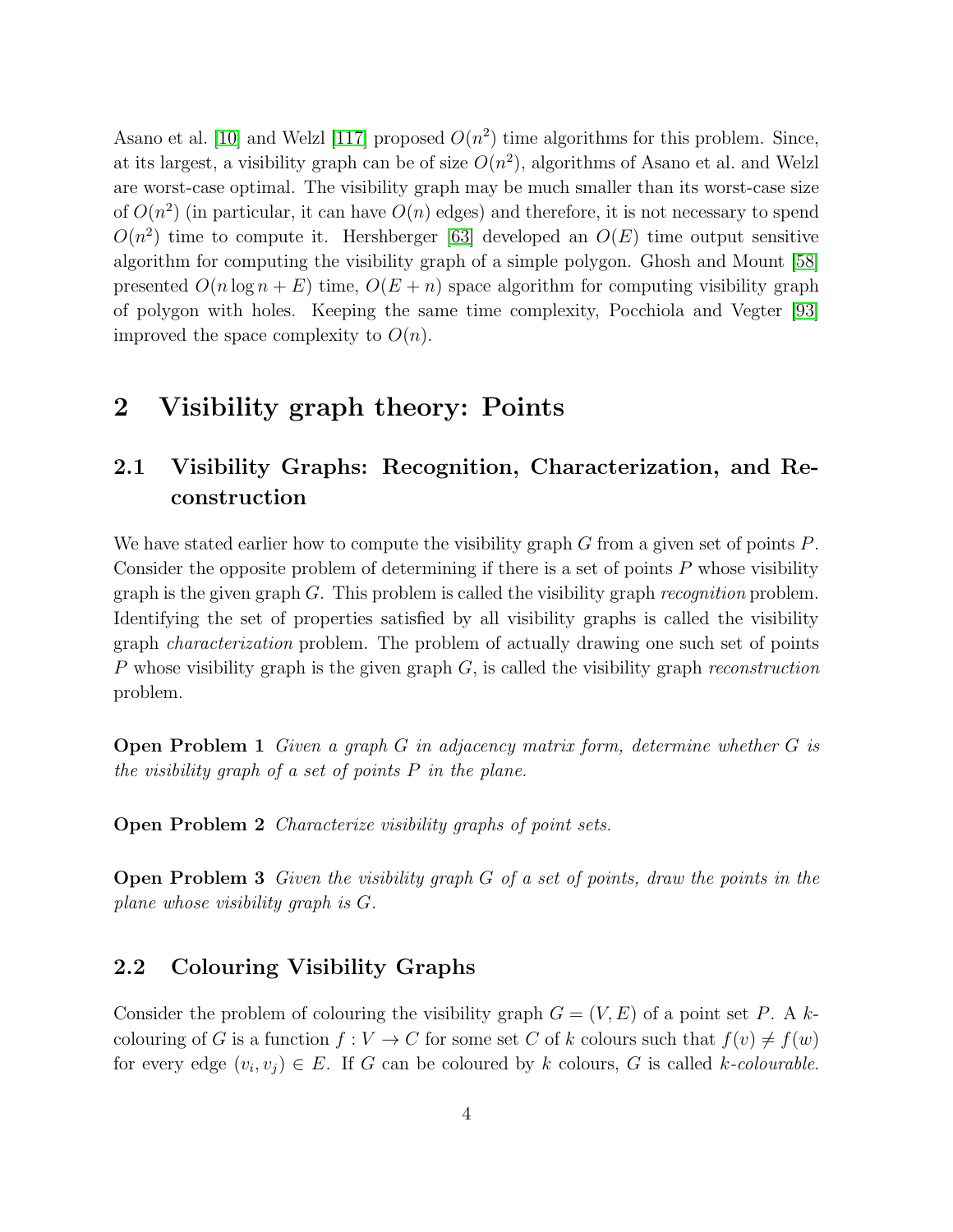

<span id="page-4-0"></span>Figure 4: (a) The visibility graph of the integer lattice are coloured with four colours. Only collinear edges of the visibility graph are drawn in the figure. (b) Five lattice points form a chordless cycle.

The *chromatic number*  $\chi(G)$  is the minimum k such that G is k-colourable. The *clique* number  $\omega(G)$  is the maximum m such G contains a complete graph of m vertices as a subgraph. We start with the following lemma of K $á$ ra et al. [\[70\]](#page-34-2).

**Lemma 1** Let  $P = \{(x, y) : x, y \in \mathbb{Z}\}$  be the integer lattice. Then  $\chi(G) = \omega(G) = 4$ .

It can be seen that all collinear lattice points on a line in Figure [4\(](#page-4-0)a) can be coloured by two colours alternatively. Using this observation, the above lemma proves that the graph can be coloured by four colours. They also made the following observation.

**Lemma 2** If a point set  $P \subseteq \mathbb{R}^2$  can be covered by m lines, then  $\chi(G) \leq 2m$ .

Figure [4\(](#page-4-0)a) demonstrates that the visibility graph of an integer lattice has a small chromatic number (i.e., 4) though the graph contains quadratic number of edges. Observe that the chromatic number is same as the clique number in this graph but the graph is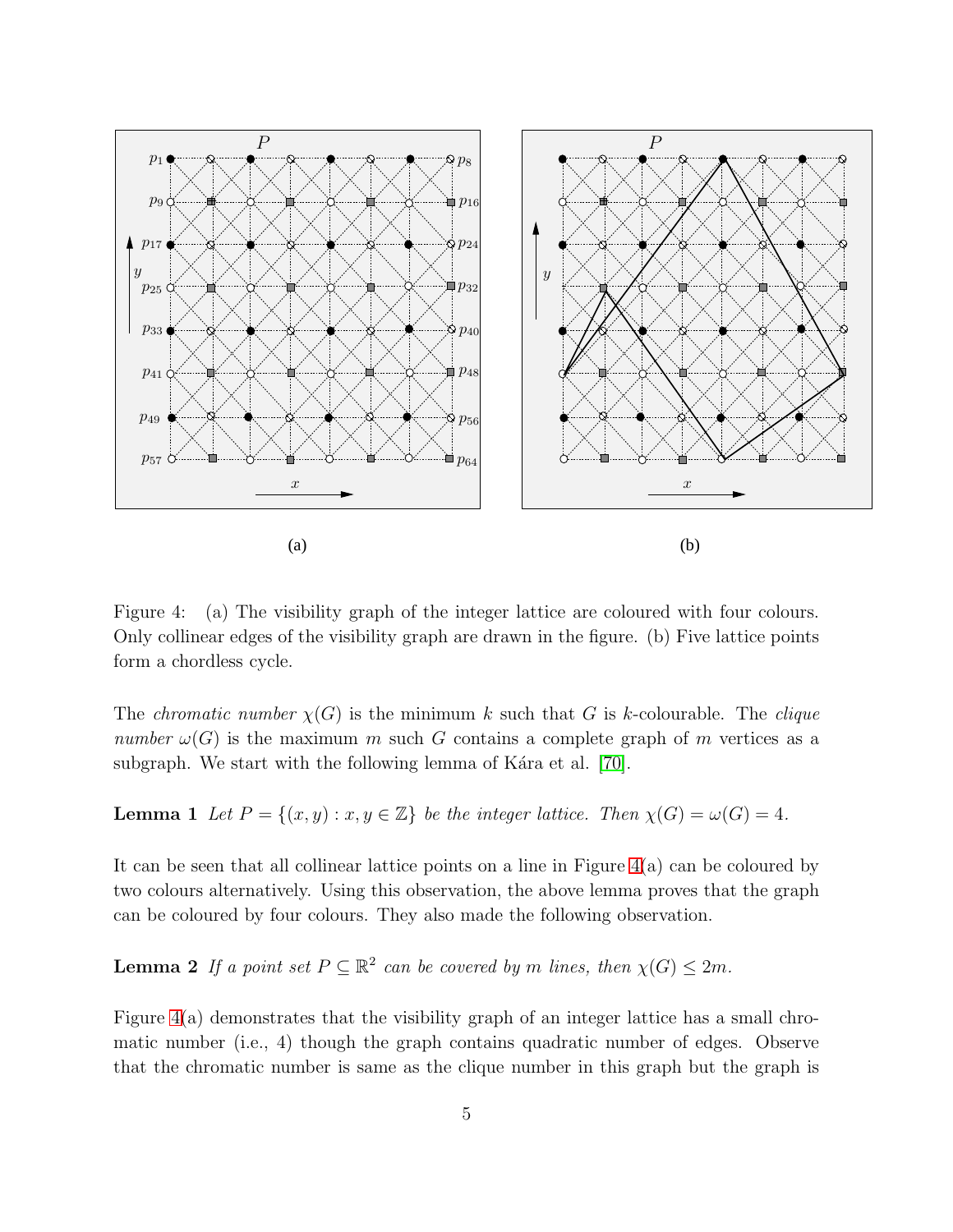

<span id="page-5-0"></span>Figure 5: Visibility graphs of points with  $\omega(G) \leq 3$  are planar.

not a perfect graph as it contains a cycle of five vertices without chord. For example, the five lattice points in 8X8 lattice with co-ordinates  $(2, 5), (1, 3), (5, 8), (8, 3), (5, 1)$  form a chordless cycle (see Figure [4\(](#page-4-0)b)). However, K $ára$  et al. felt that there is a relationship between the clique number and chromatic number in visibility graphs of points, and made the following conjecture.

<span id="page-5-1"></span>**Conjecture 1** There exists a function f such that  $\chi(G) \leq f(\omega(G))$ .

In support of the conjecture, they proved that visibility graphs having  $\omega(G) \leq 3$  are planar [\[32\]](#page-31-1) (see Figure [5\)](#page-5-0) and they require at most 3 colours. For  $\omega(G) = 4$ , they showed an example (see Figure [6](#page-6-0) (a)) that visibility graphs with  $\omega(G) = 4$  require 5 colours.

**Open Problem 4** Prove that every visibility graph with  $\omega(G) \leq 4$  has  $\chi(G) \leq 5$ .

**Open Problem 5** Prove Conjecture [1](#page-5-1) for visibility graphs with  $\omega(G) = 5$ .

For visibility graphs with  $\omega(G) \geq 6$ , Pfender [\[91\]](#page-35-2) proved that the conjecture does not hold as shown in the following lemma.

**Lemma 3** For every k, there is a finite point set  $y \text{ }\subset \mathbb{R}^2$  such that  $\chi(G) \geq k$  and  $\omega(G) = 6.$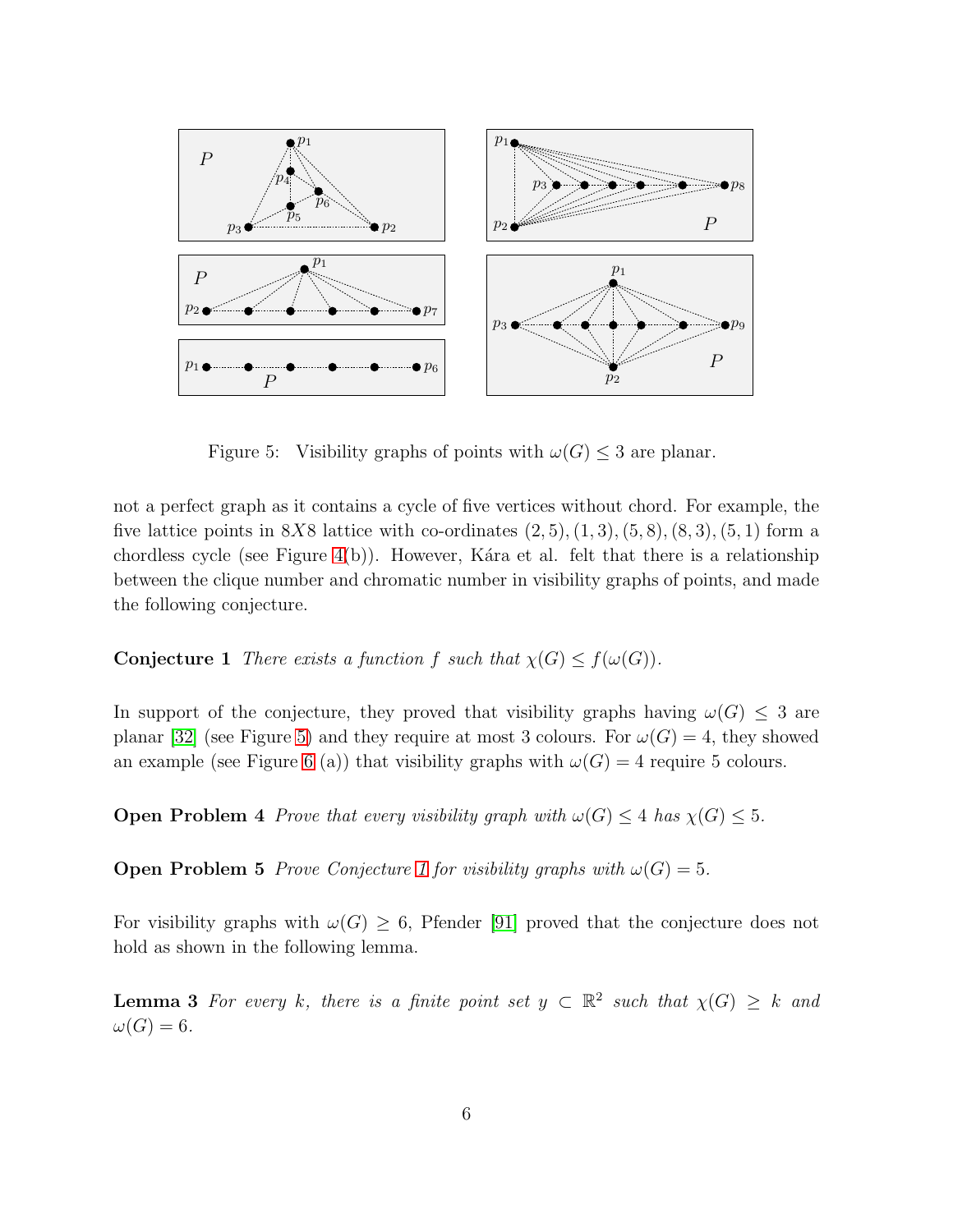

<span id="page-6-0"></span>Figure 6: (a) The clique number of the visibility graph is 4 but the graph requires 5 colours. (b) Any subset of points may not form a convex polygon.

#### 2.3 Big Clique in Visibility Graphs

As stated earlier, if all points of  $P$  are in general position, i.e., no three points of  $P$  are collinear, the visibility graph G of P is a complete graph, and therefore,  $\omega(G)$  is the size of P. Consider a convex polygon formed by points of P. A polygon C is said to be *convex* if the line segment joining any two points in  $C$  lie inside  $C$ . Though any subset  $X$  of  $P$ forms a complete graph in  $G$ , these points may not always form a convex polygon in  $P$ (see Figure  $6(b)$ ). Even if all points of X are in convex position forming a convex polygon C, some points of P may lie inside C. Several papers studied these problems for point sets with or without collinear points. We start with the famous result of Erdös and Szekeres [\[41\]](#page-31-2) for points of P in general position.

**Theorem 1** For every positive integer k, there exists a smallest integer  $g(k)$  such that any point set P of at least  $g(k)$  points in general position has a subset X of k points that are the vertices of a convex polygon C.

It may be noted that the existence of the value  $g(k)$  runs immediately from the famous Ramsey theorem [\[95\]](#page-35-3). The best known bounds for  $g(k)$  are  $2^{k-2} + 1 \le g(k) \le {2k-5 \choose k-2}$  $\binom{2k-5}{k-2}+2.$ The lower and upper bounds are given by Erdös and Szekeres [\[42\]](#page-31-3), and Tóth and Valtr [\[113\]](#page-37-1) respectively. For survey on this problem and many variants, see [\[13,](#page-29-1) [16,](#page-30-2) [80,](#page-34-3) [113\]](#page-37-1).

Observe that some points of  $P-X$  may lie inside C, i.e., C may not be empty (see Figure  $6(a)$  $6(a)$ ). In this context, Erdös [\[39,](#page-31-4) [40\]](#page-31-5) posed a problem of determining the smallest positive integer  $h(k)$  (if it exists) such that any point set P of at least  $h(k)$  points in general position in the plane has k points that are vertices of an empty convex polygon  $C$ . For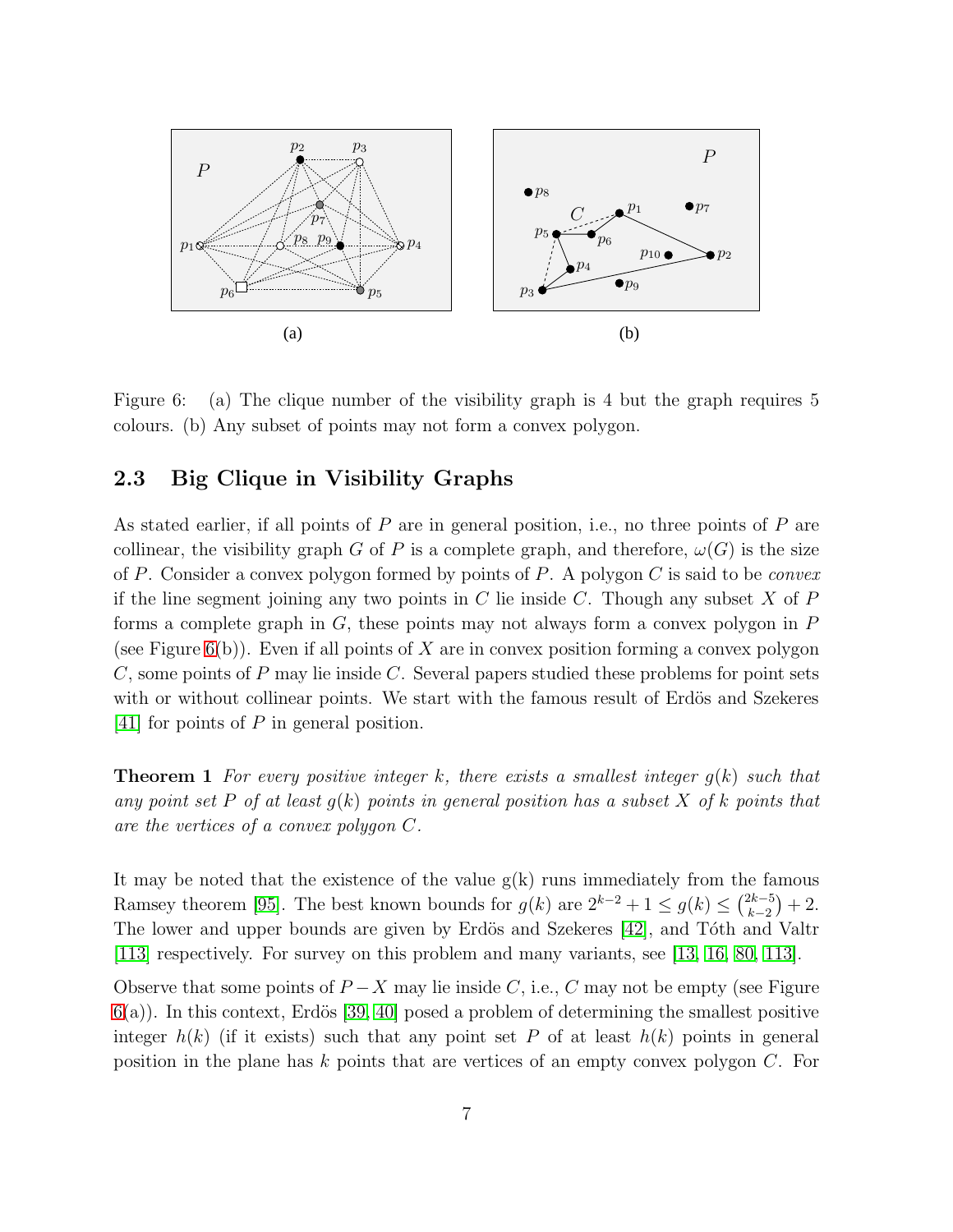

<span id="page-7-0"></span>Figure 7: (a) Three points are enough for an empty triangle but four points may not always give empty quadrilateral. (b) In this set of 9 points, no subset of 5 points forms an empty convex polygon.

an empty triangle,  $h(3) = 3$  and for an empty quadrilateral, it can be seen that  $h(4) = 5$ (Figure [7\(](#page-7-0)a)). For an empty pentagon, Figure 7(b) demonstrates  $h(5) \geq 10$ . In fact, Harborth [\[60\]](#page-33-2) proved that  $h(5) = 10$ . For an empty hexagon, Gerken [\[51\]](#page-32-1) and Nicolás [\[83\]](#page-35-4) showed independently that  $h(6) \leq g(9) \leq 1717$  and  $h(6) \leq g(25)$  respectively. On the other hand, Overmars [\[88\]](#page-35-5) established a lower bound based on computer experiment that  $h(6) \geq 30$ . The gap between the bounds has been reduced by Koshelev [\[69\]](#page-33-3) by showing that  $h(6) \leq max\{g(8), 400\} \leq 463$ . For  $k \geq 7$ ,  $h(k)$  is not bounded as shown by Horton [\[66\]](#page-33-4).

Let us consider the other situation where point sets  $P$  contain collinear points. So, the boundary of a convex polygon  $C$  formed by a subset of points  $X$  of  $P$  may contain collinear points. Let Y be the points of X that are on corners of C. The points of Y are called points in strictly convex position as deletion of any point of Y reduces the area of C. The Erdös-Szekeres theorem mentioned above generalises to the following theorem  $[1, 77]$  $[1, 77]$ .

<span id="page-7-1"></span>**Theorem 2** For every integers  $\ell \geq 2$  and  $k \geq 3$ , there exists a smallest integer  $g(k, \ell)$ such that any point set P of at least  $g(k, \ell)$  points in the plane contains  $(i) \ell$  collinear points, or (ii) k points in strictly convex position.

A straightforward upper bound on  $g(k, \ell)$  can be derived as given in [\[1\]](#page-28-0). Assume that P has  $\ell-1$  collinear points and at most  $k-1$  points in strictly convex position. Let  $X \subseteq P$ be any maximal set of points in strictly convex position. So, every point of  $P - X$  is collinear with two points in X. So,  $\binom{|X|}{2}$  lines cover all points of P and each line can have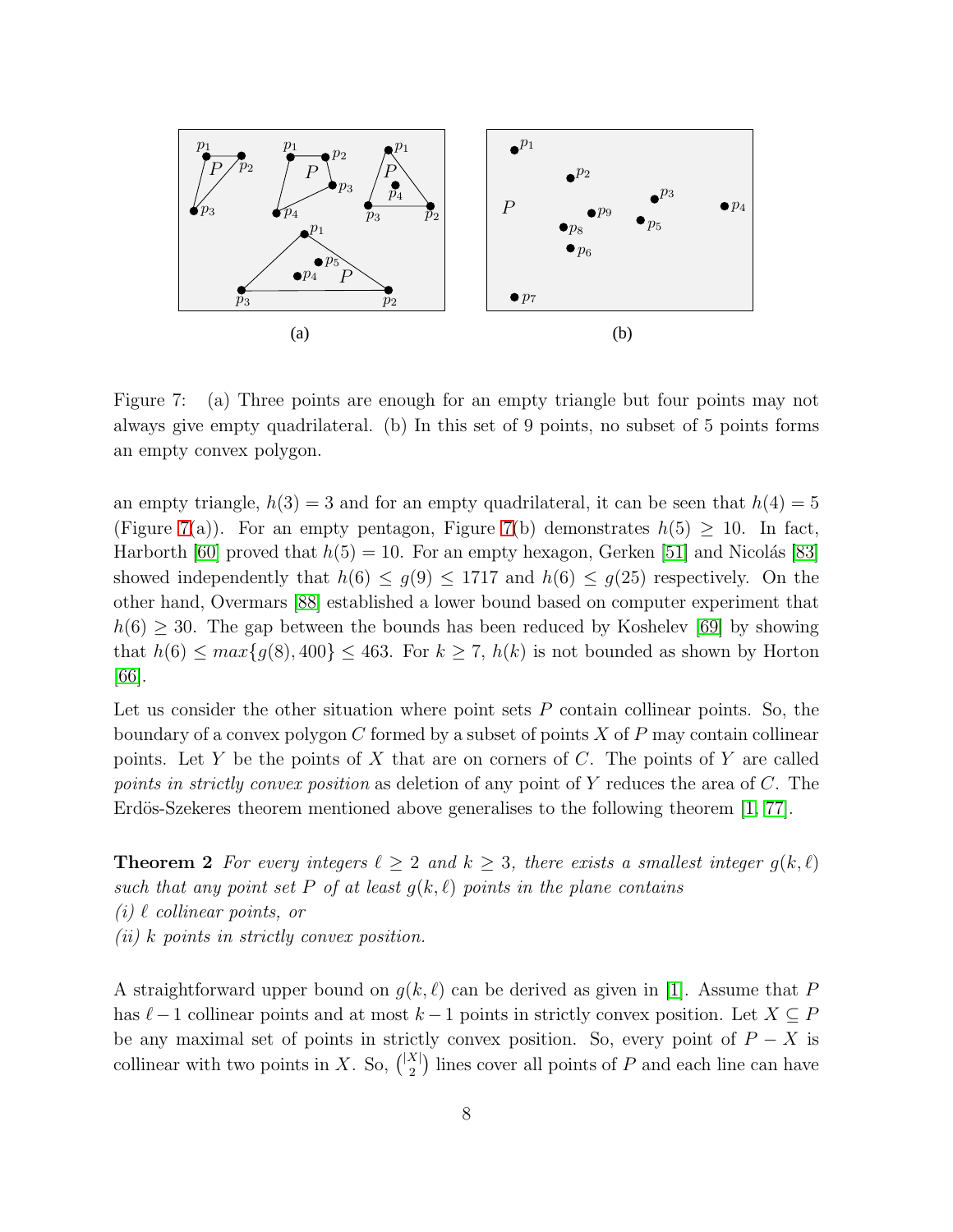at most  $\ell - 3$  points of  $P - X$ . Therefore,  $|P| \leq {\binom{|X|}{2}} (\ell - 3) + |X| \leq {\binom{k}{2}}$  $\binom{k}{2}(\ell-3)+k-1$ . If one more point is added to  $P$  (i.e.,  $|P| \leq {k \choose 2}$  $\binom{k}{2}(\ell-3)+k),$  then P must contain  $\ell$  collinear points or k points in strictly convex position. A tighter upper bound on  $g(k, \ell)$  has been derived by Abel et al. [\[1\]](#page-28-0).

Observe that P with  $g(k, \ell)$  points may have k points in strictly convex position but the convex polygon C formed by these  $k$  points may not be empty. So, the visibility graph G of P having  $g(k, \ell)$  points may not have a clique of size k as some points of P lying inside C may block the visibility between vertices of C. In the following, we state the  $Big\right.$  Big-Line-Big-Clique Conjecture of Kara et al. [\[70\]](#page-34-2).

<span id="page-8-0"></span>**Conjecture 2** For all integers  $k \geq 2$  and  $\ell \geq 2$ , there is an integer  $h(k, \ell)$  such that any point set P of at least  $h(k, \ell)$  points in the plane contains  $\ell$  collinear points, or k mutually visible points.

It has been shown that a natural approach to settle this conjecture using extremal graph theory fails [\[94\]](#page-35-6). On the other hand, the conjecture is trivially true for  $\ell \leq 3$  and for all k on any point set  $P$  having  $k$  points. Based on planar graphs shown in Figure [5,](#page-5-0) Kara et al. [\[70\]](#page-34-2) showed that every point set P of at least  $max\{7, \ell + 2\}$  points contains  $\ell$  collinear points or 4 mutually visible points. Using Theorem [2,](#page-7-1) Abel et al. [\[1\]](#page-28-0) proved that the conjecture is true for  $k = 5$  and for all  $\ell$ . For weaker versions of Conjecture [2](#page-8-0) relating chromatic number with clique size, see P $\acute{o}r$  and Wood [\[94\]](#page-35-6).

**Open Problem 6** Prove Conjecture [2](#page-8-0) for  $k = 6$  or  $\ell = 4$ .

#### 2.4 Blockers of Visibility Graphs

Let P be a set of n points in the plane. Let  $Q = (q_1, q_2, \ldots, q_i)$  be another set of points (or blockers) in the plane such that (i)  $P \cap Q = \emptyset$  and (ii) every segment with both endpoints in P contains at least one point of  $Q$  (see Figure [8\(](#page-9-0)a)). In other words, there is no edge in the visibility graph of  $P \cup Q$  that connects two points of P. Any such set Q is called a blocking set for P. If all points of P are collinear (see Figure [8\(](#page-9-0)b)), then one blocker  $q_i$ is placed on the midpoint of each visible pairs in P, and therefore,  $|P| - 1$  blockers are necessary and sufficient. On the other hand, what is the minimum size of blocking set Q for P having no three points collinear (see Figure  $(8(a))^2$ ). Note that a blocker may block several pairs of visible points if it is placed on intersection points of segments connecting points of P.

Let  $b(P)$  denote the smallest size blocking set Q for P. Let  $b(n)$  denote the minimum of  $b(P)$  for all P having n points with no three points being collinear. It is obvious that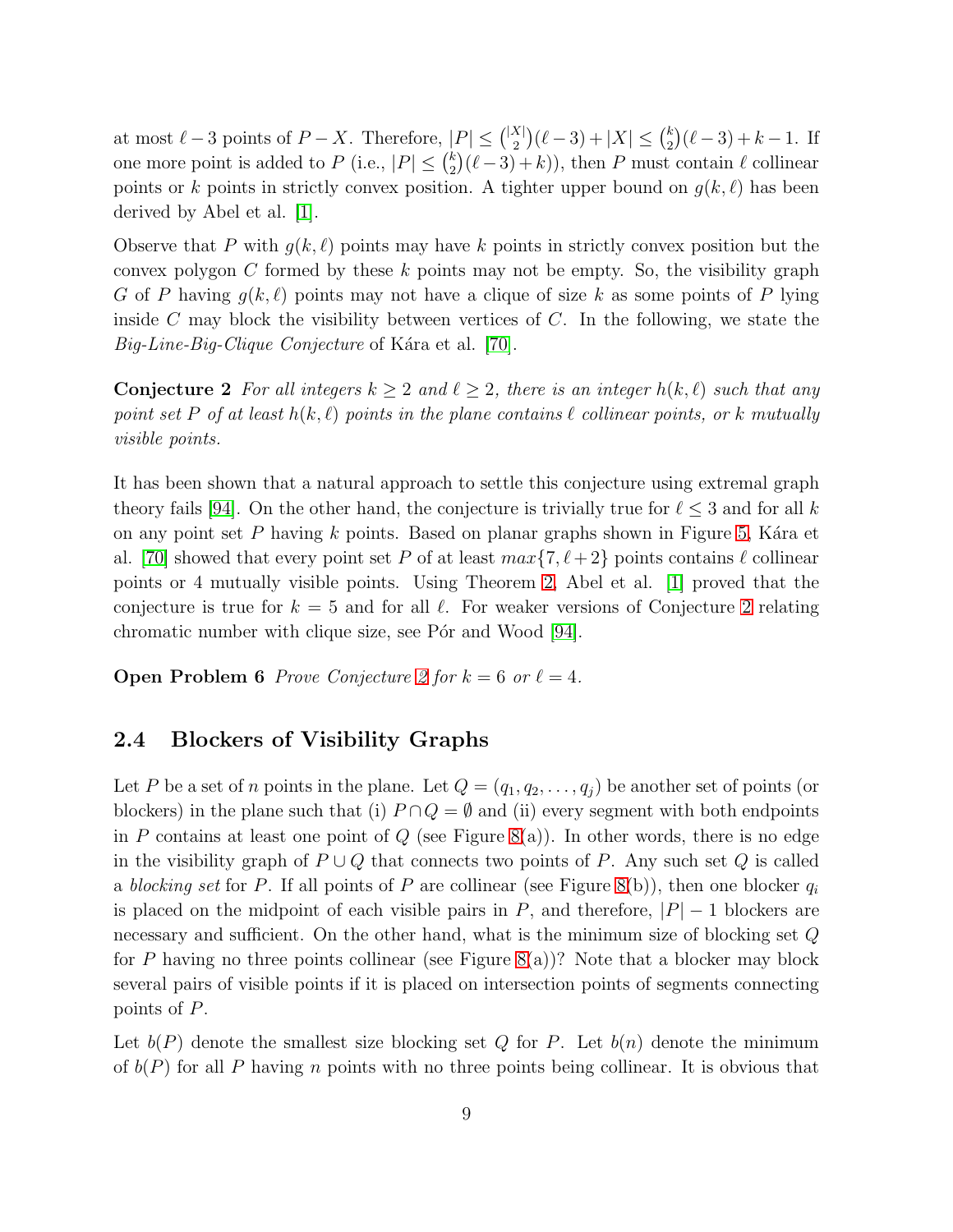

<span id="page-9-0"></span>Figure 8: (a)  $Q = (q_1, q_2, ..., q_7)$  is a blocking set for  $P = (p_1, p_2, ..., p_5)$ . (b) Four collinear points need three blockers.

 $b(n) \geq n-1$ . A better lower bound can be derived using a triangulation of P [\[78\]](#page-34-5). Observe that every edge of a triangulation must contain one blocker. Since every triangulation has at least  $2n-3$  edges, it follows that  $b(n) \geq 2n-3$ . The lower bound is improved to  $b(n) \ge (\frac{25}{8} - o(1))n$  by Dumitrescu et al. [\[33\]](#page-31-6).

Let us discuss upper bounds on  $b(n)$ . It is obvious that  $b(n) \leq {n \choose 2}$  $n_2$ . Let  $\mu(P)$  denote the size of the set of midpoints of all  $\binom{n}{2}$  $\binom{n}{2}$  segments between points of P. Let  $\mu(n)$  denote the minimum of  $\mu(P)$  for all P having n points with no three points being collinear. Using Freiman's theorem on set addition [\[50\]](#page-32-2), Stanchescu [\[108\]](#page-36-3) and Pach [\[89\]](#page-35-7) have independently shown that  $b(n) \leq \mu(n) \leq n2^{c\sqrt{\log n}}$ , where c is an absolute constant. This shows that if  $\mu(n)$  is not  $O(n)$ , it can only be slightly super-linear. Many authors [\[33,](#page-31-6) [62,](#page-33-5) [78,](#page-34-5) [94,](#page-35-6) [108\]](#page-36-3) have stated or conjectured that every set of points P in general position requires a superlinear number of blockers as given below.

**Open Problem 7** Prove that as  $n \to \infty$ ,  $\frac{b(n)}{n} \to \infty$ .

Let us consider another problem of blockers in a visibility graph introduced by Aloupis et al.  $[7]$ . Let P be a set of points in the plane with some collinear points (see Figure [9\)](#page-10-0). The problem is to assign  $k \geq 2$  colours to points of P such that (i) if two points are mutually visible in  $P$ , assign different colours to them, and (ii) if two points are not visible due to some collinear points in  $P$ , assign the same colour to both of them. Note that this method of colouring is different from the standard method of colouring of a graph due to the additional condition (ii). Any set of points that admits such a colouring with k colours (for a fixed k) is called a k-blocked point set. Aloupis et al. [\[7\]](#page-29-2) have made the following conjecture.

<span id="page-9-1"></span>Conjecture 3 For each integer k, there is an integer n such that every k-blocked point set has at most n points.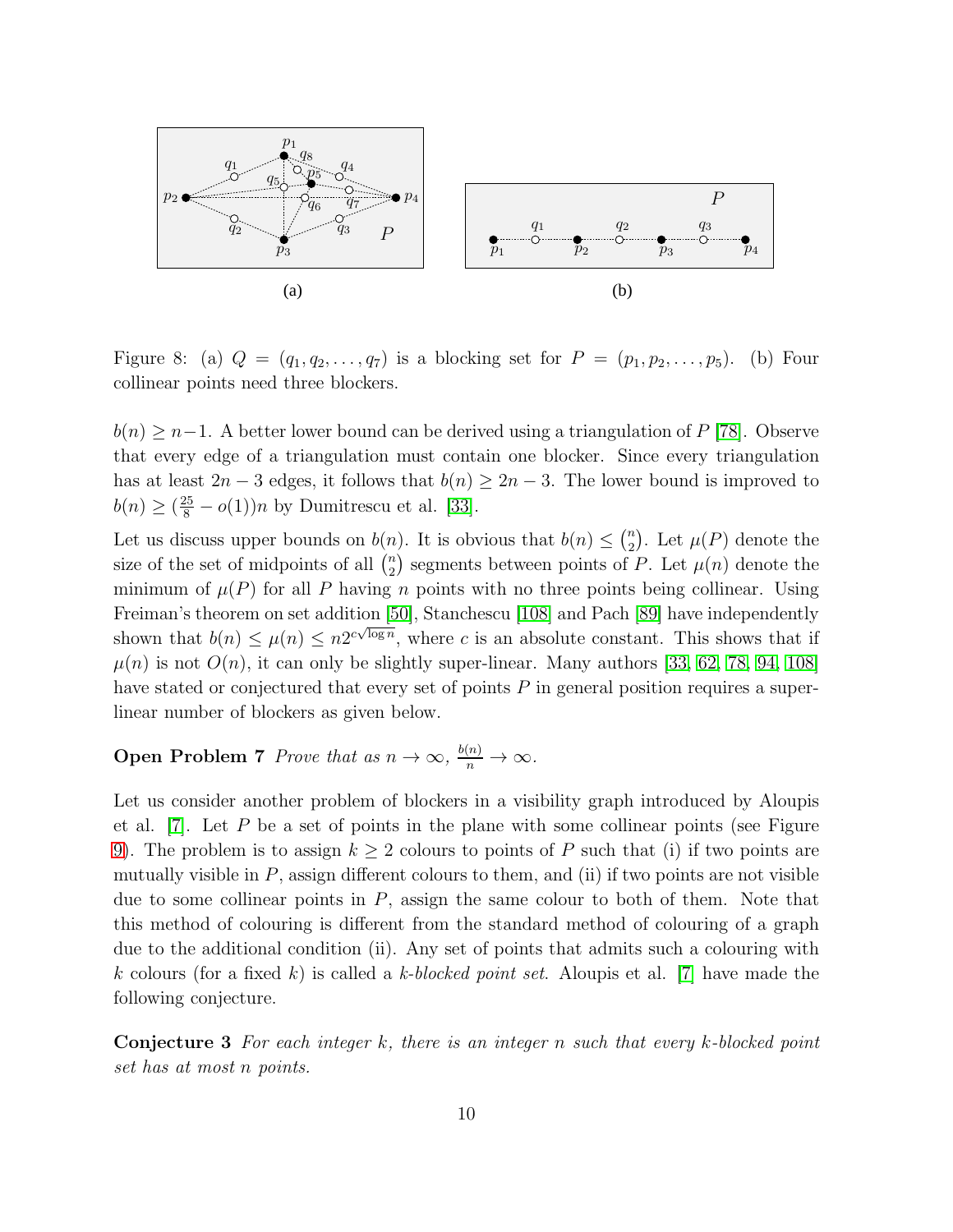

<span id="page-10-0"></span>Figure 9: Since four colours are required for colouring points in P, it is a 4-blocked point set.

Let  $p_i$ ,  $p_j$  and  $p_l$  be three points in P such that  $p_i$  is not visible from both  $p_j$  and  $p_l$ . By condition (ii), all three points should be assigned the same colour. If  $p_i$  and  $p_l$  are also not mutually visible due to a collinear point in  $P$ , then the same colour can certainly be assigned to all three of them. However, if  $p_i$  and  $p_l$  are mutually visible, both conditions (i) and (ii) cannot be satisfied, and therefore, such a colouring is not possible which means that  $P$  is not a k-blocked point set. This implies that points of  $P$  that have received the same colour must be an independent set in the visibility graph of P. In other words, colour classes correspond to partition of points of  $P$  into independent sets. Following lemmas of Aloupis et al. [\[7\]](#page-29-2) follow from the above discussion.

Lemma 4 At most three points are collinear in every k-blocked point set.

Lemma 5 Each colour class in a k-blocked point set is in a general position.

Let us discuss Conjecture [3](#page-9-1) for different values of k. It can be seen from Figure [10](#page-11-0) that every 2-blocked point set has at most 3 points [\[7\]](#page-29-2). It follows from the characterization of 3-colourable visibility graphs by K´ara et al. [\[70\]](#page-34-2) that every 3-blocked point set has at most 6 points (see Figure [10\)](#page-11-0). Aloupis et al. [\[7\]](#page-29-2) have proved that every 4-blocked point set has at most 12 points (see Figure [9\)](#page-10-0). They also made the following conjectures on the size of blocked point sets.

**Conjecture 4** Every k-blocked point set has  $O(k^2)$  points.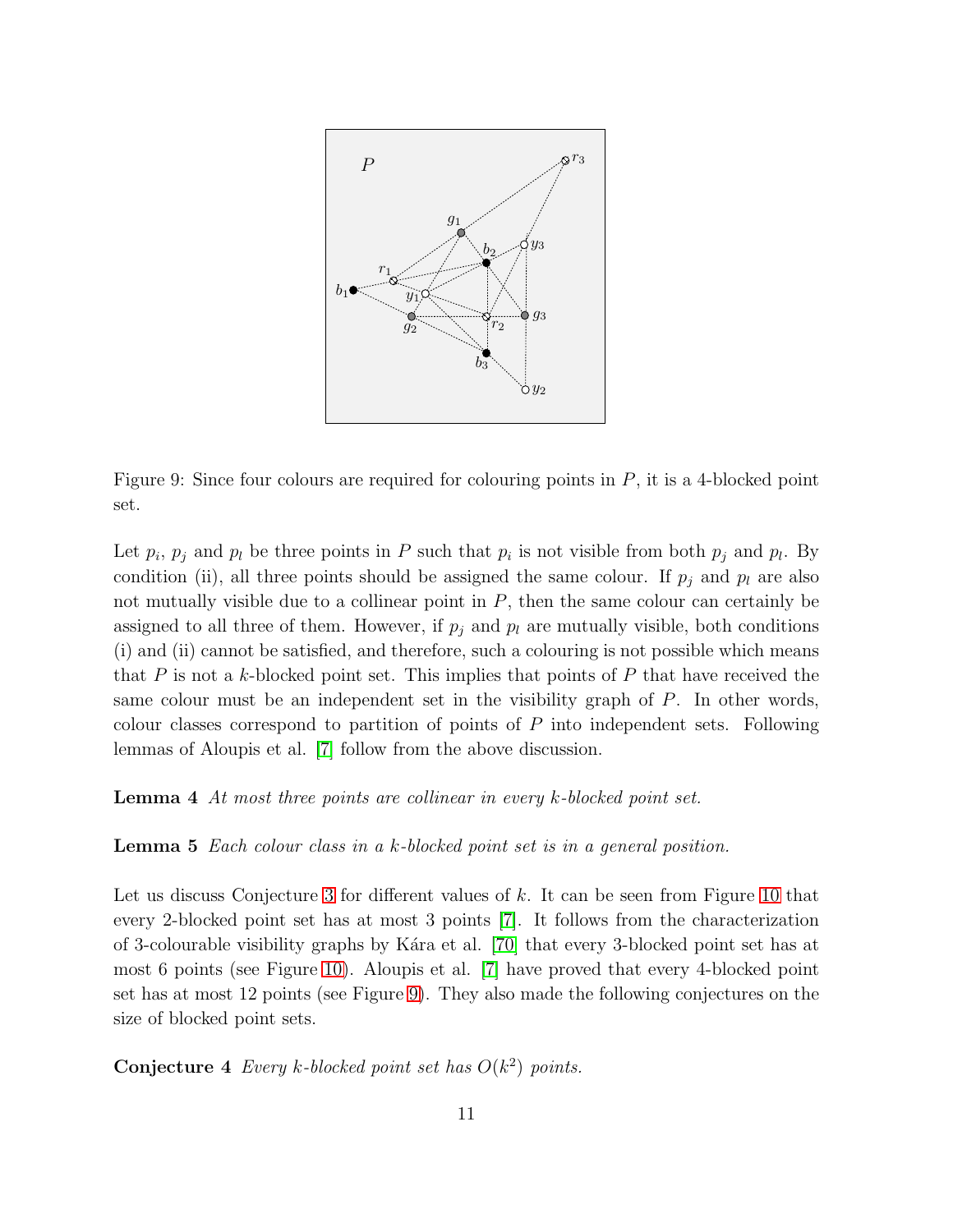

<span id="page-11-0"></span>Figure 10: Every 2-blocked point set has at most 3 points, and every 3-blocked point set has at most 6 points

Conjecture 5 In every k-blocked point set, there are at most k points in each colour class.

#### 2.5 Obstacle Representations of Visibility Graphs

Let  $P = (p_1, p_2, \ldots, p_n)$  be a set of points in the plane. Let  $Q = (Q_1, Q_2, \ldots, Q_h)$  be a set of simple polygons in the plane called *obstacles*. Construct the visibility graph G such that every point  $p_i$  of P is represented as a vertex  $v_i$  of G, and two vertices  $v_i$  and  $v_j$  of G are connected by an edge in G if and only if the line segment  $p_i p_j$  does not intersect any obstacle  $Q_j$  for all j. We assume that the line segment joining any two points of P does not pass through a point of P or any vertex of an obstacle, i.e., all points of P and vertices of all obstacles are in general position. We call the pair  $(P,Q)$  as obstacle representation of G. Polygonal obstacles can be viewed as a generalization of blockers of visibility graphs discussed earlier.

Consider the problem of obstacle representation of a given graph  $G$  of  $n$  vertices, which was introduced by Alpet et al. [\[8\]](#page-29-3). Draw every vertex  $v_i$  of G as a point  $p_i$  in the plane and draw obstacles in such a way that every segment  $p_i p_j$  intersects an obstacle if and only if  $(v_i, v_j)$  is not an edge in G. The *obstacle number* of G is the minimum number of obstacles required in any obstacle representation of G. Since an obstacle can be placed to block the visibility between each pair of points,  $\binom{n}{2}$  $\binom{n}{2}$  is an upper bound on the obstacle number of G. We have the following question from Alpet et al. [\[8\]](#page-29-3).

Open Problem 8 Is the obstacle number of a graph with n vertices bounded above by a linear function of n?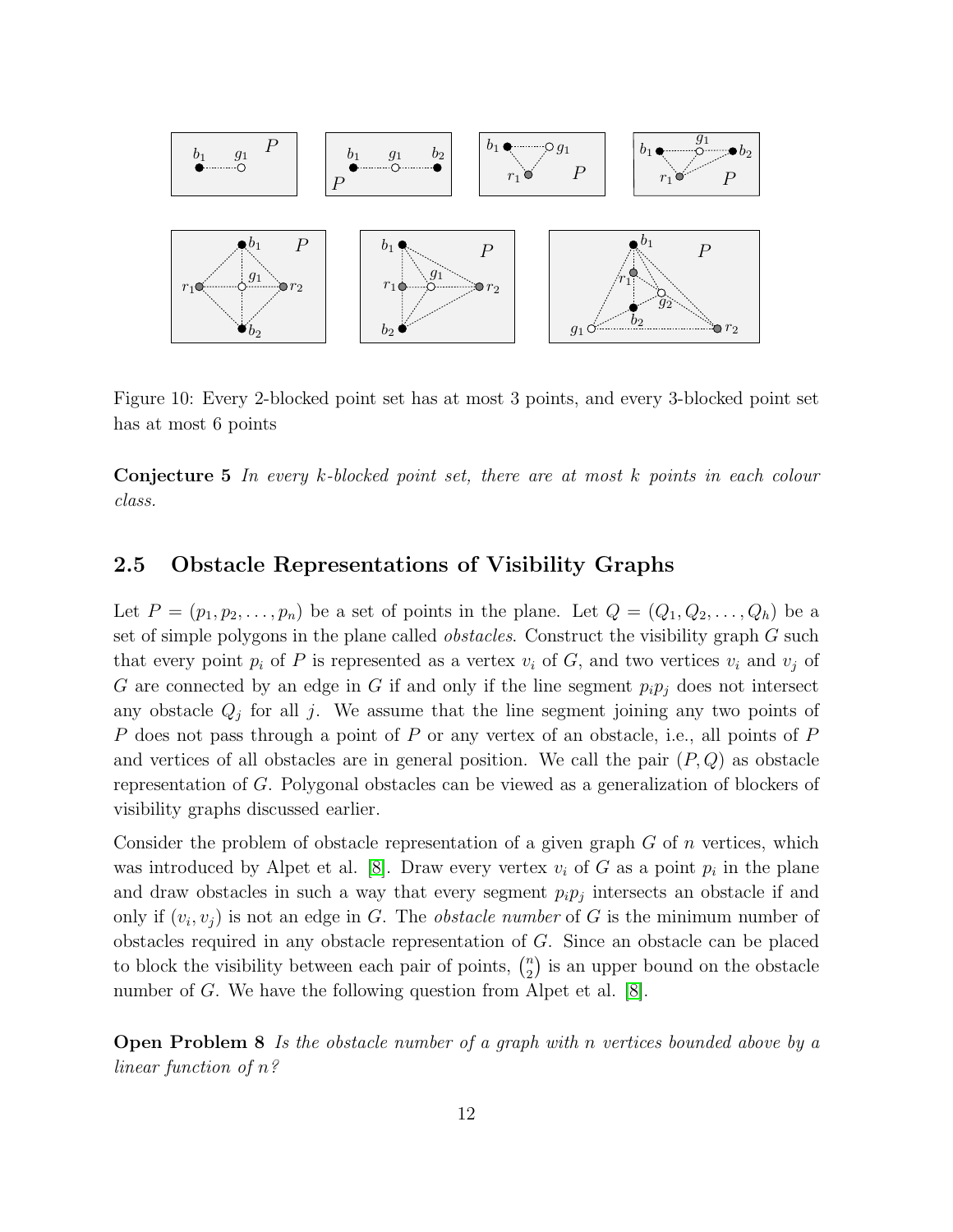Regarding the lower bound on obstacle numbers, Alpet et al. [\[8\]](#page-29-3) have showed that there exists a graph of *n* vertices with obstacle number  $O(\sqrt{\log n})$ , which has been improved to  $O(n/\log^2 n)$  by Mukkamala et al. [\[81\]](#page-34-6). The bound becomes  $O(n/\log n)$  if the obstacles are restricted to convex polygons.

**Open Problem 9** Improve the present lower bound  $O(n/\log^2 n)$  of the obstacle number of a graph with n vertices.

Regarding the graphs with low obstacle numbers, Alpet et al. [\[8\]](#page-29-3) and Mukkamala et al. [\[81\]](#page-34-6) have studied graphs with obstacle numbers 1 and 2. Mukkamala et al. [\[81\]](#page-34-6) showed that for any positive integer  $h > 3$ , there is a graph with obstacle number exactly h. The following questions of Alpet et al. [\[8\]](#page-29-3) are still open.

**Open Problem 10** For  $h > 1$ , what is the smallest number of vertices of a graph with obstacle number h?

Open Problem 11 Does every planar graph have obstacle number 1?

#### 2.6 Connectivity of Visibility Graphs

Let us consider the problems of vertex-connectivity and edge-connectivity of visibility graphs. A graph H is called k-vertex-connected (or, k-edge-connected) if H remains connected even after deleting  $k - 1$  vertices (respectively, edges) from H. For such a graph  $H$ , there exists k number of vertex (or, edge) disjoint paths between every pair of vertices of H by Menger's theorem [\[28\]](#page-30-3). Let  $\kappa(H)$  and  $\lambda(H)$  denote the vertex and edge connectivity of H respectively. Let  $\delta(H)$  denote the minimum degree of H. We know that  $\kappa(H) \leq \lambda(H) \leq \delta(H)$ . Like any graph, all these properties naturally hold for a visibility graph  $G$ . Here, we state additional properties on connectivity of visibility graphs given by Payne et al. [\[90\]](#page-35-8).

We know that the distance between two vertices in a graph is the number of edges in the shortest path between them, and the diameter of the graph is the longest path among the shortest paths between every pair of vertices in the graph. If all points of P are not collinear, then every pair points in  $P$  must be visible from some point of  $P$ . So, the shortest path between any two non-adjacent vertices in a visibility graph G passes through exactly two edges of G. Therefore, the diameter of G is of length  $2$  [\[70\]](#page-34-2). On the other hand, Plesník [\[92\]](#page-35-9) has proved that the edge-connectivity of a graph with the diameter of length at most 2 equals its minimum degree. So, we have  $\kappa(G) \leq \lambda(G) = \delta(G)$ . This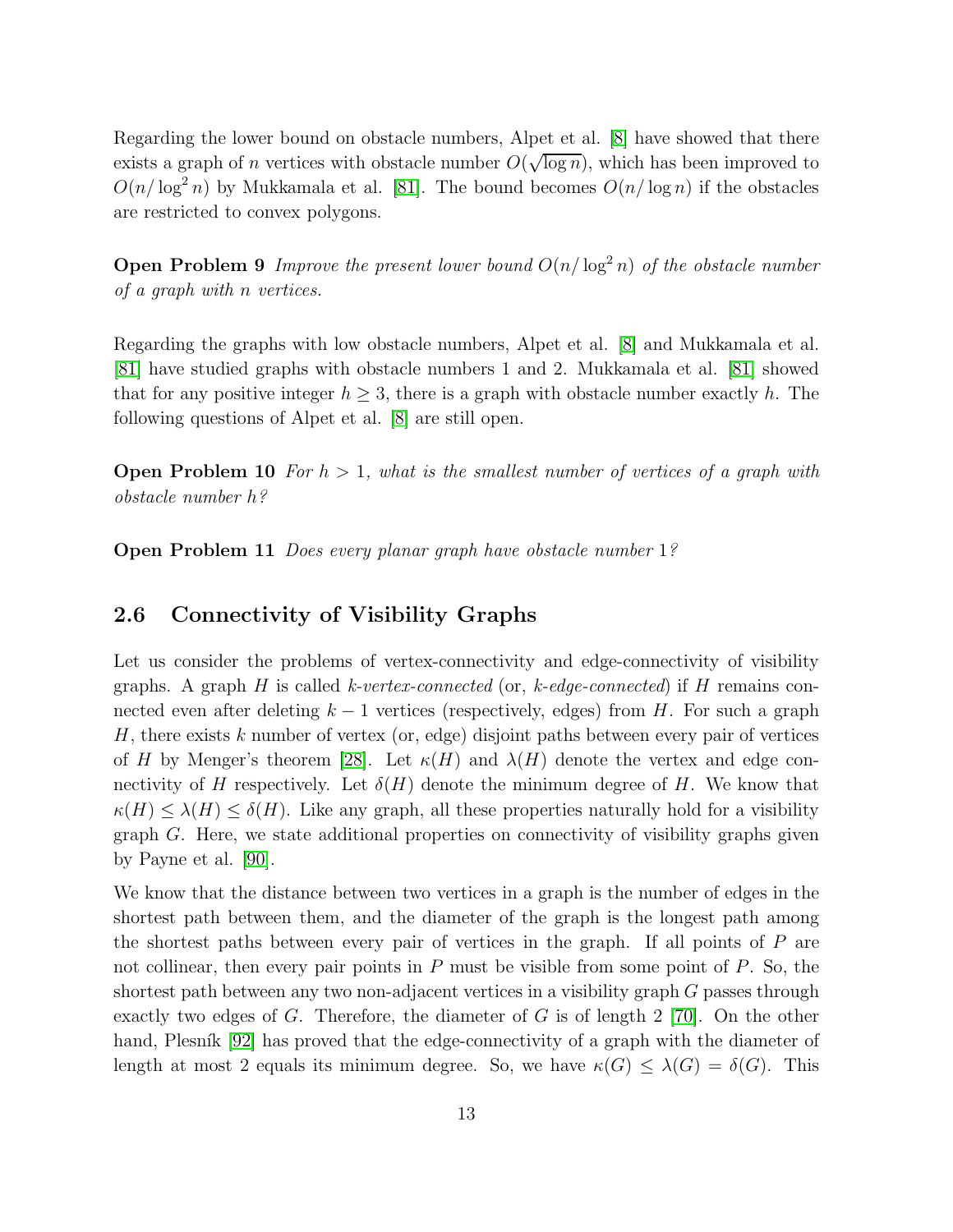

<span id="page-13-0"></span>Figure 11: The black vertices are cut set for a visibility graph with vertex-connectivity  $2\delta(G)+1$  $\frac{3}{3}$ . The minimum degree  $\delta(G) = 3k + 1$  is achived for extreme corner points. Not all edges are drawn in the figure.

result has been strengthen by Payne et al. [\[90\]](#page-35-8) for visibility graphs as stated in the following theorems.

**Theorem 3** Let  $v_i$  and  $v_j$  be two vertices of a visibility graph G. If d is the minimum of the degree of  $v_i$  and the degree of  $v_j$ , then there exists d number of edge disjoint paths of length at most 4 between  $v_i$  and  $v_j$  in G.

**Theorem 4** Let  $S$  be a set of minimum number of edges in a visibility graph  $G$  whose removal disconnects G. Then, all edges of S are incident to the same vertex of G.

**Theorem 5** Every visibility graph G with minimum degree  $\delta(G)$  has vertex-connectivity at least  $\frac{\delta(G)}{2}+1$ .

**Theorem 6** Every visibility graph G with minimum degree  $\delta(G)$  has vertex-connectivity at least  $\frac{2\delta(G)+1}{3}$  if the number of collinear points of P on a line is restricted to 4.

**Conjecture 6** Every visibility graph G with minimum degree  $\delta(G)$  has vertex-connectivity at least  $\frac{2\delta(G)+1}{3}$  (see Figure [11\)](#page-13-0).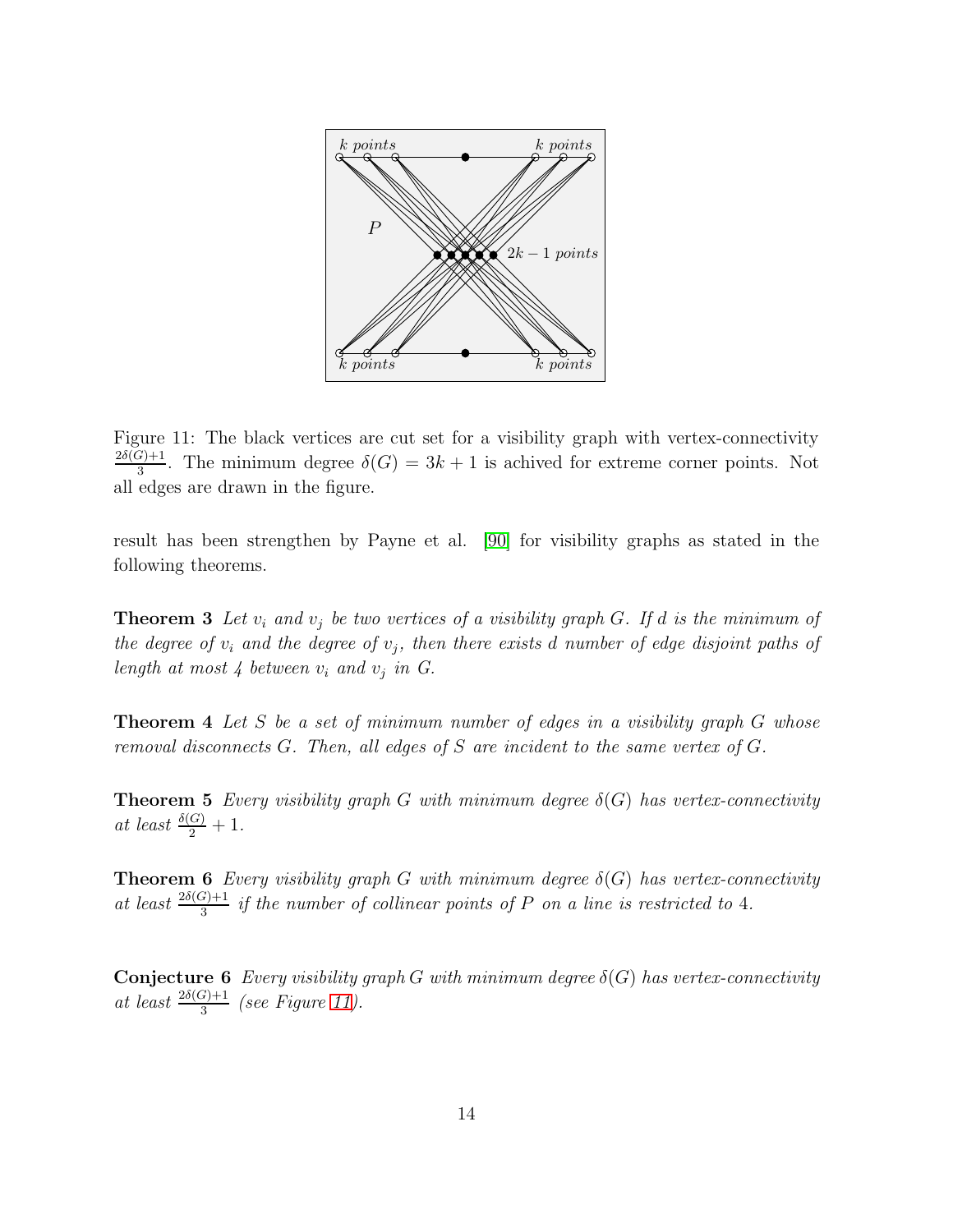## 3 Visibility graph theory: Segments

## 3.1 Visibility Graphs: Recognition, Characterization, and Reconstruction

In Section [1,](#page-0-1) we have defined the segment visibility graph  $G$  for a given set of disjoint line segments S (see Figure [2\(](#page-2-0)b)). We have also stated how to compute G from S efficiently. Consider the opposite problem of determining if there is a set of disjoint segment S whose visibility graph is the given graph  $G$ . This problem is called the segment visibility graph recognition problem. Identifying the set of properties satisfied by all segment visibility graphs is called the segment visibility graph characterization problem. The problem of actually drawing one such set of segment S whose visibility graph is the given graph  $G$ , is called the segment visibility graph reconstruction problem.

All three above problems are open for segment visibility graphs. Only characterization known is for a sub-class given by Everette et al. [\[46\]](#page-32-3). They have characterized those segment visibility graphs that do not have  $K_5$  (a complete graph of five vertices) as a minor. A graph M is called a *minor* of a graph  $G$  if M can be obtained from  $G$  by a sequence of vertex deletions, edge deletions and edge contractions. Their characterization gives a straightforward polynomial time algorithm for recognizing this class of graphs.

Open Problem 12 Given a graph G in adjacency matrix form, determine whether G is the segment visibility graph of a set of disjoint segments S in the plane.

**Open Problem 13** Characterize the segment visibility graphs.

**Open Problem 14** Given a segment visibility graph  $G$ , draw the segments S in the plane whose visibility graph is G.

#### 3.2 Hamiltonian Cycles in Visibility Graphs

Let G be the segment visibility graph of a given set S of disjoint line segments. Consider the problem of identifying a Hamiltonian cycle C in G (see Figure [12\)](#page-15-0). A cycle in  $G$ is called a Hamiltonian cycle if the cycle passes through all vertices of G exactly once. There can be two types of Hamiltonian cycles  $C$  in  $G$ . Assume that  $G$  is drawn directly on the segments of S and call this embedded segment visibility graph as  $G'$ . If no two segments in  $G'$  corresponding to edges of a cycle C intersect, then C forms the boundary of a simple polygon in  $G'$ . Such cycles are called *Hamiltonian circuits* [\[96\]](#page-35-10) (see Figure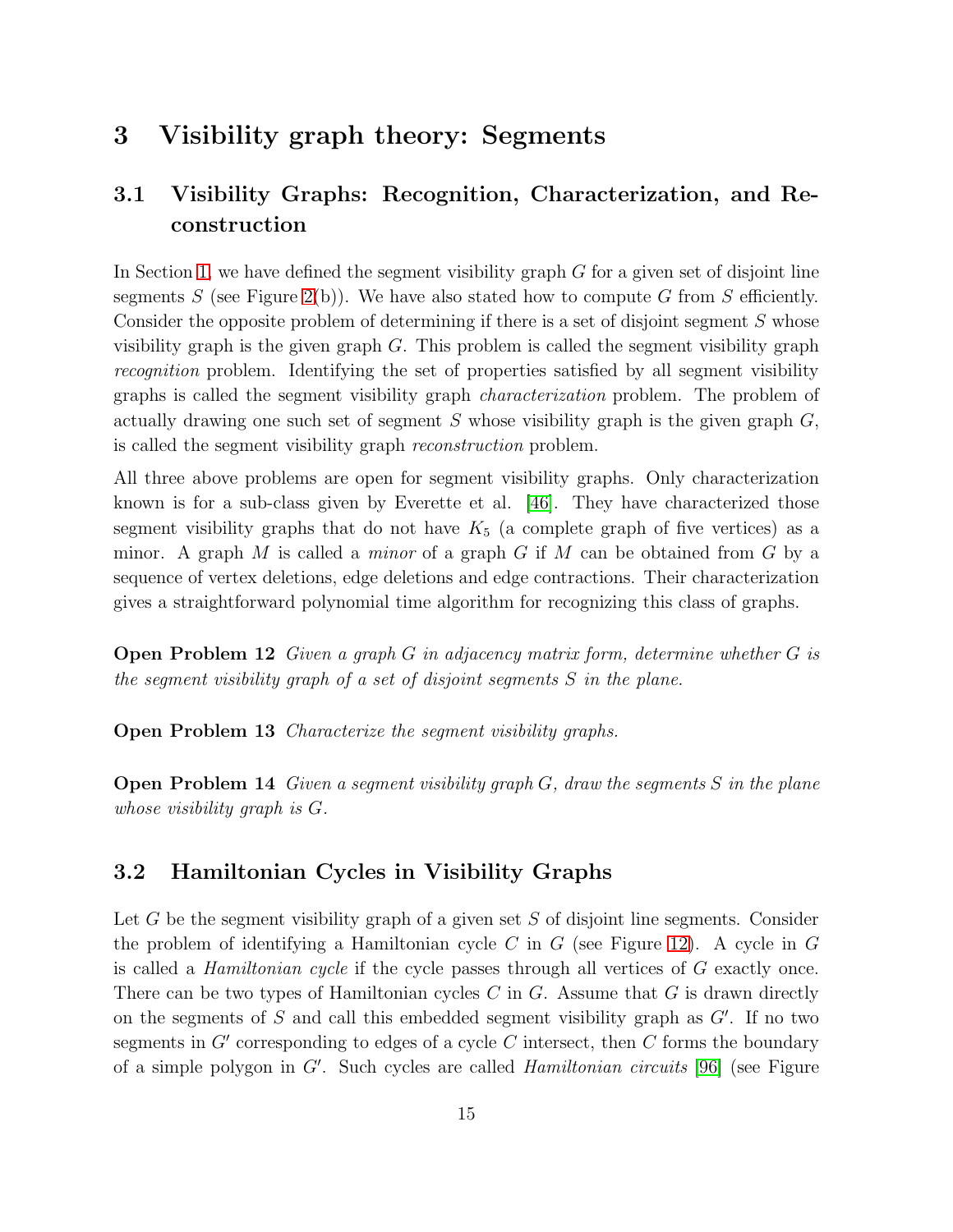

<span id="page-15-0"></span>Figure 12: (a) The cycle  $C = (p_1, p_{10}, p_9, p_8, p_7, p_5, p_4, p_6, p_3, p_2, p_1)$  is Hamiltonian but is self-intersecting. (b) The cycle  $C = (p_1, p_9, p_{10}, p_7, p_8, p_6, p_5, p_4, p_3, p_2, p_1)$  is a Hamiltonian circuit as it forms a boundary of a simple polygon. (c) There is no alternating cycle as both endpoints of the segment  $p_9p_{10}$  belong to the convex hull of the segments [\[97\]](#page-36-4).

 $12(b)$  $12(b)$ , and the corresponding polygons are called *spanning polygons* [\[79\]](#page-34-7) or *Hamiltonian* polygons [\[65\]](#page-33-6). Otherwise, C corresponds to the boundary of a self-crossing polygon in  $G'$ (see Figure [12\(](#page-15-0)a)). A Hamiltonian polygon Q is called a *circumscribing polygon* if it has an additional property that no segment of  $S$  lies to the exterior of  $Q$ , i.e., each segment of S is either an edge on the boundary of  $Q$  or an internal chord of  $Q$  [\[79\]](#page-34-7) (see Figure [12\(](#page-15-0)b)). Mirzaian [\[79\]](#page-34-7) made the following conjectures.

<span id="page-15-3"></span><span id="page-15-2"></span>Conjecture 7 Every segment visibility graph G contains a Hamiltonian cycle C.

Conjecture 8 Every segment visibility graph G contains a Hamiltonian cycle C that corresponds to a Hamiltonian circuit in the embedded segment visibility graph G′ .

<span id="page-15-1"></span>Conjecture 9 Every segment visibility graph G contains a Hamiltonian cycle C that corresponds to the boundary of a circumscribing polygon in the embedded segment visibility graph G′ .

Observe that if Conjecture [9](#page-15-1) is true, then both Conjectures [8](#page-15-2) and [7](#page-15-3) are also true. However, Urbe and Watanabe [\[114\]](#page-37-2) gave a counter-example to Conjecture [9.](#page-15-1) For special classes of segments in S, Conjectures [8](#page-15-2) was proved by Mirzaian [\[79\]](#page-34-7) and O'Rourke and J. Rippel [\[86\]](#page-35-11). Later, Conjectures [8](#page-15-2) was proved for all classes of segments in  $S$  by Hoffmann and Toth [\[65\]](#page-33-6) using the result of Bose et al. [\[15\]](#page-29-4), and they presented an  $O(n \log n)$  time algorithm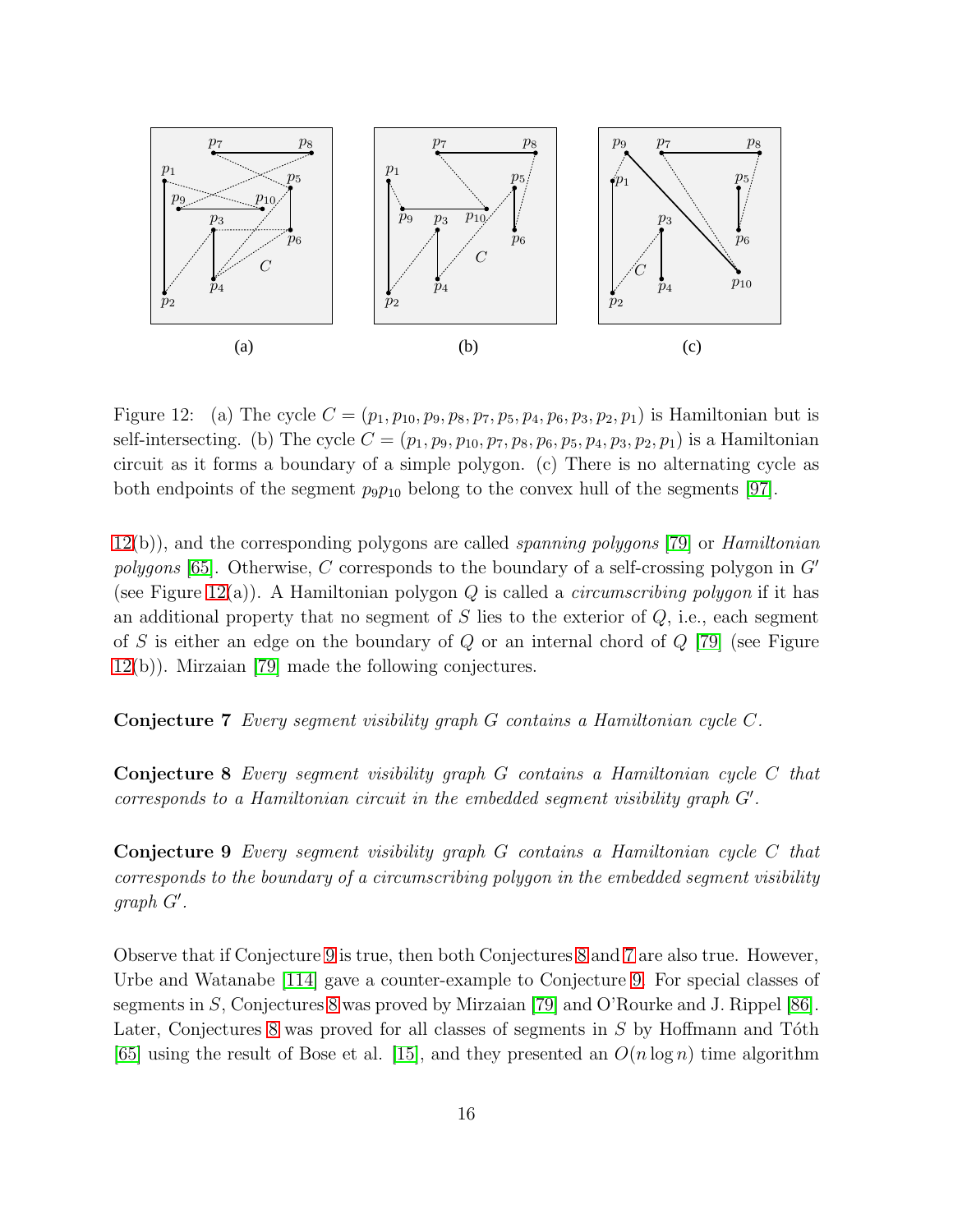for locating a Hamiltonian circuit in G′ . Since Conjectures [8](#page-15-2) is true, Conjectures [7](#page-15-3) is also true.

Observe that the algorithm of Hoffmann and Toth  $[65]$  takes S as an input and then locates a Hamiltonian circuit in the embedded segment visibility graph  $G'$ . Suppose S is not given as an input but only  $G$  is given, then it is not clear how to identify a Hamiltonian cycle in  $G$  in polynomial time as there is no known algorithm for segment visibility graph reconstruction problem. So, we have the following problems.

Open Problem 15 Given a segment visibility graph G in adjacency matrix form, identify a Hamiltonian cycle in G in polynomial time.

Open Problem 16 Given a segment visibility graph G in adjacency matrix form, identify the edges of G that correspond to segments of S.

Consider the problem of identifying a special type of Hamiltonian circuit  $C$  in  $G'$  where every alternate edge of  $C$  is a segment of  $S$  (see Figure [12\(](#page-15-0)b)). It has been shown by Rappaport et al. [\[97\]](#page-36-4) that such an *alternating cycle* may not always exist in  $G'$  (see Figure  $12(c)$ ). On the other hand, they showed that an alternating cycle always exists if one endpoint of every segment in  $S$  belongs to the convex hull of  $S$ . For this special class of segments, they gave an  $O(n \log n)$  time algorithm for constructing an alternating cycle.

If  $G'$  does not contain an alternating cycle, it is natural to ask for a longest alternating path that is present in  $G'$  (see Figure [12\(](#page-15-0)c)). Urratia [\[115\]](#page-37-3) made the following conjecture which was proved by Hoffmann and Tóth  $[64]$ .

**Conjecture 10** In the embedded segment visibility graph  $G'$  of a set S of n disjoint segments, there exists an alternating path containing at least  $O(\log n)$  segments of S.

#### 3.3 Bar Visibility Graphs

The idea of representing a graph using a visibility relation was introduced in the 1980s as a model tool for VLSI layout problems [\[31,](#page-31-7) [100\]](#page-36-5). A graph G is called a bar visibility graph if its vertices  $v_1, v_2, \ldots, v_n$  can be associated with a set S of disjoint line segments (or, horizontal bars)  $s_1, s_2, \ldots, s_n$  in the plane such that  $v_i$  and  $v_j$  are joined by an edge in G if and only if there exists an unobstructed vertical line of sight between  $s_i$  with  $s_j$  [\[112\]](#page-37-4). The set S is called a *bar visibility representation* of  $G$  (see Figure [13\)](#page-17-0). If each line of sight is required to be a rectangle of positive width, then S is an  $\epsilon$ -visibility representation of G (see Figure [13\(](#page-17-0)b)). If each line of sight is a segment (i.e. width is 0), then S is a *strong*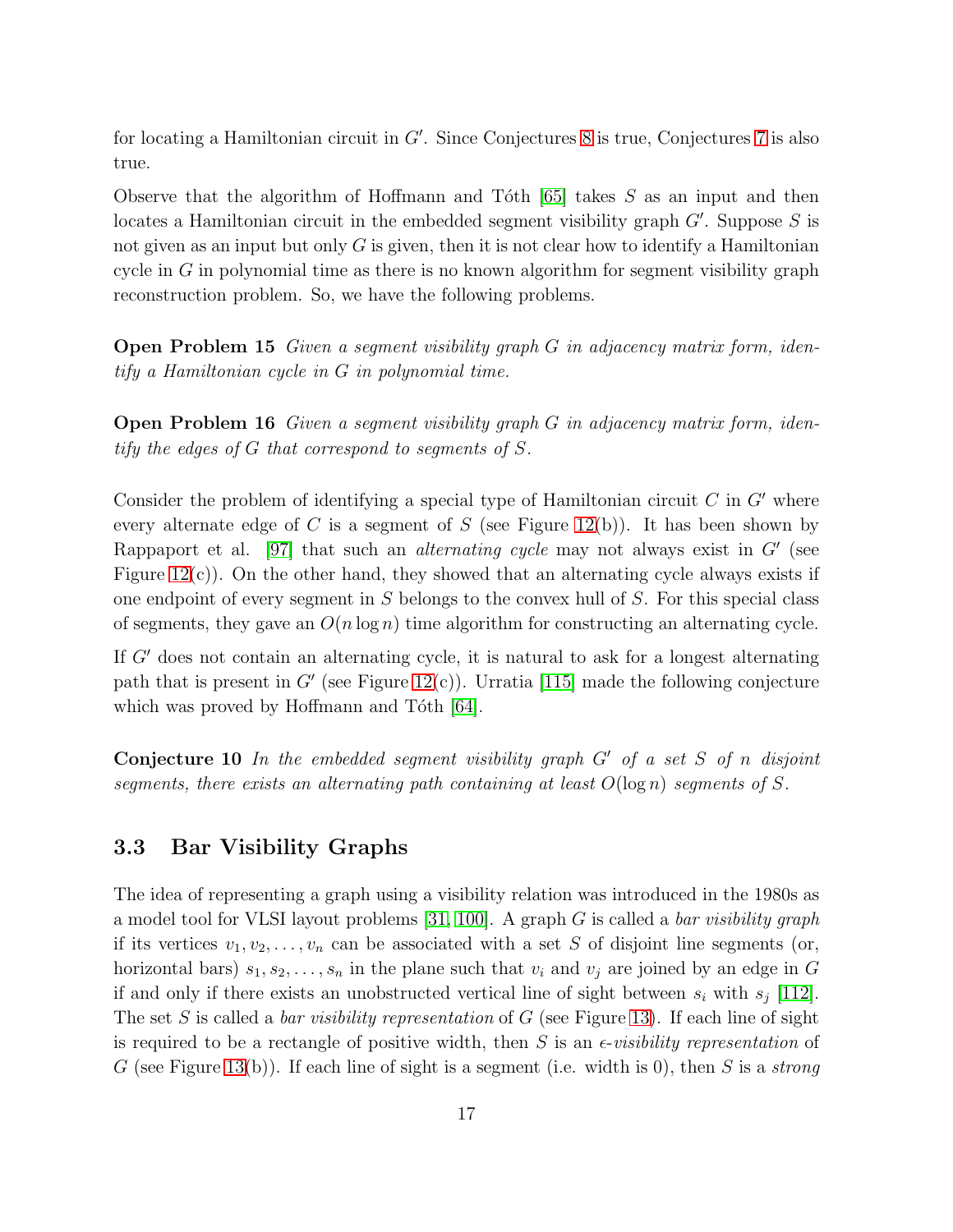

<span id="page-17-0"></span>Figure 13: (a) A given graph G. (b) An  $\epsilon$ -visibility representation of G. (c) A strong visibility representation of G.

*visibility representation* of G (see Figure [13\(](#page-17-0)c)). Note that if a vertical segment between two horizontal segments (say,  $s_1$  and  $s_3$  in Figure [13\(](#page-17-0)c)) passes through an endpoint of another horizontal segment (i.e.,  $s_2$ ), it is considered that the line of sight is obstructed by the middle horizontal segment. We have the following theorems on the characterizations and representations of bar visibility graphs [\[9,](#page-29-5) [68,](#page-33-8) [76,](#page-34-8) [99,](#page-36-6) [112,](#page-37-4) [118\]](#page-37-5).

**Theorem 7** A graph G admits an  $\epsilon$ -visibility representation if and only if there is a planar embedding of G such that all cutpoints of G appear on the boundary of the external face in the embedding.

**Theorem 8** An  $\epsilon$ -visibility representation of a 2-connected planar graph G of n vertices can be done in  $O(n)$  time.

**Theorem 9** Let  $G$  be a 2-connected planar graph. If  $G$  admits a strong visibility representation, then there is no pair of non-adjacent vertices  $v_i$  and  $v_j$  of G such that the removal of  $v_i$  and  $v_j$  separates G into four or more components.

*Proof:* Let  $c_1, c_2, \ldots, c_k$  for  $k \geq 4$  be the connected component of G after removing  $v_i$ and  $v_i$  (see Figure [14\(](#page-18-0)a)). Assume on the contrary that G admits a strong visibility representation (say, R). Let  $s_m$  denote the horizontal segment in R corresponding to  $v_m$ of G.

Consider the situation where there exists a vertical line L between  $s_i$  and  $s_j$  of R that does not intersect either of them (see Figure [14\(](#page-18-0)b)). Since every component  $c_l$  connects  $v_i$  to  $v_j$  in G, there exists a vertex  $v_m$  of  $c_l$  for all l such that L intersects the horizontal segment  $s_m$  of R. This intersection of L with  $s_m$  for every component implies that vertices of different components are connected by edges in  $G$ , which is a contradiction.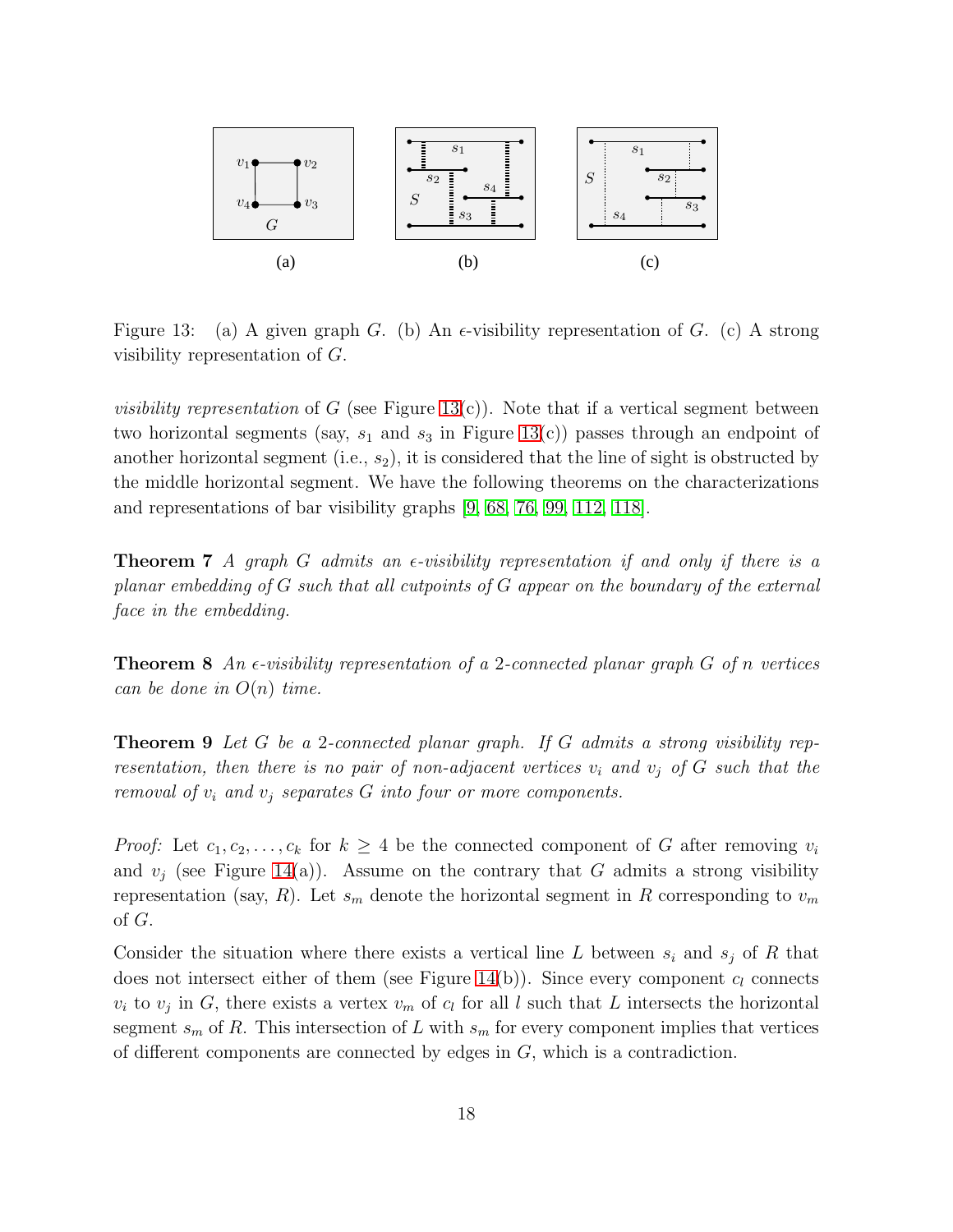

<span id="page-18-0"></span>Figure 14: (a) A given graph G. (b) L does not intersect  $s_i$  and  $s_j$ . (c) L intersects both  $s_i$  and  $s_j$ .

Consider the other situation where there exists a vertical line L intersecting both  $s_i$  and  $s_i$  of R (see Figure [14\(](#page-18-0)c)). So, there are three parts of L due to these intersections. If any of these parts of L intersects two horizontal segments  $s_m$  and  $s_p$  in R where  $v_m$  and  $v_p$ belong to different component in G, then there must be an edge between  $v_m$  and  $v_p$  in G, which is a contradiction. So, each part of  $L$  can interest horizontal segments of  $R$  coming only from the same component. Therefore,  $L$  cannot intersect horizontal segments of  $R$ coming from more that three different components. Hence, G does not admit a strong visibility representation, a contradiction.  $\Box$ 

**Theorem 10** There exists a 3-connected planar graph G that does not admit a strong visibility representation.

**Theorem 11** Every 4-connected planar graph  $G$  admits a strong visibility representation.

**Theorem 12** A strong visibility representation of a 4-connected planar graph  $G$  of n vertices can be done in  $O(n^3)$  time.

Let us consider variations of bar visibility graphs. While representing vertices of  $G$  as bars, there is no restriction on the length of horizontal bars. Suppose, a restriction is imposed that all bars in a visibility representation must have the same length. In that case, we get another type of visibility graphs which are known as *unit bar visibility graphs*. Though there are characterizations for special classes of unit bar visibility graphs [\[18,](#page-30-4) [25,](#page-30-5) [27\]](#page-30-6), no characterization is known for general graphs. We have the following problems.

Open Problem 17 Characterize unit bar visibility graphs.

Open Problem 18 Is recognition of unit bar visibility graphs NP-complete?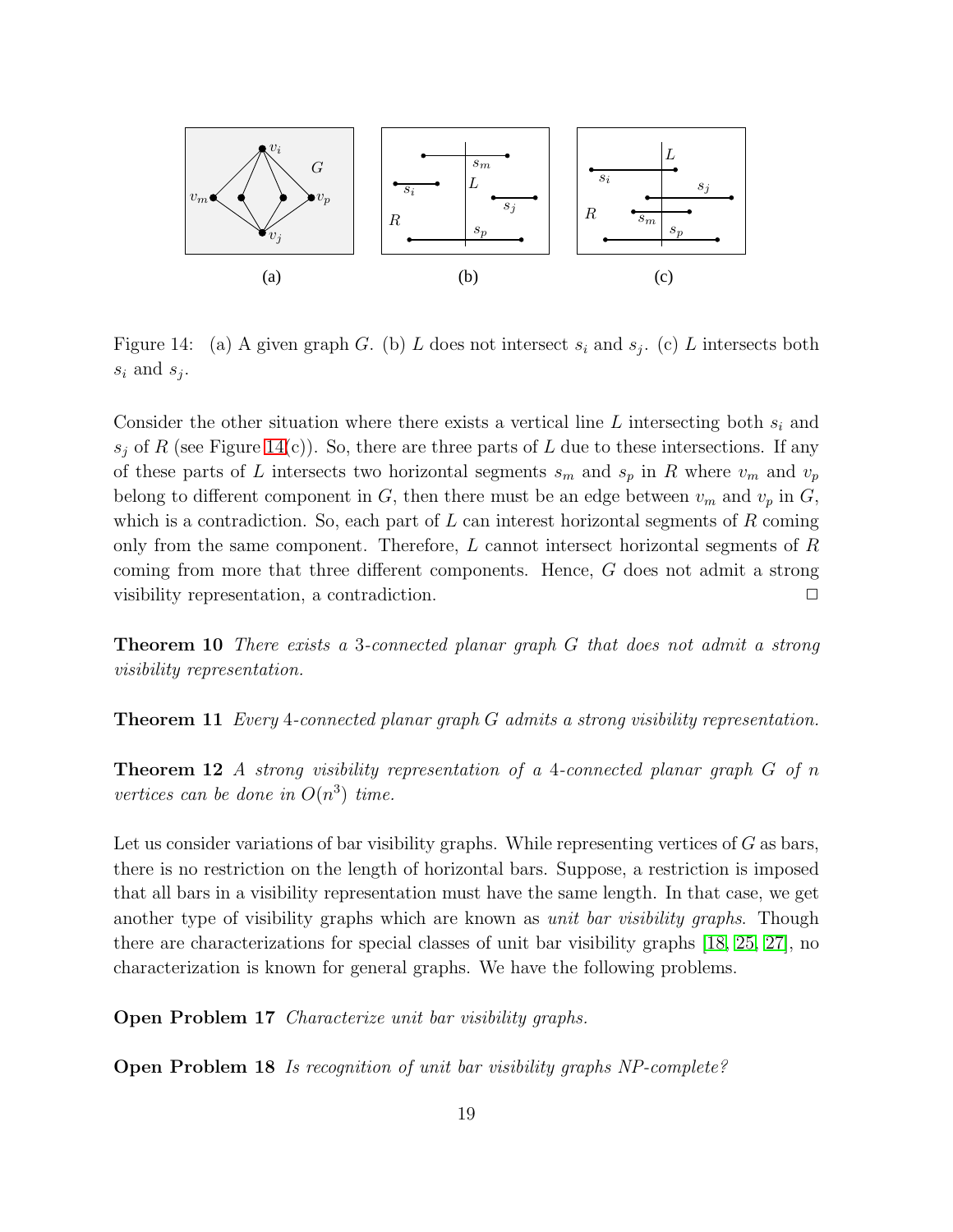

<span id="page-19-0"></span>Figure 15: (a) A given graph G. (b) Representation shows that G is a bar 1-visibility graph.

Dean et al.  $\left[24\right]$  introduced another variation of bar visibility graphs called *bar k-visibility graphs*, where bars are allowed to see vertically through at most  $k$  bars under strong visibility (see Figure [15\)](#page-19-0). It means that standard bar visibility graphs become bar 0 visibility graphs. If bars are allowed to see vertically through all other bars (i.e. bar ∞-visibility graphs), then the bar representation gives an interval graph representation. Formally, a graph G is called a *bar k-visibility graph* if its vertices  $v_1, v_2, \ldots, v_n$  can be associated with a set S of disjoint line segments (or, horizontal bars)  $s_1, s_2, \ldots, s_n$  in the plane such that  $v_i$  and  $v_j$  are joined by an edge in G if and only if a vertical segment between  $s_i$  and  $s_j$  intersects at most k segments of S [\[24,](#page-30-7) [49,](#page-32-4) [61\]](#page-33-9).

Unlike bar visibility graphs, bar  $k$ -visibility graphs have not been completely characterized. For understanding this class of graphs, Dean et al. [\[24\]](#page-30-7) considered the problem of bounding the number of edges of a bar k-visibility graph G. They proved an upper bounds of  $(k+1)(3n-7/2k-5)-1$  edges for G and conjectured an improve edge bound of  $(k+1)(3n-4k-6)$  which was proved later by Hartke et al. [\[61\]](#page-33-9). They also studied d-regular k-visibility graphs. Dean et al. [\[24\]](#page-30-7) also proved that  $6k + 6$  is an upper bound on the chromatic number of G. We have the following problems [\[24,](#page-30-7) [61\]](#page-33-9).

Open Problem 19 Characterize bar k-visibility graphs.

Open Problem 20 Triangle-free non-planar graphs are forbidden subgraphs of bar kvisibility graphs. Is there any other class of forbidden subgraphs of bar k-visibility graphs?

**Open Problem 21** Are there  $(2k + 2)$ -regular bar k-visibility graphs for  $k \geq 5$ ?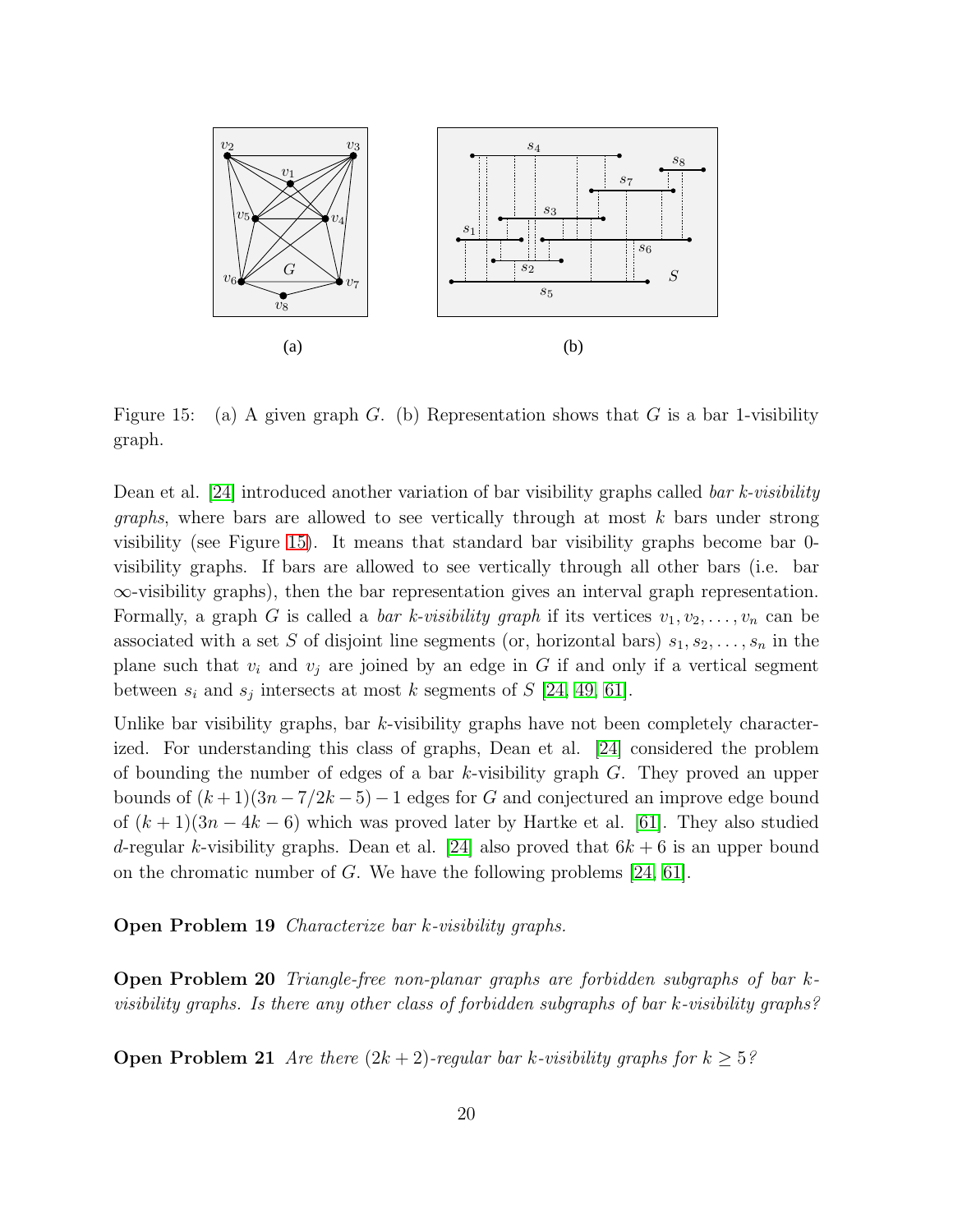**Open Problem 22** Are there d-regular bar k-visibility graphs with  $d > 2k + 3$ ?

**Open Problem 23** Improve the current upper bound of  $6k+6$  on the chromatic number of a bar k-visibility graph.

Dean et al. [\[24\]](#page-30-7) also studied the thickness of bar k-visibility graphs. The thickness of a graph  $G$  is defined as the minimum number of planar graphs whose union is  $G$ . Exact values of thickness is know for very few classes of graphs [\[82\]](#page-34-9). Dean et al. proved an upper bound of 4 for the thickness of bar 1-visibility graphs, and conjectured that bar 1-visibility graphs actually have thickness of at most 2. The conjecture was disproved by Felsner and Massow [\[49\]](#page-32-4) by constructing a bar 1-visibility graph having thickness 3. For a special class of bar 1-visibility graphs, Felsner and Massow [\[49\]](#page-32-4) presented an algorithm for partitioning the edges into two planar graphs showing that the thickness of this special class of graphs is 2. We have the following problems [\[24\]](#page-30-7).

**Open Problem 24** It has been shown that the thickness of a bar k-visibility graph is bounded by  $2k(9k-1)$ . Can this upper bound be improved?

**Open Problem 25** The crossing number of a graph is the minimum possible number of crossings with which the graph can be drawn in the plane. What is the largest crossing number of a bar k-visibility graph?

Open Problem 26 The genus of a graph is the minimal integer g such that the graph can be embedded on a surface of genus g. What is the largest genus of a bar k-visibility graph?

Bar visibility graphs have been generalized to rectangle visibility graphs by considering both vertical and horizonal visibility among bars having non-zero thickness [\[14,](#page-29-6) [26,](#page-30-8) [85,](#page-35-12) [98,](#page-36-7) [111\]](#page-37-6). A graph G is called a rectangle visibility graph if it can be realized by closed isothetic rectangles in the plane, with pairwise disjoint interiors, with vertices representing rectangles in such a way that two vertices  $v_i$  and  $v_j$  of G are connected by an edge if and only if their corresponding rectangles are vertically or horizontally visible from each other by a beam of unobstructed visibility of finite width. Unlike bar visibility graphs, no characterization of rectangle visibility graphs are known, and moreover, Shermer [\[105\]](#page-36-8) has shown that the problem of recognizing them is NP-complete. We have the following problem.

Open Problem 27 Characterize rectangle visibility graphs.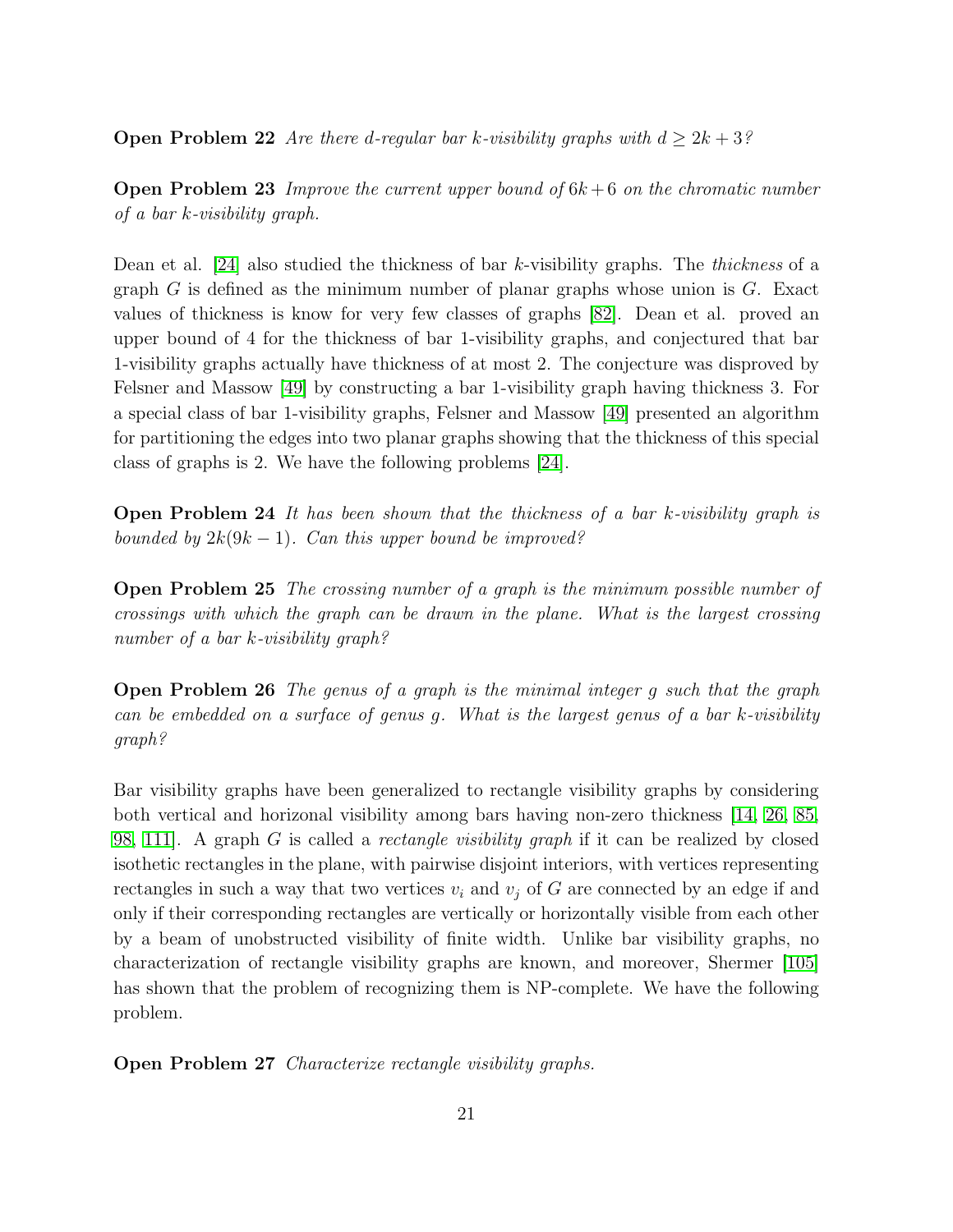## 4 Visibility graph theory: Polygons

#### 4.1 Visibility Graph Recognition

In Section [1,](#page-0-1) we have defined the vertex visibility graph  $G$  for a given simple polygon  $P$ (see Figure [3\(](#page-2-1)b)). We have also stated how to compute G from P efficiently. Consider the opposite problem of determining if there is a simple polygon  $P$  whose visibility graph is the given graph G. This problem is called the visibility graph recognition problem for polygons. The general problem of recognizing a given graph  $G$  as the visibility graph of a simple polygon  $P$  is yet to be solved. However, this problem has been solved for visibility graphs of spiral polygons [\[43,](#page-32-5) [44\]](#page-32-6) and tower polygons [\[19\]](#page-30-9).

Open Problem 28 Given a graph G in adjacency matrix form, determine whether G is the visibility graph of a simple polygon P.

Open Problem 29 Is the problem of recognizing visibility graphs in NP?

Ghosh [\[53,](#page-32-7) [55\]](#page-32-0) presented three necessary conditions for recognizing visibility graphs G of a simple polygon P under the assumption that a Hamiltonian cycle  $C$  of  $G$ , which corresponds to the boundary of  $P$ , is given as input along with  $G$ . It can be seen that this problem is easier than the actual recognition problem as the edges of G corresponding to boundary edges of P have already been identified. Assume that the vertices of G are labeled with  $v_1, v_2, \ldots, v_n$  and  $C = (v_1, v_2, \ldots, v_n)$  is in counterclockwise order. An edge in G connecting two non-adjacent vertices of a cycle is called a chord of the cycle. A cycle  $w_1, w_2, \ldots, w_k$  in G is called *ordered* if the vertices  $w_1, w_2, \ldots, w_k$  follow the order in C. The Hamiltonian cycle  $C$  is an ordered cycle of all  $n$  vertices in  $G$ .

**Necessary condition 1.** Every ordered cycle of  $k \geq 4$  vertices in a visibility graph G of a simple polygon P has at least  $k-3$  chords.

*Proof:* Since an ordered cycle of k vertices in G corresponds to a sub-polygon  $P'$  of k vertices in P, the ordered cycle must have at least  $k-3$  chords in G as P' needs  $k-3$ diagonals for triangulation of P' .  $\Box$ 

A pair of vertices  $(v_i, v_j)$  in G is a *visible pair* (or *invisible pair*) if  $v_i$  and  $v_j$  are adjacent (respectively, not adjacent) in G. The vertices from  $v_i$  to  $v_j$  on C in counterclockwise order are denoted as  $chain(v_i, v_j)$ . Let  $v_a$  be a vertex of  $chain(v_i, v_j)$  for  $i < j$  such that no two vertices  $v_k \in chain(v_i, v_{a-1})$  and  $v_m \in chain(v_{a+1}, v_j)$  are connected by an edge in G. Then  $v_a$  is called a *blocking vertex* for the invisible pair  $(v_i, v_j)$  (see Figure [16\(](#page-22-0)a) and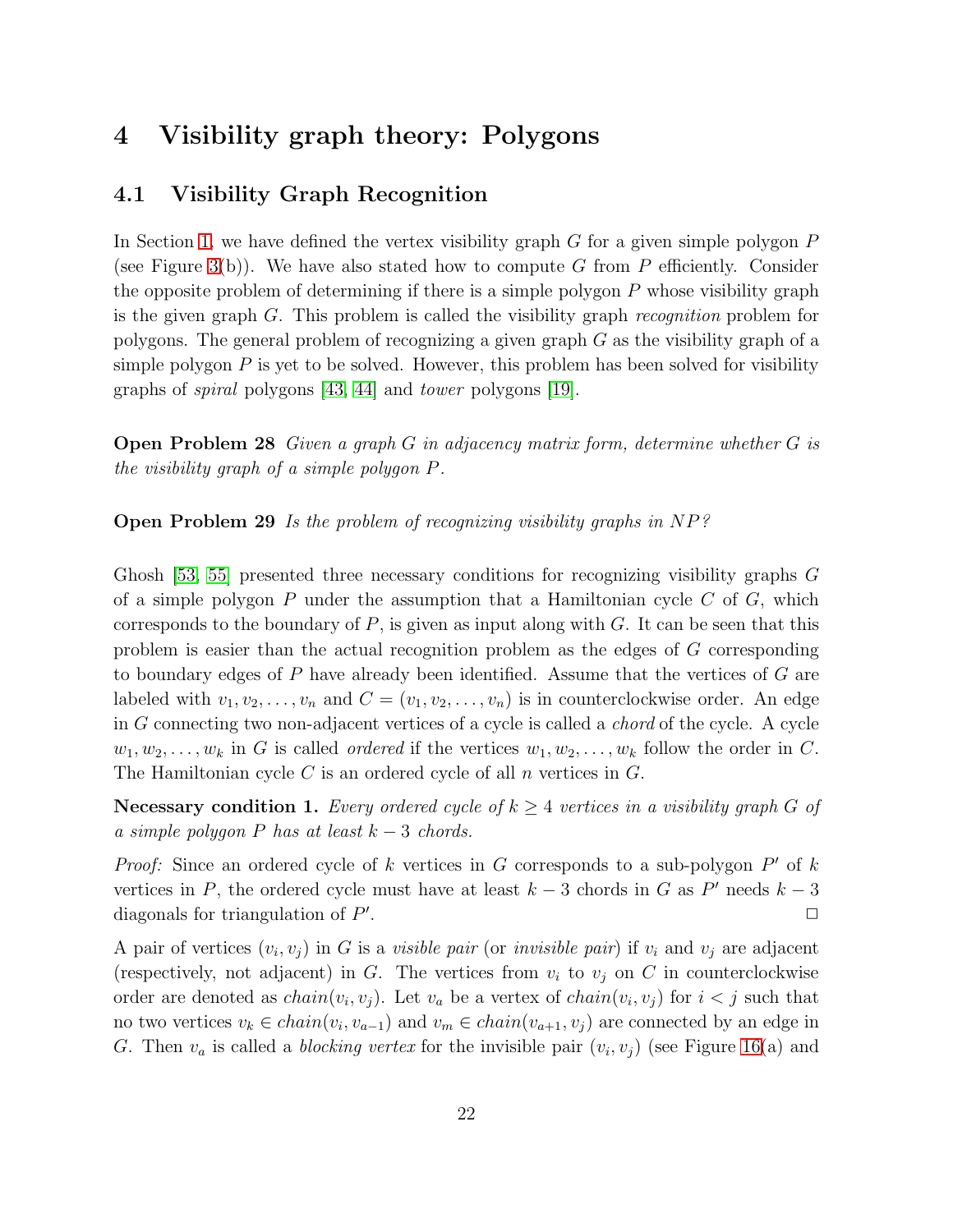

<span id="page-22-0"></span>Figure 16: (a) For the invisible pair  $(v_4, v_6)$ ,  $v_5$  is the blocking vertex. (b) The invisible pair  $(v_2, v_5)$  does not have any blocking vertex. (c) The blocking vertex  $v_3$  cannot simultaneously block the visibility of invisible pairs  $(v_2, v_8)$  and  $(v_4, v_7)$ .

Figure [16\(](#page-22-0)b)). Intuitively, blocking vertices correspond to reflex vertices of the polygon though all blocking vertices in  $G$  may not be reflex vertices in  $P$ .

**Necessary condition 2.** Every invisible pair  $(v_i, v_j)$  in the visibility graph G of a simple polygon P has at least one blocking vertex.

*Proof:* Since  $(v_i, v_j)$  is an invisible pair in G, the Euclidean shortest path in P between  $v_i$ and  $v_j$  makes turns at reflex vertices of  $P$ , and therefore, each of these reflex vertices is a blocking vertex for  $(v_i, v_j)$  in G.

Let  $v_a$  be a blocking vertex in G for two invisible pairs  $(v_i, v_j)$  and  $(v_k, v_l)$ . Traverse the Hamiltonian cycle C from  $v_a$  in counterclockwise order. If both  $v_k$  and  $v_l$  are encountered before  $v_i$  and  $v_j$  during the traversal, then  $(v_i, v_j)$  and  $(v_k, v_l)$  are referred as *separable* with respect to  $v_a$ . In Figure [16\(](#page-22-0)c), invisible pairs  $(v_2, v_8)$  and  $(v_4, v_7)$  are separable with respect to the blocking vertex  $v_3$ .

**Necessary condition 3.** Two separable invisible pairs  $(v_i, v_j)$  and  $(v_k, v_l)$  in the visibility graph G of a simple polygon P must have distinct blocking vertices.

*Proof:* Let  $(v_i, v_j)$  and  $(v_k, v_l)$  be two separable invisible pairs and the vertex  $v_a$  is their sole blocking vertex. So,  $v_a$  must be a reflex vertex in P. Since the visibility in P between  $v_i$  and  $v_j$  as well as between  $v_k$  and  $v_l$  can only be blocked by  $v_a$  and the sub-polygons of P corresponding to ordered cycles  $v_i, v_a, v_j, \ldots, v_i$  and  $v_a, v_k, \ldots, v_l, v_a$  are disjoint,  $v_a$ cannot simultaneously block the visibility between  $v_i$  and  $v_j$  and between  $v_k$  and  $v_l$  in P.  $\Box$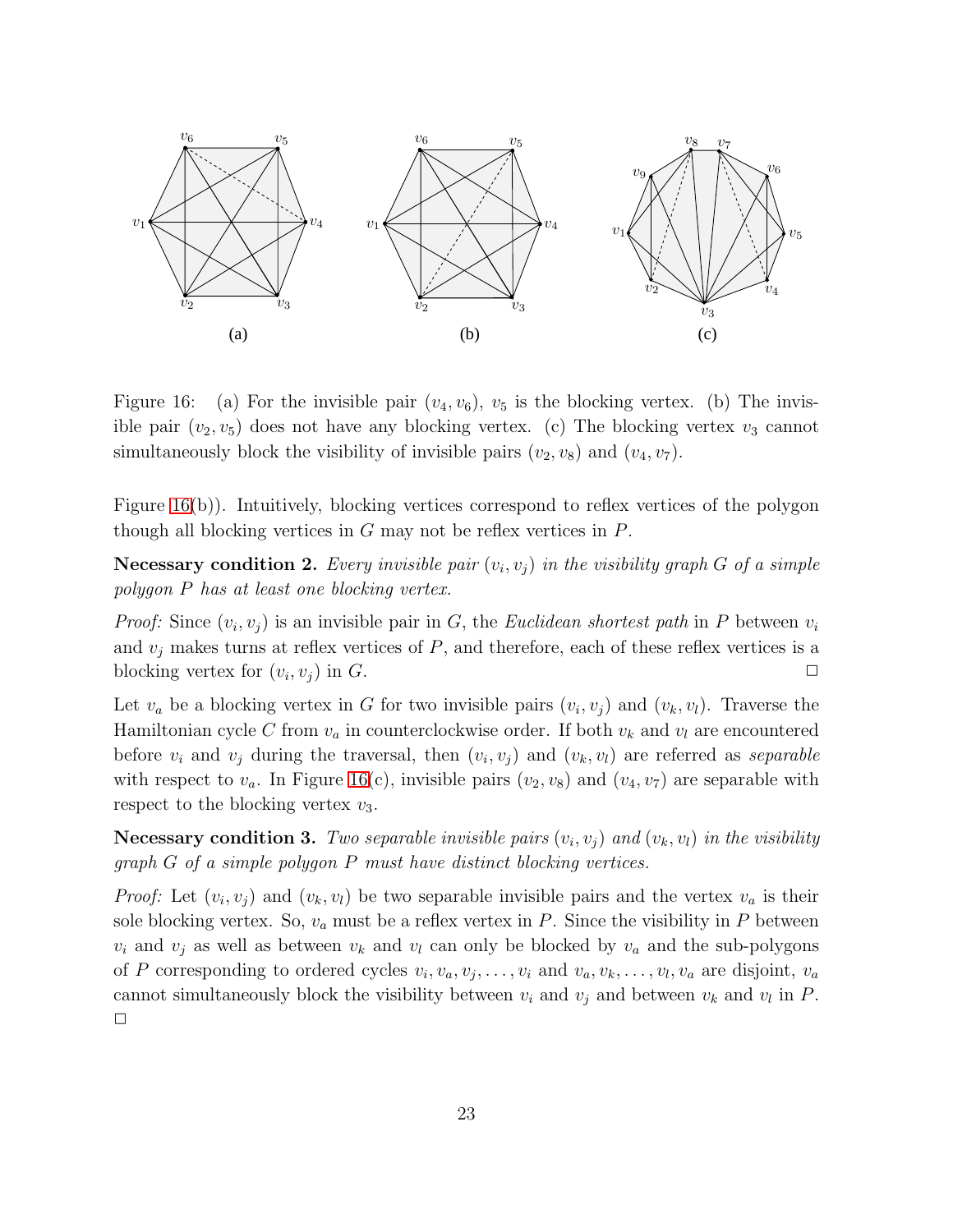It has been pointed out by Everett and Corneil [\[43,](#page-32-5) [45\]](#page-32-8) that these three conditions are not sufficient as there are graphs that satisfy the three necessary conditions but are not visibility graphs of any simple polygon. These counterexamples can be eliminated once the third necessary condition is strengthened. It have been shown by Srinivasraghavan and Mukhopadhyay [\[107\]](#page-36-9) that the stronger version of the third necessary condition proposed by Everett [\[43\]](#page-32-5) is in fact necessary.

Necessary condition 3'. There is an assignment in a visibility graph such that no blocking vertex  $v_a$  is assigned to two or more minimal invisible pairs that are separable with respect to  $v_a$ .

On the other hand, the counterexample given by Abello, Lin and Pisupati [\[5\]](#page-29-7) shows that the three necessary conditions of Ghosh [\[53\]](#page-32-7) are not sufficient even with the stronger version of the third necessary condition. In a later paper by Ghosh [\[54\]](#page-32-9), another necessary condition is identified which circumvents the counterexample of Abello, Lin and Pisupati [\[5\]](#page-29-7).

**Necessary condition 4.** Let D be any ordered cycle of the visibility graph  $G$  of a simple polygon P. For any assignment of blocking vertices to all minimal invisible pairs in G, the total number of vertices of D assigned to the minimal invisible pairs between the vertices of D is at most  $|D|-3$ .

*Proof:* Let  $P'$  be the subpolygon of  $P$  such that the boundary of  $P'$  corresponds to  $D$ . If every blocking vertex  $v_a \in D$  is assigned to some minimal invisible pair between vertices of D,  $v_a$  becomes a reflex vertex in P'. So, the sum of internal angles of P' is more than  $(|D|-2)180°$  contradicting the fact that the sum of internal angles of any simple polygon of |D| vertices is  $(|D|-2)180^{\circ}$ . . ✷

It has been shown later by Streinu [\[109,](#page-36-10) [110\]](#page-36-11) that these four necessary conditions are also not sufficient. It is not clear whether another necessary condition is required to circumvent the counter example. For more details on the recognition of visibility graphs, see Ghosh  $|55|$ .

Open Problem 30 Given a graph G in adjacency matrix form along with a Hamiltonian cycle  $C$  of  $G$ , determine whether  $G$  is the visibility graph of a simple polygon  $P$  whose boundary corresponds to the given Hamiltonian cycle C.

Everett [\[43\]](#page-32-5) presented an  $O(n^3)$  time algorithm for testing Necessary Condition 1 which was later improved by Ghosh [\[54,](#page-32-9) [55\]](#page-32-0) to  $O(n^2)$  time. Ghosh also gave an  $O(n^2)$  time algorithm for testing Necessary Condition 2. Das, Goswami and Nandy [\[22\]](#page-30-10) showed that Necessary Condition 3' can be tested in  $O(n^4)$  time. We have the following theorem.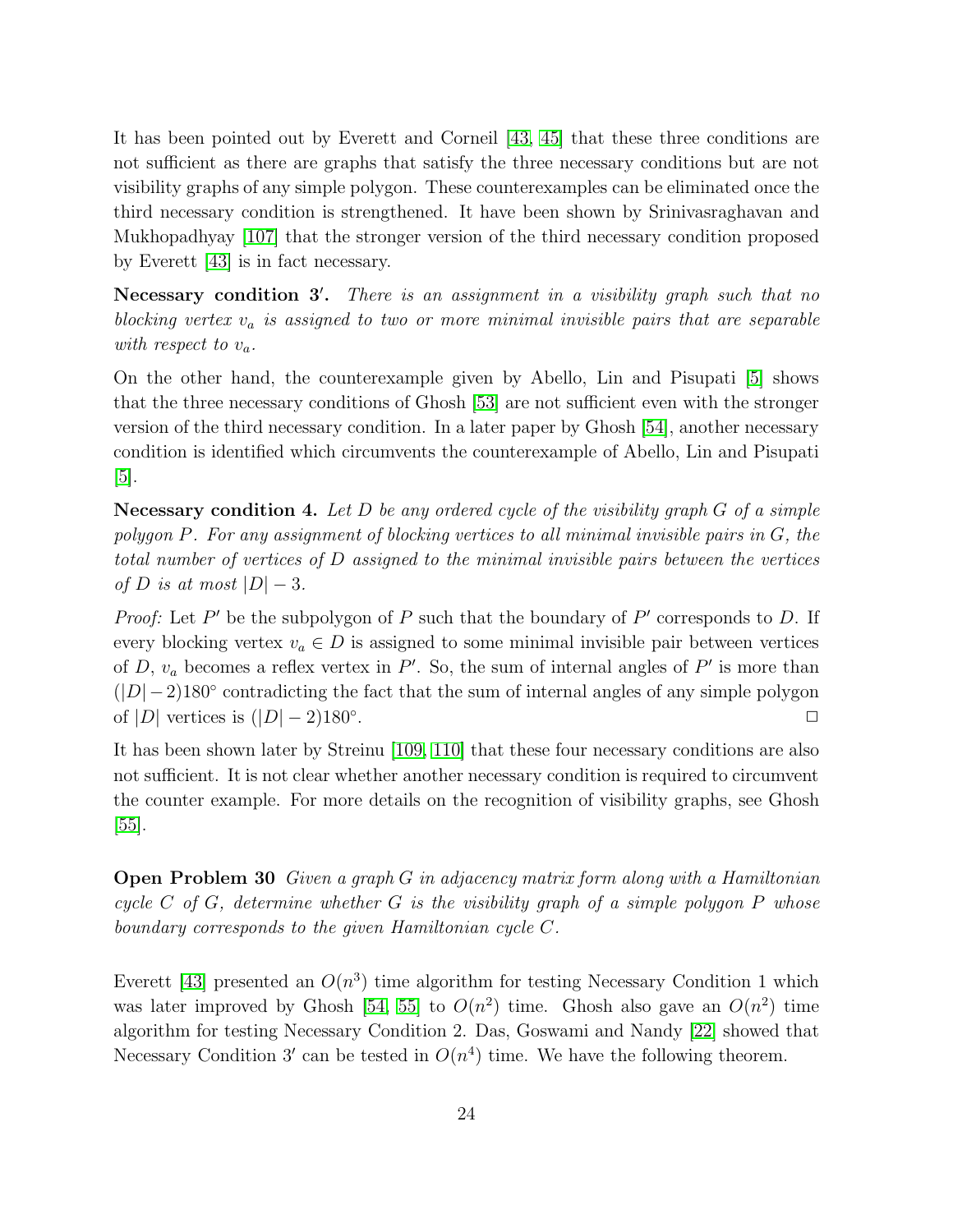**Theorem 13** Given a graph G of n vertices and a Hamiltonian cycle C in G, Necessary Conditions 1, 2 and 3' can be tested in  $O(n^4)$  time.

Open Problem 31 Design an algorithm for testing Necessary Condition 4 in polynomial time.

#### 4.2 Visibility Graph Characterization

The problem of identifying the set of properties satisfied by all visibility graphs of simple polygons is called the visibility graph characterization problem for polygons. Let us state some results on the problems of characterizing visibility graphs for special classes of simple polygons. The earliest result is from ElGindy [\[38\]](#page-31-8) who showed that every maximal outerplanar graph is a visibility graph of a simple polygon, and he suggested an  $O(n \log n)$  algorithm for reconstruction. If all reflex vertices of a simple polygon occur consecutively along its boundary, the polygon is called a spiral polygon. Everett and Corneil [\[43,](#page-32-5) [44\]](#page-32-6) characterized visibility graphs of spiral polygons by showing that these graphs are a subset of *interval graphs* which lead to an  $O(n)$  time algorithm. Choi, Shin and Chwa [\[19\]](#page-30-9) characterized funnel-shaped polygons, also called *towers*, and gave an  $O(n)$ time recognition algorithm. Visibility graphs of towers are also characterized by Colley, Lubiw and Spinrad [\[20\]](#page-30-11) and they have shown that visibility graphs of towers are bipartite permutation graphs with an added Hamiltonian cycle. If the internal angle at each vertex of a simple polygon is either 90 or 270 degrees, then the polygon is called a rectilinear polygon. If the boundary of a rectilinear polygon is formed by a staircase path with two other edges, the polygon is called a staircase polygon. Visibility graphs of staircase polygons have been characterized by Abello, E˜gecio˜glu, and Kumar [\[2\]](#page-28-1). Lin and Chen [\[73\]](#page-34-10) have studied visibility graphs that are planar.

For the characterization of visibility graphs of arbitrary simple polygons, Ghosh has shown that visibility graphs do not possess the characteristics of perfect graphs, circle graphs or chordal graphs. On the other hand, Coullard and Lubiw [\[21\]](#page-30-12) have proved that every triconnected component of a visibility graph satisfies 3-*clique ordering*. This property suggests that structural properties of visibility graphs may be related to well-studied graph classes, such as 3-trees and 3-connected graphs. Everett and Corneil [\[43,](#page-32-5) [45\]](#page-32-8) have shown that there is no finite set of forbidden induced subgraphs that characterize visibility graphs. Abello and Kumar [\[3,](#page-28-2) [4\]](#page-29-8) have suggested a set of necessary conditions for recognizing visibility graphs. However, it has been shown in [\[54\]](#page-32-9) that this set of conditions follow from the last two necessary conditions of Ghosh. For more details on the characterization of visibility graphs, see Ghosh [\[55\]](#page-32-0).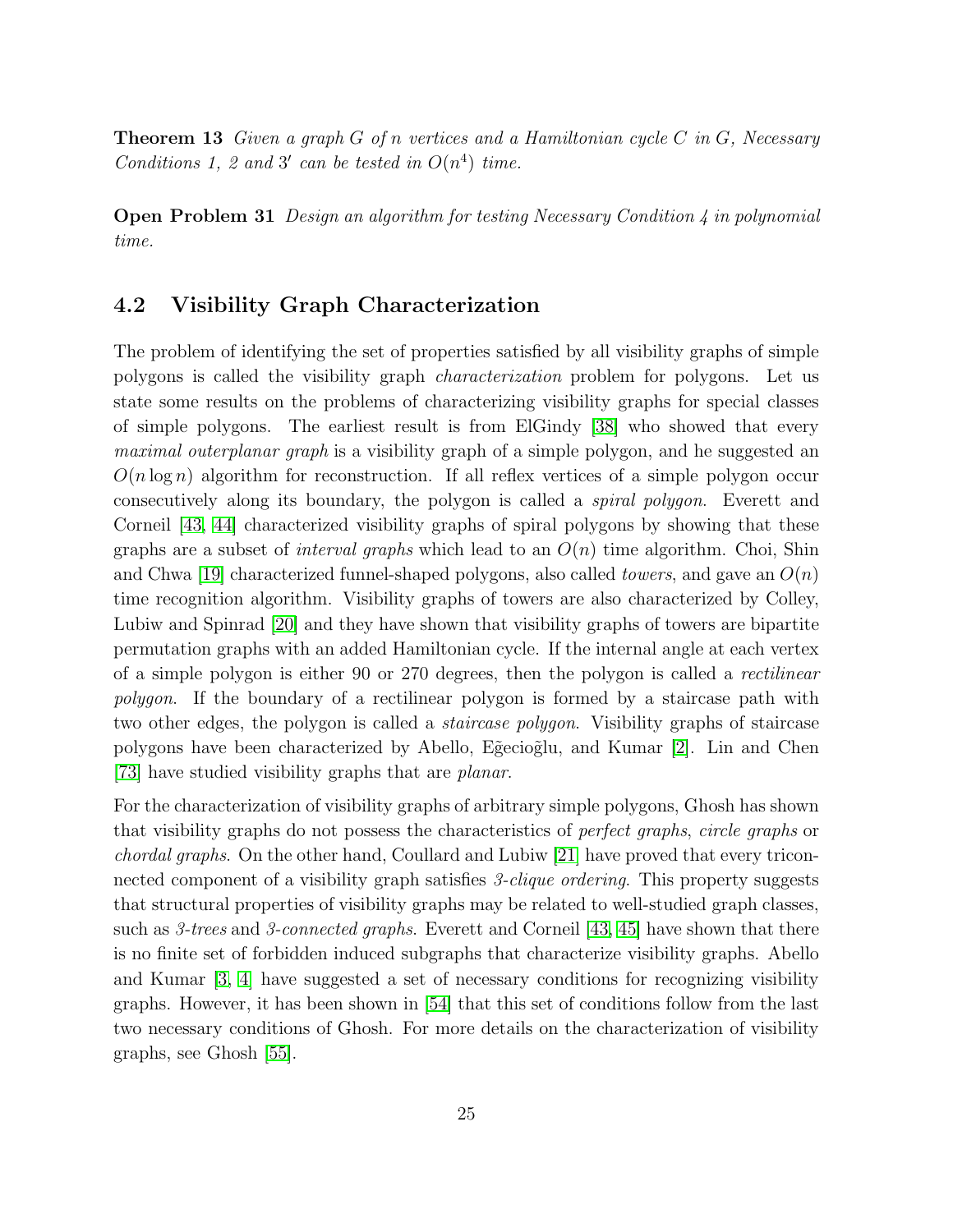Open Problem 32 Characterize visibility graphs of simple polygons.

#### 4.3 Visibility Graph Reconstruction

The problem of actually drawing a simple polygon  $P$  whose visibility graph is the given  $graph G$ , is called the visibility graph *reconstruction* problem for polygons. Let us mention some of the approaches on the visibility graph reconstruction problem. It has been shown by Everett [\[43\]](#page-32-5) that visibility graph reconstruction is in PSPACE. This is the only upper bound known on the complexity of the problem. Abello and Kumar [\[4\]](#page-29-8) studied the relationship between visibility graphs and oriented matroids, Lin and Skiena [\[74\]](#page-34-11) studied the equivalent order types, and Streinu [\[109,](#page-36-10) [110\]](#page-36-11) and O'Rourke and Streinu [\[87\]](#page-35-13) studied psuedo-line arrangements. Everett and Corneil [\[43,](#page-32-5) [45\]](#page-32-8) have solved the reconstruction problem for the visibility graphs of spiral polygons and the corresponding problem for the visibility graph of tower polygons has been solved by Choi, Shin and Chwa [\[19\]](#page-30-9). Reconstruction problem with added information has been studied by Coullard and Lubiw [\[21\]](#page-30-12), Disser, Mihalák, and Widmayer [\[29\]](#page-30-13), Everett, Hurtado, and Noy [\[47\]](#page-32-10), Everett, Lubiw, and O'Rourke [\[48\]](#page-32-11), Jackson and Wismath [\[67\]](#page-33-10).

Open Problem 33 Draw a simple polygon whose visibility graph is the given graph G.

#### 4.4 Hamiltonian Cycle in Visibility Graphs

A Hamiltonian cycle is a cycle in an undirected graph which visits each vertex exactly once and also returns to the starting vertex. The Hamiltonian cycle problem is to determine whether a Hamiltonian cycle exists in a given graph  $G$ . Observe that  $G$  may contain several Hamiltonian cycles, and G may be visibility graph for a Hamiltonian cycle and is not a valid visibility graph for another Hamiltonian cycle in G.

Open Problem 34 Given the visibility graph G of a simple polygon P, determine the Hamiltonian cycle in G that corresponds to the boundary of P.

#### 4.5 Minimum Dominating Set in Visibility Graphs

A dominating set for a graph  $G = (V, E)$  is a subset D of V such that every vertex not in  $D$  is joined to at least one member of  $D$  by some edge. The minimum dominating set problem in visibility graphs corresponds to the art gallery problem in polygons which has been shown to be NP-hard [\[72,](#page-34-12) [74\]](#page-34-11). Following the approximation algorithm for the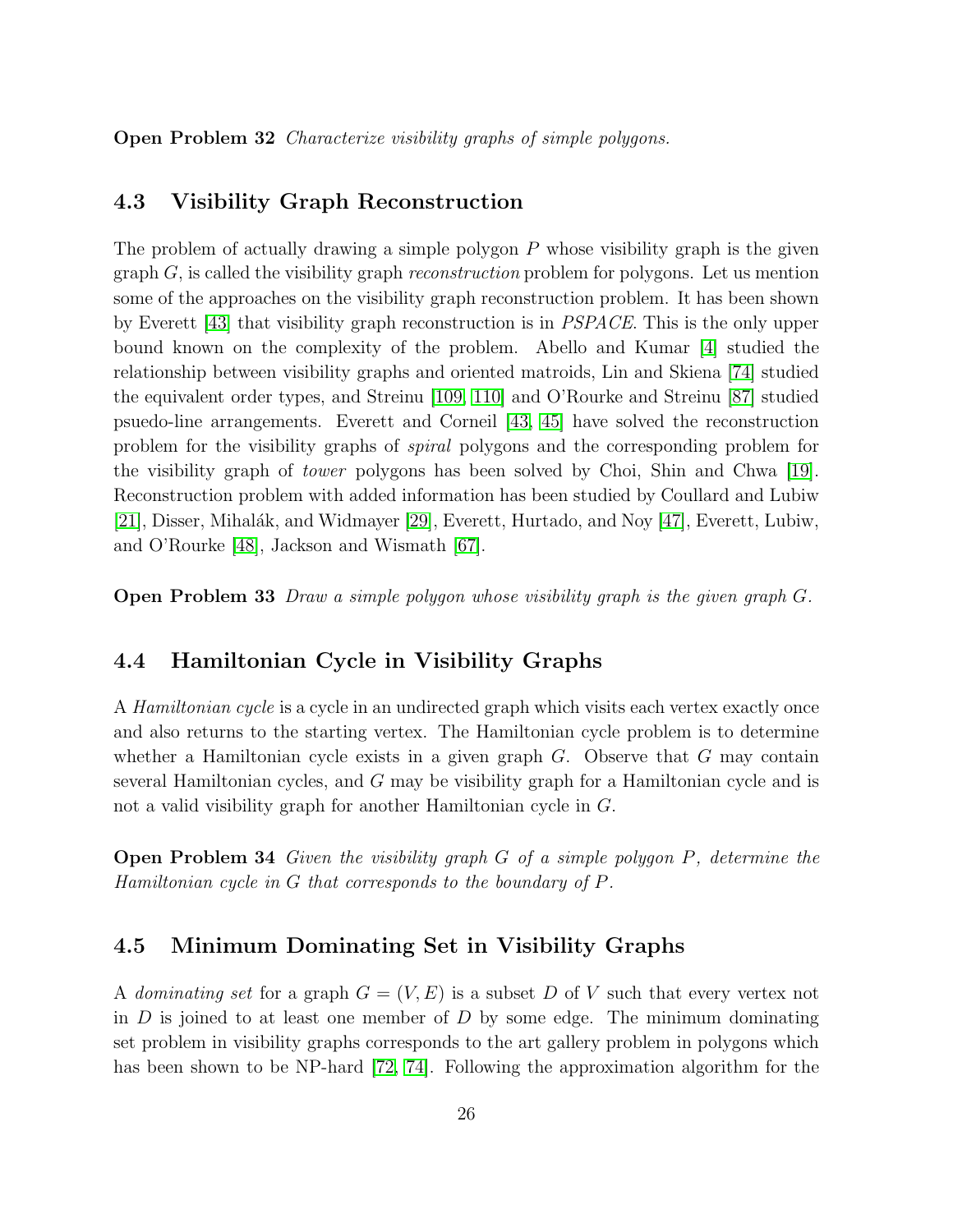art gallery problem for polygons given by Ghosh [\[52,](#page-32-12) [56\]](#page-33-11), a minimum dominating set of visibility graph can be computed with an approximation ratio of  $O(\log n)$ .

Open Problem 35 Design a constant factor approximation algorithm for computing minimum dominating set of visibility graphs.

### 4.6 Maximum Hidden Set in Visibility Graphs

An *independent set* is a set of vertices in a graph with no two of which are adjacent. Independent sets in visibility graphs are known as *hidden vertex sets*. Shermer [\[103\]](#page-36-12) has proved that the maximum hidden vertex set problem on visibility graphs is also NP-hard. However, the problem may not remain NP-hard if the Hamiltonian cycle corresponding to the boundary of the simple polygon is given as an input along with the visibility graph. With this additional input, Ghosh, Shermer, Bhattacharya and Goswami [\[59\]](#page-33-12) have shown that it is possible to compute in  $O(ne)$  time the maximum hidden vertex set in the visibility graph of a very special class of simple polygons called *convex fans*, where  $n$  and e are the number of vertices and edges of the input visibility graph of the convex fan respectively. Hidden vertex sets are also studied by Eidenbenz [\[35,](#page-31-9) [36\]](#page-31-10), Ghosh et al. [\[57\]](#page-33-13) and Lin and Skiena [\[74\]](#page-34-11).

Open Problem 36 Given the visibility graph G of a simple polygon P along with the Hamiltonian cycle in G corresponding to the boundary of P, determine the maximum hidden set of G.

Open Problem 37 Design an approximation algorithm for computing maximum hidden set of visibility graph.

### 4.7 Maximum Clique in Visibility Graphs

A clique in a graph is a set of pairwise adjacent vertices. The problem of computing the maximum clique in the visibility graph is not known to be NP-hard. Observe that the maximum clique in a visibility graph corresponds to the largest empty convex polygon inside the corresponding polygon. Algorithms for computing largest empty convex polygons has been reported by several authors [\[12,](#page-29-9) [30,](#page-31-11) [37\]](#page-31-12). However, for each of these algorithms, the input is either a polygon  $|37|$  or a point set  $|12, 30|$ . Spinrad  $|106|$  has discussed possible approaches for computing maximum clique using the notion of *triangle-extendible* ordering which is essentially a transitive orientation of the graph.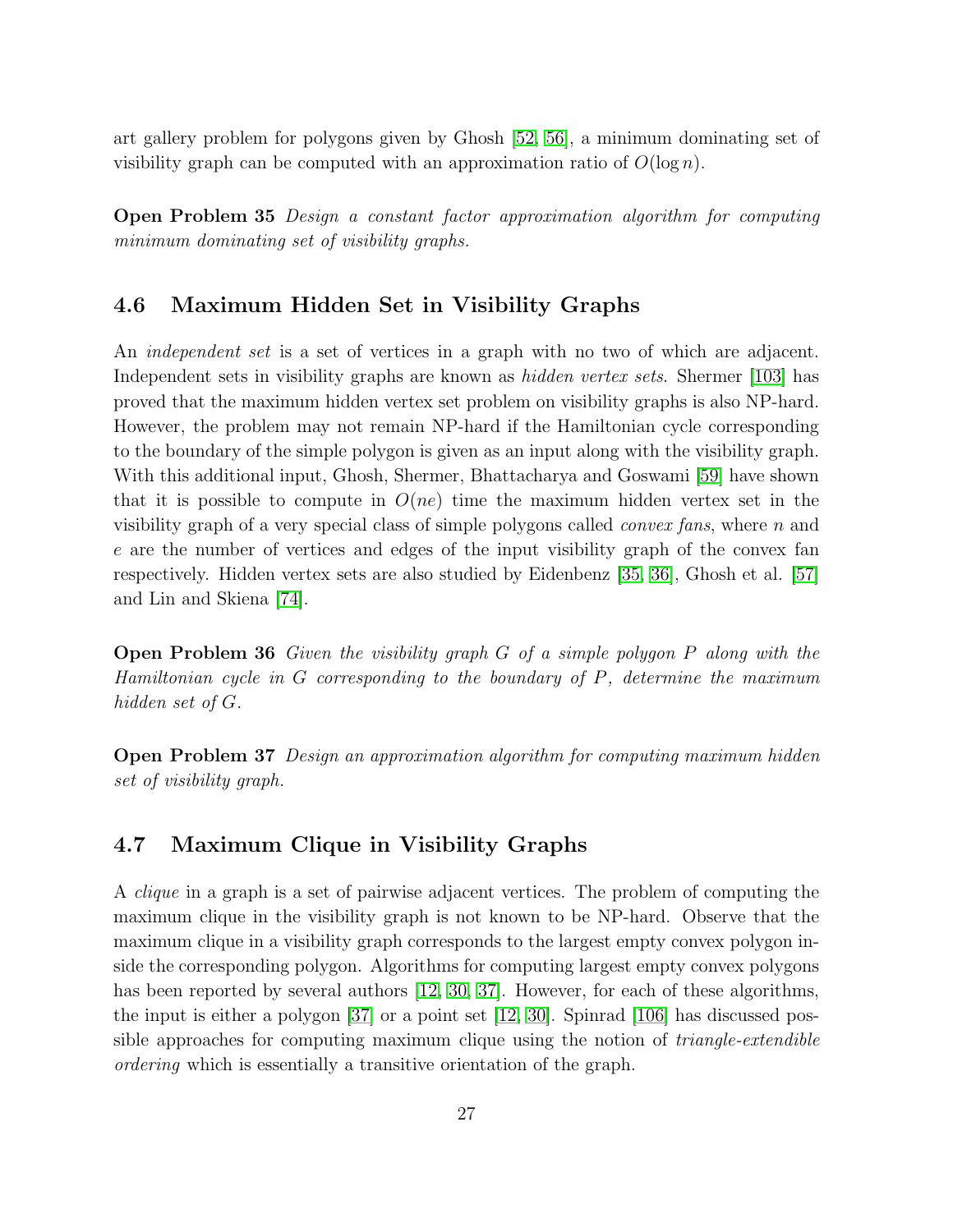Open Problem 38 Given a visibility graph G in adjacency matrix form, compute a maximum clique of G.

Open Problem 39 Determine whether a set of vertices of a visibility graph has a triangleextendible ordering in polynomial time.

If the Hamiltonian cycle in a visibility graph corresponding to the boundary of the polygon is given along with the visibility graph as an input, Ghosh, Shermer, Bhattacharya and Goswami [\[59\]](#page-33-12) have presented an  $O(n^2e)$  time algorithm for computing the maximum clique in the visibility graph  $G$  of a simple polygon  $P$ . Here  $n$  and  $e$  are number of vertices and edges of G respectively.

#### 4.8 Counting Visibility Graphs

Two graphs  $G_1 = (V_1, E_1)$  and  $G_2 = (V_2, E_2)$  are *isomorphic* if and only if there is a bijection f that maps vertices of  $V_1$  to the vertices of  $V_2$  such that an edge  $(v, w) \in E_1$  if and only if the edge  $(f(v), f(w)) \in E_2$ . It has been shown by Ghosh [\[55\]](#page-32-0) that the number of non-isomorphic visibility graphs of simple polygons of n vertices is at least  $2^{n-4}$ . On the other hand, a straightforward application of Warren's theorem [\[116\]](#page-37-7) shows that the number of visibility graphs is at most  $2^{O(n \log n)}$  [\[106\]](#page-36-13).

Open Problem 40 Improve the lower and upper bounds on the number of non-isomorphic visibility graphs of simple polygons.

Let  $G_1$  and  $G_2$  be the visibility graphs of simple polygons  $P_1$  and  $P_2$  respectively. Let  $C_1$  (or  $C_2$ ) denote the Hamiltonian cycles in  $G_1$  (respectively,  $G_2$ ) that corresponds to the boundary of  $P_1$  (respectively,  $P_2$ ). Polygons  $P_1$  and  $P_2$  are called *similar* if and only if there is a bijection f that maps adjacent vertices on the boundary of  $P_1$  to that of boundary of  $P_2$  such that  $f(G_1) = G_2$  [\[74\]](#page-34-11). It has been shown [\[11\]](#page-29-10) that similarity of  $P_1$ and  $P_2$ , each of n vertices, can be determined in  $O(n^2)$  time. Therefore, given  $G_1$  and  $G_2$ along with  $C_1$  and  $C_2$ , the corresponding visibility graph similarity problem can also be solved in  $O(n^2)$  time. It has been shown by Lin and Slkiena [\[74\]](#page-34-11) that two simple polygons with isomorphic visibility graphs may not be similar polygons.

#### 4.9 Representing Visibility Graphs

Although the most natural form of representation for visibility graphs would be to use coordinates of the points, this is not useful if we are looking for a space efficient representation. Lin and Skiena [\[74\]](#page-34-11) have proved that visibility graphs require endpoints to have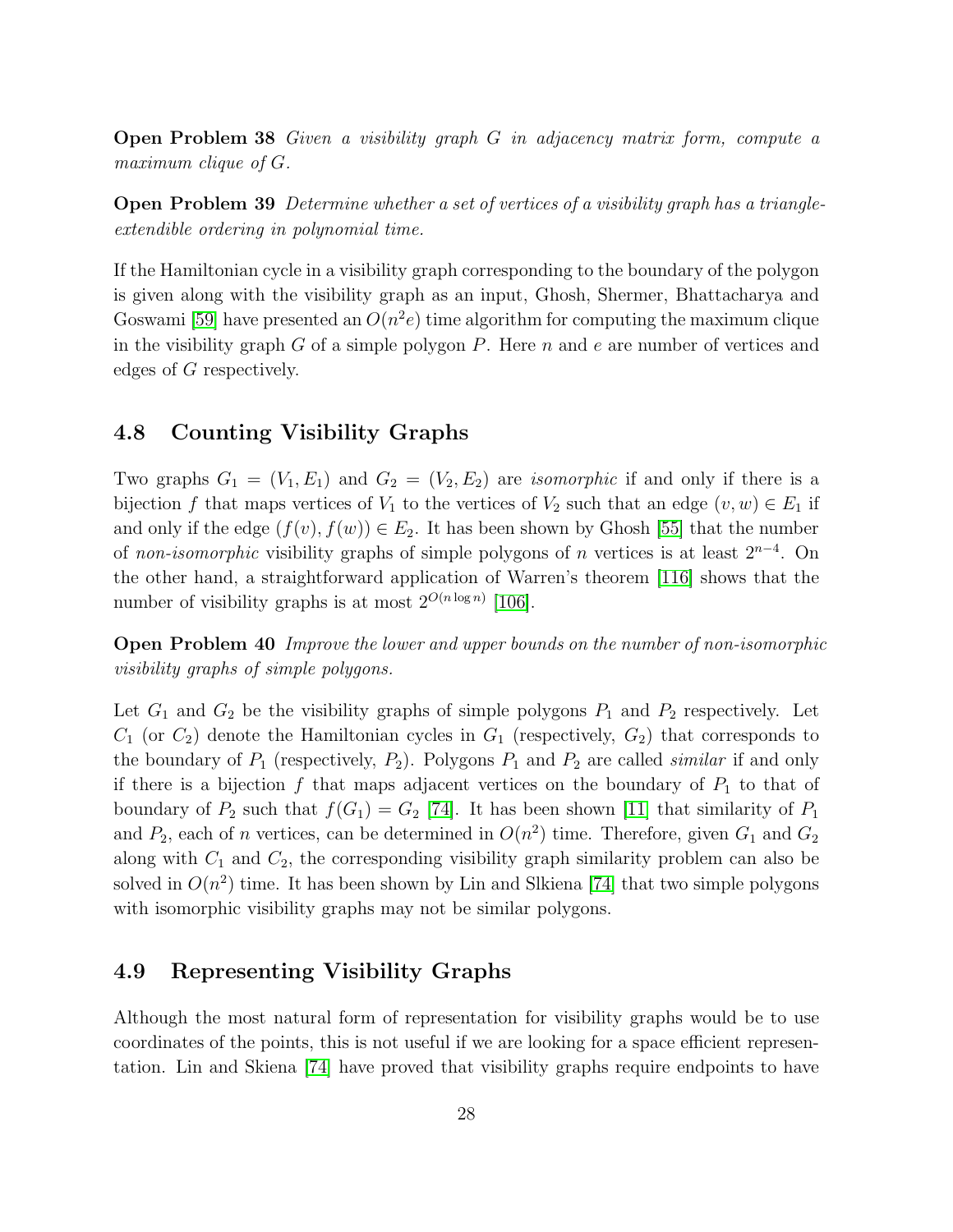exponential sized integers. However, it is not known whether singly exponential sized integers are sufficient. It is important because if we could guarantee that the number of bits in the integer is polynomial, then visibility graph recognition is in  $NP$  [\[106\]](#page-36-13).

Open Problem 41 Can all endpoints of a visibility graph be assigned integer coordinates such that the integers use a polynomial number of bits?

A natural form of storage is studied by Agarwal et al. [\[6\]](#page-29-11) which uses a relatively small number of bits to store a visibility graph. However, the representation is neither space optimal, nor adjacency information can be retrieved in constant time. However, it is the most significant reduced space representation which is currently known. The authors consider the problem of representing a visibility graph as a covering set of cliques and complete bipartite graphs so that every graph in the set is a subset of  $G$ , and every edge is contained in at least one of the graphs of the covering set. Their proposed algorithm constructs a covering set which has  $O(n \log^4 n)$  bits. It can be shown that any covering set requires  $\Omega(n \log^2 n)$  bits on some visibility graphs [\[106\]](#page-36-13). Given this gap between upper and lower bounds on this natural form of representation, we have a number of problems.

Open Problem 42 Give a tight bound (with respect to order notation) on the number of bits used in an optimal covering set of a visibility graph.

Open Problem 43 Find a covering set which matches the above bound in polynomial time.

## <span id="page-28-0"></span>References

- [1] Z. Abel, B. Ballinger, P. Bose, S. Collette, V. Dujmović, F. Hurtado, S. D. Kominers, S. Langerman, A. Pór, and D. R. Wood. Every large point set contains many collinear points or an empty pentagon. Graphs and Combinatorics,  $27(1):47-60$ , 2011.
- <span id="page-28-1"></span>[2] J. Abello, O. Egecioglu, and K. Kumar. Visibility graphs of staircase polygons and the weak Bruhat order, I: from visibility graphs to maximal chains. Discrete  $\mathcal{B}$ Computational Geometry, 14:331–358, 1995.
- <span id="page-28-2"></span>[3] J. Abello and K. Kumar. Visibility graphs and oriented matroids. In Proceeding of Graph Drawing, volume 894 of Lecture Notes in Computer Science, pages 147–158. Springer-Verlag, 1995.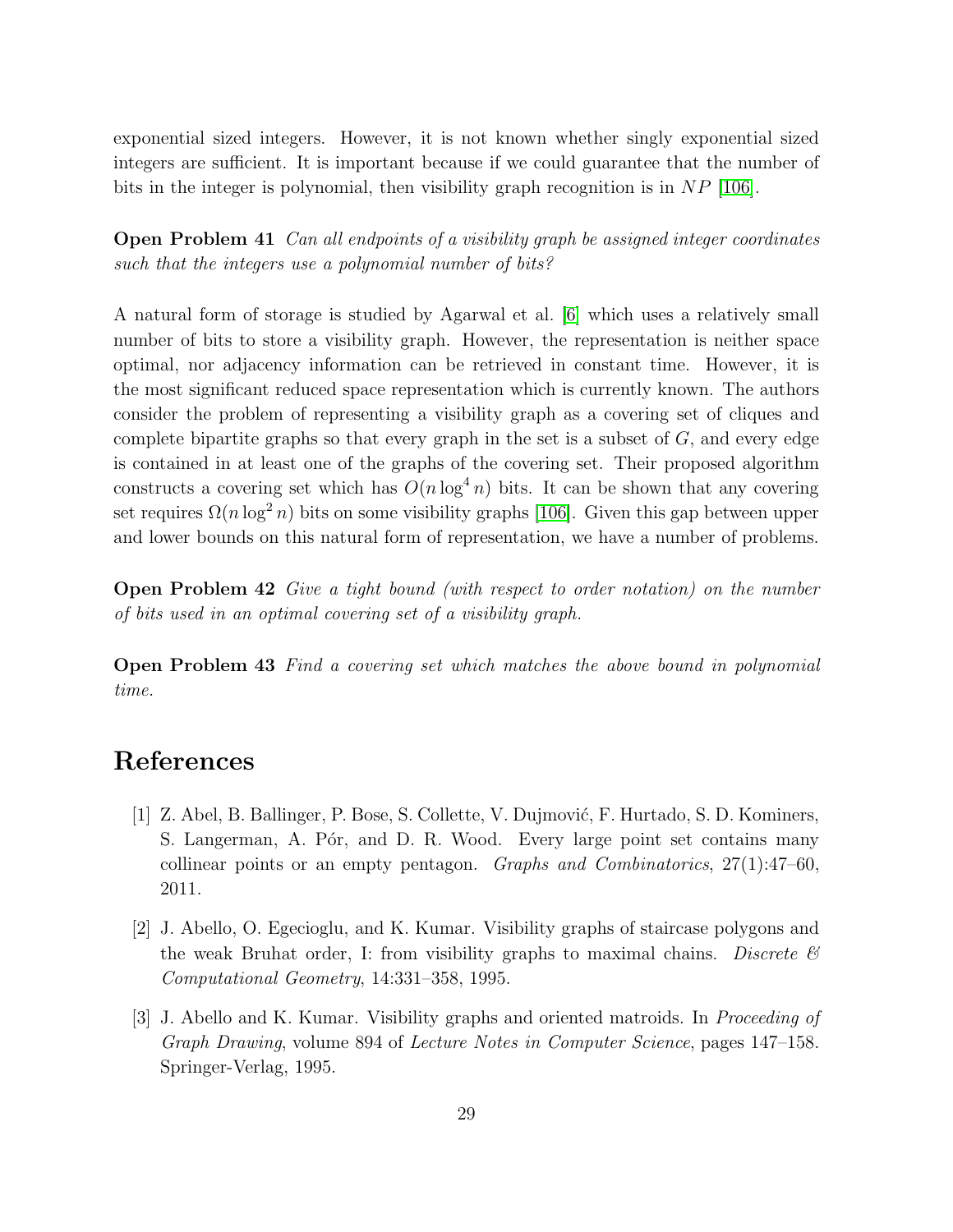- <span id="page-29-8"></span><span id="page-29-7"></span>[4] J. Abello and K. Kumar. Visibility graphs and oriented matroids. Discrete  $\mathcal C$ Computational Geometry, 28:449–465, 2002.
- <span id="page-29-11"></span>[5] J. Abello, H. Lin, and S. Pisupati. On visibility graphs of simple polygons. Congressus Numerantium, 90:119–128, 1992.
- <span id="page-29-2"></span>[6] P. K. Agarwal, N. Alon, B. Aronov, and S. Suri. Can visibility graphs be represented compactly? Discrete & Computational Geometry, 12:347–365, 1994.
- [7] G. Aloupis, B. Ballinger, S. Collette, S. Langerman, A. Pór, and D.R. Wood. Blocking coloured point sets. In Proceedings of the 26th European Workshop Computational Geometry, pages 29–32, 2010.
- <span id="page-29-5"></span><span id="page-29-3"></span>[8] H. Alpert, C. Koch, and J. D. Laison. Obstacle numbers of graphs. Discrete  $\mathcal{B}$ Computational Geometry, 44:223–244, 2010.
- <span id="page-29-0"></span>[9] T. Andreae. Some results on visibility graphs. Discrete Applied Mathematics, 40:5– 18, 1992.
- <span id="page-29-10"></span>[10] T. Asano, T. Asano, L. J. Guibas, J. Hershberger, and H. Imai. Visibility of disjoint polygons. Algorithmica, 1:49–63, 1986.
- <span id="page-29-9"></span>[11] D. Avis and H. ElGindy. A combinatorial approach to polygon similarity. IEEE Transactions on Information Theory, IT-2:148–150, 1983.
- [12] D. Avis and D. Rappaport. Computing the largest empty convex subset of a set of points. In Proceedings of the 1st ACM Symposium on Computational Geometry, pages 161–167, 1985.
- <span id="page-29-1"></span>[13] I. Bárány and G. Károlyi. Problems and results around the Erdös-Szekeres convex polygon theorem. In JCDCG '00: Revised Papers from the Japanese Conference on Discrete and Computational Geometry, Tokyo, 2000., pages 91–105. Springer, Berlin, 2001.
- <span id="page-29-6"></span>[14] P. Bose, A. Dean, J. P. Hutchinson, and T. C. Shermer. On rectangle visibility graphs. In Proceedings of the 4th International Conference on Graph Drawing, volume 1190 of Lecture Notes in Computer Science, pages 25–44. Springer-Verlag, 1997.
- <span id="page-29-4"></span>[15] P. Bose, M. E. Houle, and G. T. Toussaint. Every set of disjoint line segments admits a binary tree. Discrete  $\mathcal C$  Computational Geometry, 26:387-410, 2001.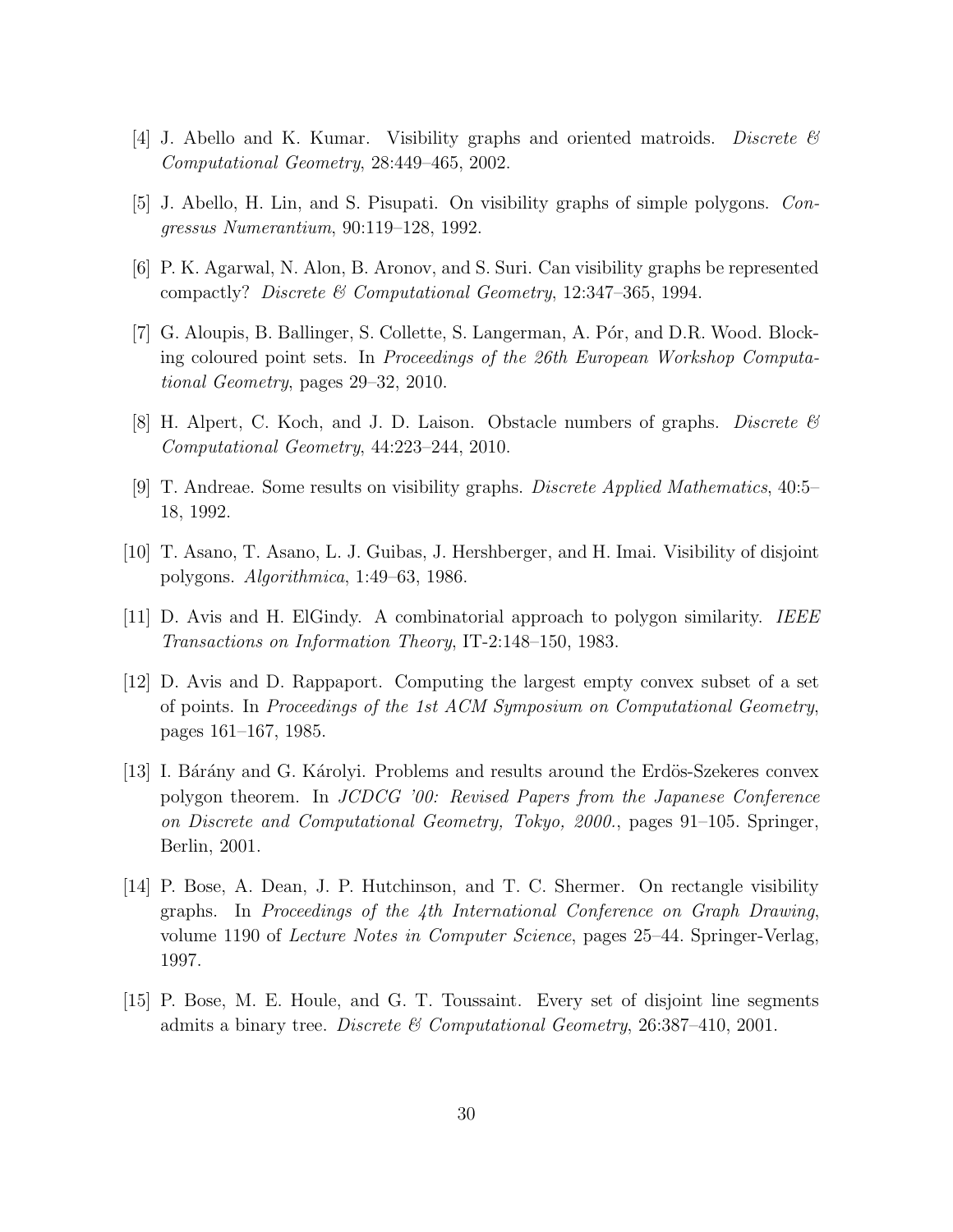- <span id="page-30-2"></span><span id="page-30-1"></span>[16] P. Brass, W. O. J. Moser, and J. Pach. Research Problems in Discrete Geometry. Springer, New York, 2005.
- <span id="page-30-4"></span>[17] B. Chazelle, L. J. Guibas, and D.T. Lee. The power of geometric duality. BIT, 25:76–90, 1985.
- <span id="page-30-9"></span>[18] G. Chen, J. Hutchinson, K. Keating, and J. Shen. Charaterization of [1,k]-bar visibility trees. The Electronic Journal of Combinatorics, 13:1–13, 2006.
- <span id="page-30-11"></span>[19] S.-H. Choi, S. Y. Shin, and K.-Y. Chwa. Characterizing and recognizing the visibility graph of a funnel-shaped polygon. Algorithmica, 14(1):27–51, 1995.
- <span id="page-30-12"></span>[20] P. Colley, A. Lubiw, and J. Spinrad. Visibility graphs of towers. Computational Geometry: Theory and Applications, 7:161–172, 1997.
- <span id="page-30-10"></span>[21] C. Coullard and A. Lubiw. Distance visibility graphs. International Journal of Computational Geometry and Applications, 2:349–362, 1992.
- [22] S. Das, P. Goswami, and S. Nandy. Testing necessary conditions for recognizing visibility graphs of simple polygons. Manuscript, Indian Statistical Institute, Kolkata, 2002.
- <span id="page-30-7"></span><span id="page-30-0"></span>[23] M. de Berg, O. Cheong, M. Kreveld, and M. Overmars. Computational Geometry, Algorithms and Applications. Springer-Verlag, 3rd edition, 2008.
- <span id="page-30-5"></span>[24] A. Dean, W. Evans, E. Gethner, J. D. Laison, M. A. Safari, and W. T. Trotter. Bar k-visibility graphs. Journal of Graph Algorithms and Applications, 11:45–59, 2007.
- [25] A. Dean, E. Gethner, and J. Hutchinson. Unit bar-visibility layouts of triangulated polgyons. In Proceedings of the 11th International Conference on Graph Drawing, volume 3383 of Lecture Notes in Computer Science, pages 111–121. Springer-Verlag, 2004.
- <span id="page-30-8"></span><span id="page-30-6"></span>[26] A. Dean and J. P. Hutchinson. Rectangle-visibility representations of bipartite graphs. Discrete Applied Mathematics, 75:9–25, 1997.
- <span id="page-30-3"></span>[27] A. Dean and N. Veytsel. Unit bar-visibility graphs. Congressus Numerantium, 160:161–175, 2003.
- <span id="page-30-13"></span>[28] R. Diestel. Graph theory. Springer, 2010.
- [29] Y. Disser, M. Mihalák, and P. Widmayer. A polygon is determined by its angles. Computational Geometry: Theory and Applications, 44:418–426, 2011.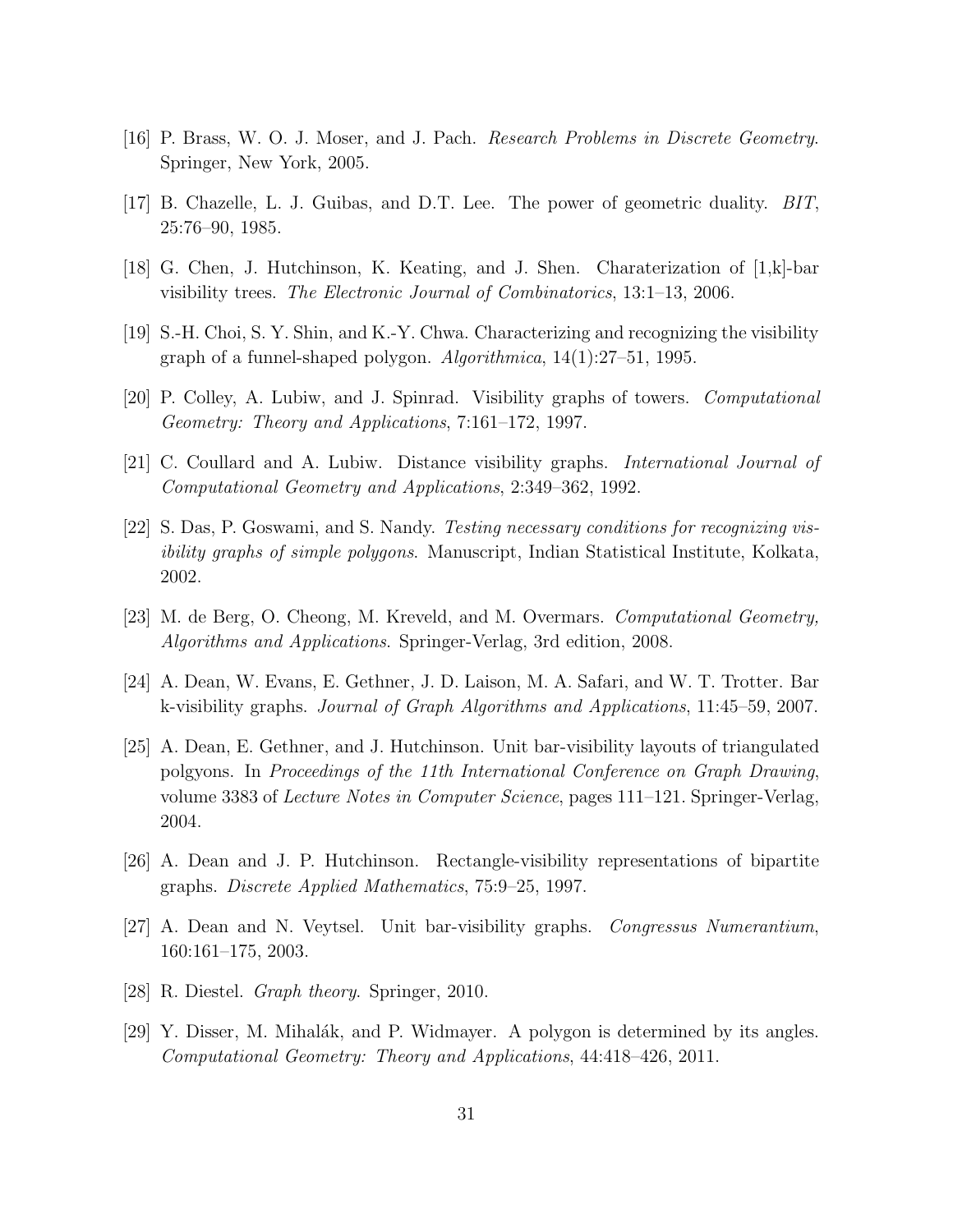- <span id="page-31-11"></span><span id="page-31-7"></span>[30] D. P. Dobkin, H. Edelsbrunner, and M. H. Overmars. Searching for empty convex polygons. Algorithmica, 5:561–571, 1990.
- [31] P. Duchet, Y. Hamidoune, M. L. Vergnas, and H. Meyniel. Representing a planar graph by vertical lines joining different levels. Discrete Mathematics, 46:319–321, 1983.
- <span id="page-31-1"></span>[32] V. Dujmović, D. Eppstein, M. Suderman, and D. R. Wood. Drawings of planar graphs with few slopes and segments. Computational Geometry: Theory and Applications, 38:194–212, 2007.
- <span id="page-31-6"></span><span id="page-31-0"></span>[33] A. Dumitrescu, J. Pach, and G. Tóth. A note on blocking visibility between points. Geombinatorics, 19:67–73, 2009.
- <span id="page-31-9"></span>[34] H. Edelsbrunner, J. O'Rourke, and R. Seidel. Constructing arrangements of lines and hyperplanes with applications. SIAM Journal on Computing, 15:341–363, 1986.
- <span id="page-31-10"></span>[35] S. Eidenbenz. In-approximability of visibility problems on polygons and terrains. Ph. D. Thesis, Institute for Theoretical Computer Science, ETH, Zurich, 2000.
- <span id="page-31-12"></span>[36] S. Eidenbenz. In-approximability of finding maximum hidden sets on polygons and terrains. Computational Geometry: Theory and Applications, 21:139–153, 2002.
- [37] S. Eidenbenz and C. Stamm. Maximum clique and minimum clique partition in visibility graphs. In Proceedings of IFIP TCS, Lecture Notes in Computer Science, volume 1872, pages 200–212. Springer-Verlag, 2000.
- <span id="page-31-8"></span><span id="page-31-4"></span>[38] H. ElGindy. Hierarchical decomposition of polygons with applications. Ph. D. Thesis, McGill University, Montreal, 1985.
- <span id="page-31-5"></span>[39] P. Erdös. Some more problems in elementary geometry. Australian Mathematical Society Gazette, 5:52–54, 1978.
- [40] P. Erdös. Some applications of graph theory and combinatorial methods to number theory and geometry. In Algebraic methods in graph theory, vols. I, II, Szeged 1978. Colloquia Mathematica Societatis Janos Bolyai, volume 25, pages 137–148. North-Holland, Amsterdam, 1981.
- <span id="page-31-3"></span><span id="page-31-2"></span> $[41]$  P. Erdös and G. Szekeres. A combinatorial problem in geometry. Compositio Mathmatica, 2:463–470, 1935.
- [42] P. Erdös and G. Szekeres. On some extremum problems in elementary geometry.  $An$ nales Universitatis Scientarium Budapestinensis de Rolando Etvs Nominatae Sectio Mathematica, 3-4:53–62, 1961.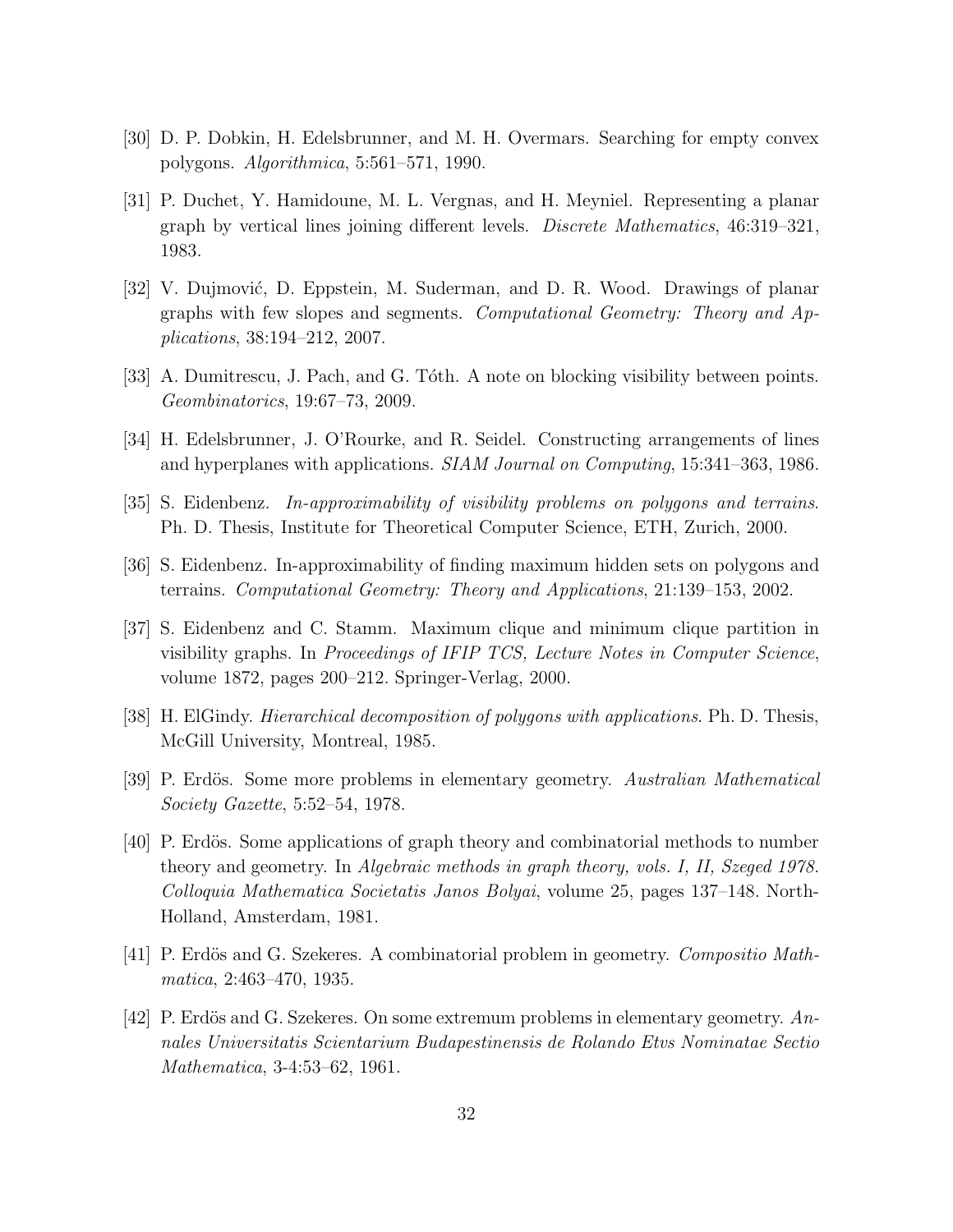- <span id="page-32-6"></span><span id="page-32-5"></span>[43] H. Everett. Visibility graph recognition. Ph. D. Thesis, University of Toronto, Toronto, January 1990.
- <span id="page-32-8"></span>[44] H. Everett and D. G. Corneil. Recognizing visibility graphs of spiral polygons. Journal of Algorithms, 11:1–26, 1990.
- <span id="page-32-3"></span>[45] H. Everett and D. G. Corneil. Negative results on characterizing visibility graphs. Computational Geometry: Theory and Applications, 5:51–63, 1995.
- <span id="page-32-10"></span>[46] H. Everett, C.T. Hoang, K. Kilakos, and M. Noy. Planar segment visibility graphs. Computational Geometry: Theory and Applications, 16:235–243, 2000.
- <span id="page-32-11"></span>[47] H. Everett, F. Hurtado, and M. Noy. Stabbing information of a simple polygon. Discrete Applied Mathematics, 91:67–92, 1999.
- [48] H. Everett, A. Lubiw, and J. O'Rourke. Recovery of convex hulls from external visibility graphs. In Proceedings of the 5th Canadian Conference on Computational Geometry, pages 309–314, 1993.
- <span id="page-32-4"></span>[49] S. Felsner and M. Massow. Thickness of bar 1-visibility graphs. In Proceedings of the 14th International Conference on Graph Drawing, volume 4372 of Lecture notes in Computer Science, pages 330–342. Springer-Verlag, 2007.
- <span id="page-32-2"></span>[50] G. A. Freiman. Foundations of a structural theory of set addition. Translations of Mathematical Monographs, vol. 37, American Mathematical Society, Providence, 1973.
- <span id="page-32-12"></span><span id="page-32-1"></span>[51] T. Gerken. Empty convex hexagons in planar point sets. Discrete  $\mathcal{C}$  Computational Geometry, 39:239–272, 2008.
- [52] S. K. Ghosh. Approximation algorithms for art gallery problems in polygons. In Proceedings of the Canadian Information Processing Society Congress, pages 429– 436, 1987.
- <span id="page-32-7"></span>[53] S. K. Ghosh. On recognizing and characterizing visibility graphs of simple polygons. In Report JHU/EECS-86/14, The Johns Hopkins University, 1986. Also in the proceedings of Scandinavian Workshop on Algorithm Theory, Lecture Notes in Computer Science, Springer-Verlag, pages 96–104, 1988.
- <span id="page-32-9"></span><span id="page-32-0"></span>[54] S. K. Ghosh. On recognizing and characterizing visibility graphs of simple polygons. Discrete & Computational Geometry, 17:143–162, 1997.
- [55] S. K. Ghosh. *Visibility Algorithms in the Plane*. Cambridge University Press, 2007.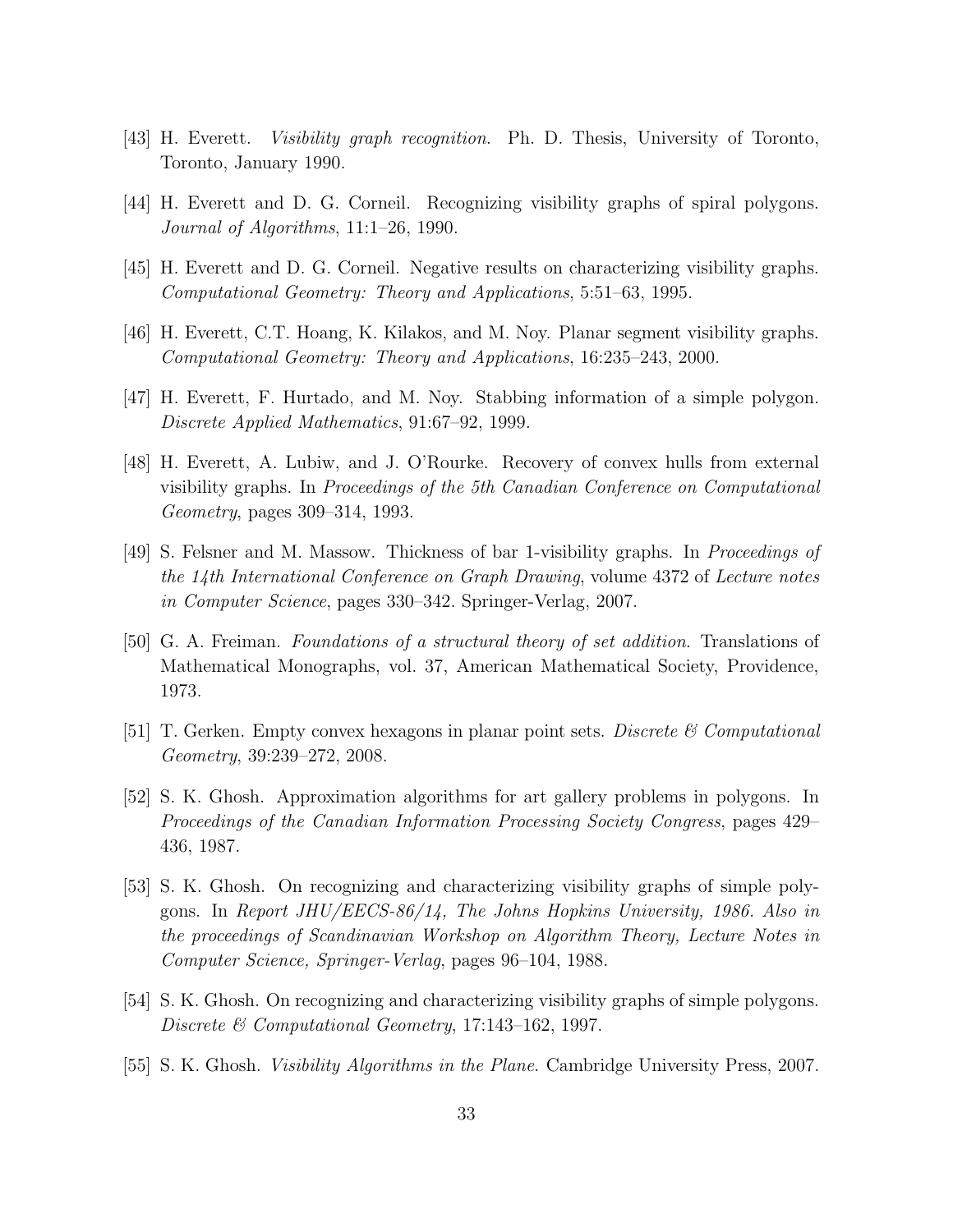- <span id="page-33-13"></span><span id="page-33-11"></span>[56] S. K. Ghosh. Approximation algorithms for art gallery problems in polygons. Discrete Applied Mathematics, 158:718–722, 2010.
- [57] S. K. Ghosh, A. Maheshwari, S. P. Pal, S. Saluja, and C. E. Veni Madhavan. Characterizing and recognizing weak visibility polygons. Computational Geometry: Theory and Applications, 3:213–233, 1993.
- <span id="page-33-12"></span><span id="page-33-1"></span>[58] S. K. Ghosh and D. M. Mount. An output-sensitive algorithm for computing visibility graphs. *SIAM Journal on Computing*, 20:888–910, 1991.
- [59] S. K. Ghosh, T. Shermer, B. K. Bhattacharya, and P. P. Goswami. Computing the maximum clique in the visibility graph of a simple polygon. Journal of Discrete Algorithms, 5:524–532, 2007.
- <span id="page-33-9"></span><span id="page-33-2"></span>[60] H. Harborth. Konvexe fnfecke in ebenen punktmengen. Elemente der Mathematik, 33:116–118, 1978.
- <span id="page-33-5"></span>[61] S. G. Hartke, J. Vandenbussche, and P. Wenger. Further results on bar k-visibility graphs. SIAM Journal on Discrete Mathematics, 21:523–531, 2007.
- <span id="page-33-0"></span>[62] A. Hernndez-Barrera, F. Hurtado, J. Urrutia, and C. Zamora. On the midpoints of a plane point set. Unpublished manuscript, 2001.
- <span id="page-33-7"></span>[63] J. Hershberger. Finding the visibility graph of a polygon in time proportional to its size. Algorithmica, 4:141–155, 1989.
- <span id="page-33-6"></span>[64] M. Hoffmann and C. Tóth. Alternating paths through disjoint line segments. Information Processing Letters, 87:287–294, 2003.
- <span id="page-33-4"></span>[65] M. Hoffmann and C. Toth. Segment endpoint visibility graphs are hamiltonian. Computational Geometry: Theory and Applications, 26:47–68, 2003.
- <span id="page-33-10"></span>[66] J.D. Horton. Sets with no empty 7-gons. Canadian Mathematical Bulletin, 26:482– 484, 1983.
- <span id="page-33-8"></span>[67] L. Jackson and S. K. Wismath. Orthogonal polygon reconstruction from stabbing information. Computational Geometry: Theory and Applications, 23:69–83, 2002.
- [68] D. Kirkpatrick and S. Wismath. Determining bar-representability for ordered weighted graphs. *Computational Geometry: Theory and Applications*, 6:99–122, 1996.
- <span id="page-33-3"></span>[69] V.A. Koshelev. On the Erdös - Szekeres problem in combinatorial geometry. *Elec*tronic Notes in Discrete Mathematics, 29:175–177, 2007.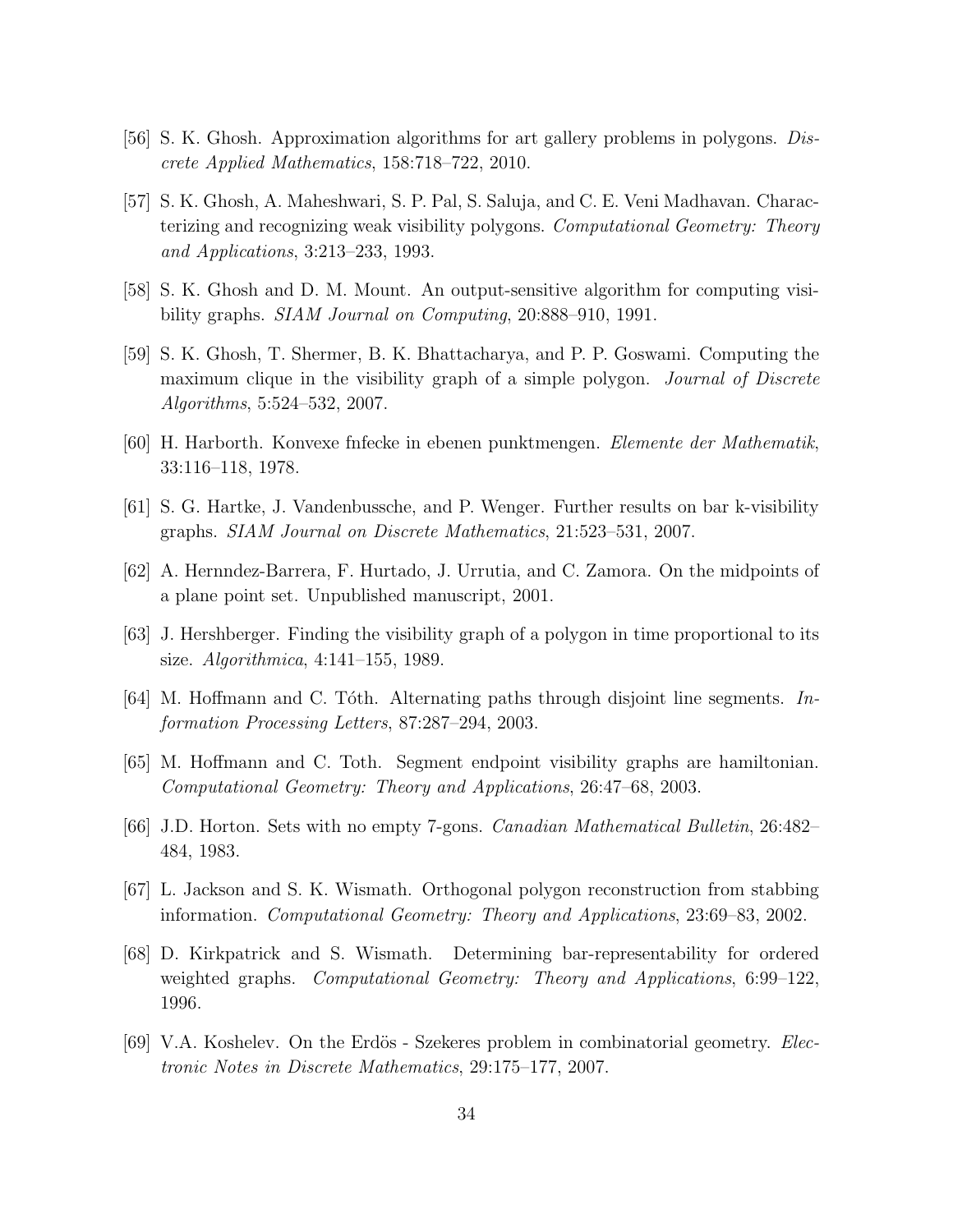- <span id="page-34-2"></span>[70] J. Kra, A. Por, and D. R. Wood. On the chromatic number of the visibility graph of a set of points in the plane. Discrete  $\mathcal C$  Computational Geometry, 34(3):497–506, 2005.
- <span id="page-34-1"></span>[71] D. T. Lee. Proximity and reachability in the plane. Technical Report ACT-12 and Ph. D. Thesis, Coordinated Science Laboratory, University of Illinois, Urbana-Champaign, IL, 1978.
- <span id="page-34-12"></span><span id="page-34-10"></span>[72] D. T. Lee and A. K. Lin. Computational complexity of art gallery problems. IEEE Transactions on Information Theory, IT–32(2):276–282, 1986.
- <span id="page-34-11"></span>[73] S. Y. Lin and C. Y. Chen. Planar visibility graphs. In Proceedings of the 6th Canadian Conference on Computational Geometry, pages 30–35, 1994.
- <span id="page-34-0"></span>[74] S. Y. Lin and S. Skiena. Complexity aspects of visibility graphs. International Journal of Computational Geometry and Applications, 5:289–312, 1995.
- <span id="page-34-8"></span>[75] T. Lozano-Perez and M. A. Wesley. An algorithm for planning collision-free paths among polyhedral obstacles. Communications of ACM, 22:560–570, 1979.
- <span id="page-34-4"></span>[76] F. Luccio, S. Mazzone, and C. K. Wong. A note on visibility graphs. Discrete Mathematics, 64:209–219, 1987.
- <span id="page-34-5"></span>[77] J. Matousek. Lecture on Discrete Geometry, volume 212 of Graduate Text in Mathematics. Springer, 2002.
- <span id="page-34-7"></span>[78] J. Matousek. Blocking visibility for points in general position. Discrete  $\mathscr{C}$  Computational Geometry, 42:219–223, 2009.
- <span id="page-34-3"></span>[79] A. Mirzaian. Hamiltonian triangulations and circumscribing polygons of disjoint line segments. Computational Geometry: Theory and Applications, 2:15–30, 1992.
- <span id="page-34-6"></span>[80] W. Morris and V. Soltan. The Erdös-Szekeres problem on points in convex position - A survey. Bulletin of the American Mathematical Society, 37:437–458, 2000.
- [81] P. Mukkamala, J. Pach, and D. Sariöz. Graphs with large obstacles numbers. In Proceedings of the 36th International Workshop on Graph Theoretic Concepts in Computer Science, number 6410 in Lecture Notes in Computer Science, pages 203– 215. Springer-Verlag, 2010.
- <span id="page-34-9"></span>[82] P. Mutzel, T. Odenthal, and M. Scharbrodt. The thickness of graphs: A survey. Graphs and Combinatorics, 14:59–73, 1998.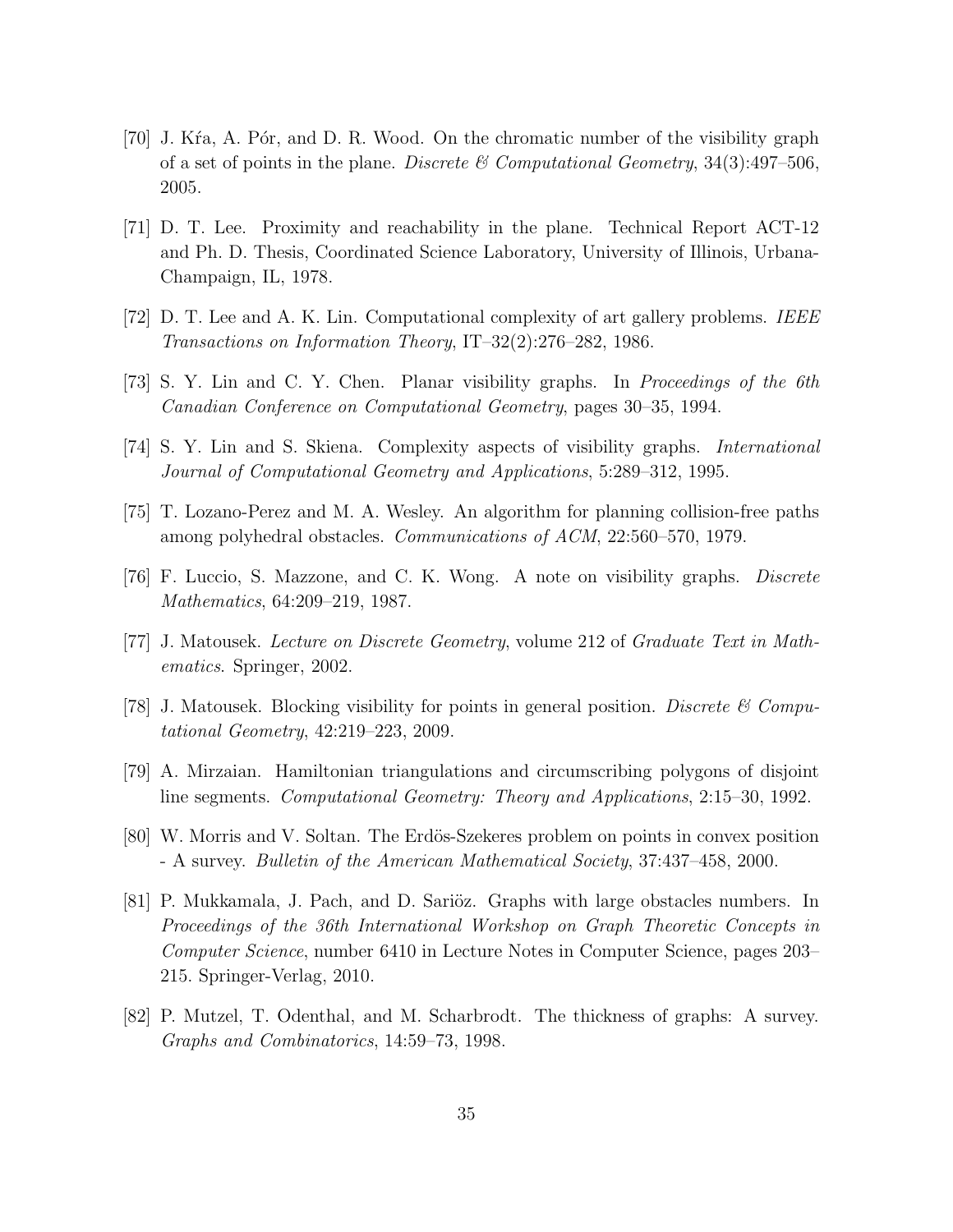- <span id="page-35-4"></span><span id="page-35-0"></span>[83] C. M. Nicolás. The empty hexagon theorem. Discrete  $\mathcal C$  Computational Geometry, 38:389–397, 2007.
- <span id="page-35-12"></span>[84] J. O'Rourke. Art Gallery Theorems and Algorithms. Oxford University Press, New York, 1987.
- [85] J. O'Rourke. Open problems in the combinatorics of visibility and illumination. In B. Chazelle, J. E. Goodman, and R. Pollack, editors, Advances in Discrete and Computational Geometry, pages 237–243. (Contemporary Mathematics) American Mathematical Society, 1998.
- <span id="page-35-13"></span><span id="page-35-11"></span>[86] J. O'Rourke and J. Rippel. Two segment classes with Hamiltonian visibility graphs. Computational Geometry: Theory and Applications, 4:209–218, 1994.
- [87] J. O'Rourke and I. Streinu. Vertex-edge pseudo-visibility graphs: characterization and recognition. In Proceedings of the 13th Annual ACM Symposium on Computational Geometry, pages 119–128, 1997.
- <span id="page-35-7"></span><span id="page-35-5"></span>[88] M. H. Overmars. Finding sets of points without empty convex 6-gons. Discrete  $\mathcal{C}$ Computational Geometry, 29:153–158, 2003.
- <span id="page-35-8"></span>[89] J. Pach. Midpoints of segments induced by a point set. Geombinatorics, 13:98–105, 2003.
- <span id="page-35-2"></span>[90] M. S. Payne, A. Por, P. Valtr, and D. R. Wood. On the connectivity of visibility graphs. ArXive e-prints, arXiv:1106.3622, June 2011.
- <span id="page-35-9"></span>[91] F. Pfender. Visibility graphs of point sets in the plane. Discrete  $\mathcal{B}$  Computational Geometry, 39(1):455–459, 2008.
- <span id="page-35-1"></span>[92] J. Plesník. Critical graphs of given diameter. Acta Fac. Rerum Natur. Univ. Comenian. Math., 30:71–93, 1975.
- <span id="page-35-6"></span>[93] M. Pocchiola and G. Vegter. Topologically sweeping visibility complexes via pseudotriangulations. Discrete & Computational Geometry, 16:419-453, 1996.
- <span id="page-35-3"></span>[94] A. Pór and D. R. Wood. On visibility and blockers. *Journal of Computational* Geometry, 1:29–40, 2010.
- <span id="page-35-10"></span>[95] F. P. Ramsey. On a problem of formal logic. Proceedings of the London Mathematical Society, Series 2, 30:264–286, 1930.
- [96] D. Rappaport. Computing simple circuits from a set of line segments is NPcomplete. SIAM Journal on Computing, 18:1128–1139, 1989.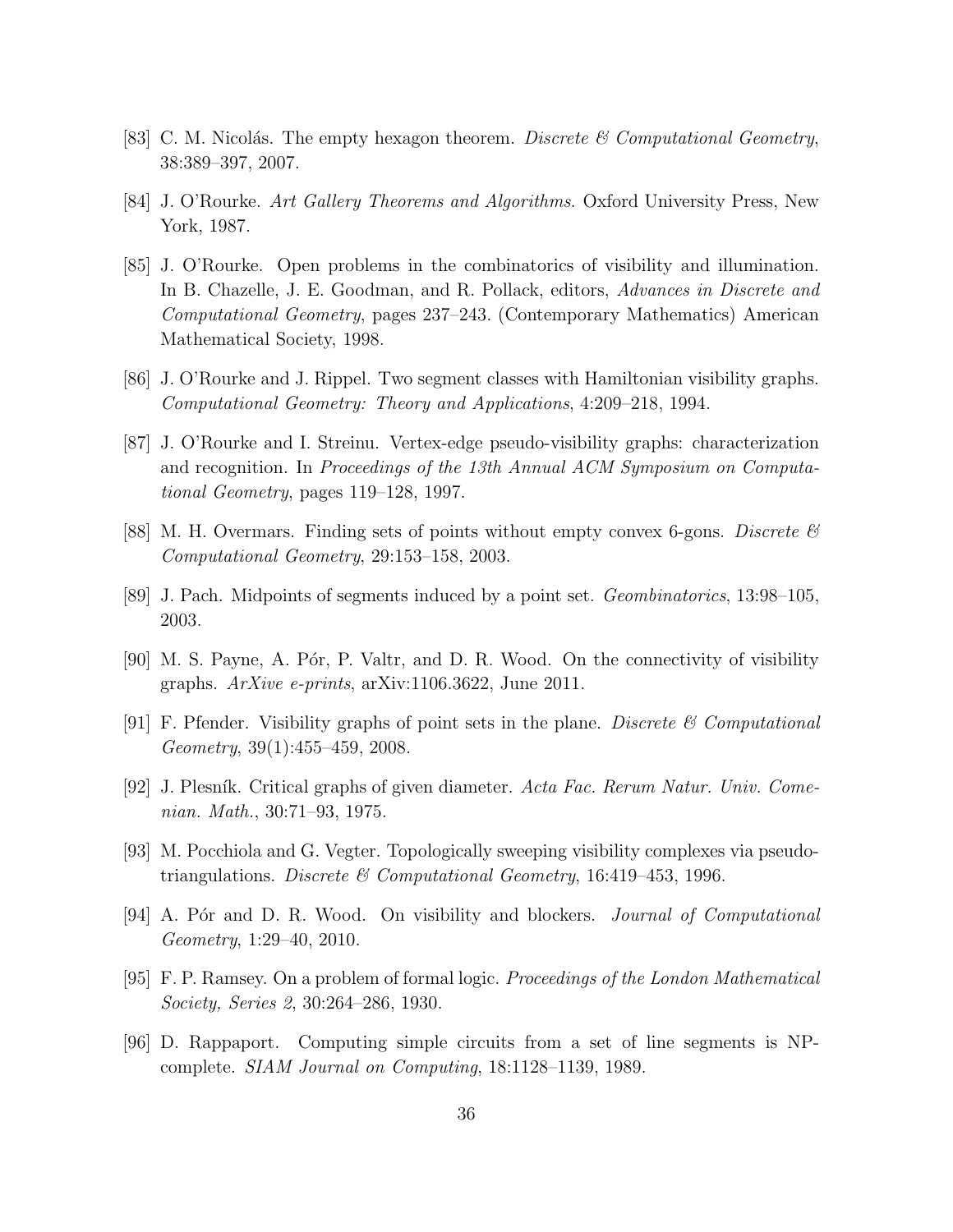- <span id="page-36-7"></span><span id="page-36-4"></span>[97] D. Rappaport, H. Imai, and G. T. Toussaint. Computing simple circuits from a set of line segments. Discrete  $\mathcal C$  Computational Geometry, 5:289–304, 1990.
- <span id="page-36-6"></span>[98] K. Romanlk. Directed rectangle-visibility graphs have unbounded dimension. Discrete Applied Mathematics, 73:35–39, 1997.
- <span id="page-36-5"></span>[99] P. Rosenstiehl and R. E. Tarjan. Rectilinear planar layouts and bipolar orientations of planar graphs. Discrete & Computational Geometry, 1:343-353, 1986.
- [100] M. Schlag, F. Luccio, P. Maestrini, D.T. Lee, and C.K. Wong. A visibility problem in VLSI layout compaction. In F.P. Preparata, editor, Advances in Computing Research, pages 259–282. JAI Press Inc., 1985.
- <span id="page-36-0"></span>[101] L.G. Shapiro and R.M. Haralick. Decomposition of two-dimensional shape by graphtheoretic clustering. IEEE Transactions on Pattern Analysis and Machine Intelligence, PAMI-1:10–19, 1979.
- <span id="page-36-12"></span><span id="page-36-2"></span>[102] M. Sharir and A. Schorr. On shortest paths in polyhedral spaces. SIAM Journal on Computing, 15:193–215, 1986.
- <span id="page-36-1"></span>[103] T. Shermer. Hiding people in polygons. Computing, 42:109–131, 1989.
- <span id="page-36-8"></span>[104] T. Shermer. Recent results in art galleries. Proceedings of the IEEE, 80:1384–1399, 1992.
- [105] T. Shermer. On rectangle visibility graphs, III: External visibility and complexity. In Proceedings of the 8th Canadian Conference on Computational Geometry, pages 234–239, 1996.
- <span id="page-36-13"></span><span id="page-36-9"></span>[106] J. P. Spinrad. Efficient Graph Representations. American Mathematical Society, 2003.
- [107] G. Srinivasaraghavan and A. Mukhopadhyay. A new necessary condition for the vertex visibility graphs of simple polygons. Discrete  $\mathcal B$  Computational Geometry, 12:65–82, 1994.
- <span id="page-36-10"></span><span id="page-36-3"></span>[108] Y. V. Stanchescu. Planar sets containing no three collinear points and non-averaging sets of integers. Discrete Mathematics, 256:387–395, 2002.
- <span id="page-36-11"></span>[109] I. Streinu. Non-stretchable pseudo-visibility graphs. In Proceedings of the 11th Canadian Conference on Computational Geometry, pages 22–25, 1999.
- [110] I. Streinu. Non-stretchable pseudo-visibility graphs. Computational Geometry: Theory and Applications, 31:195–206, 2005.